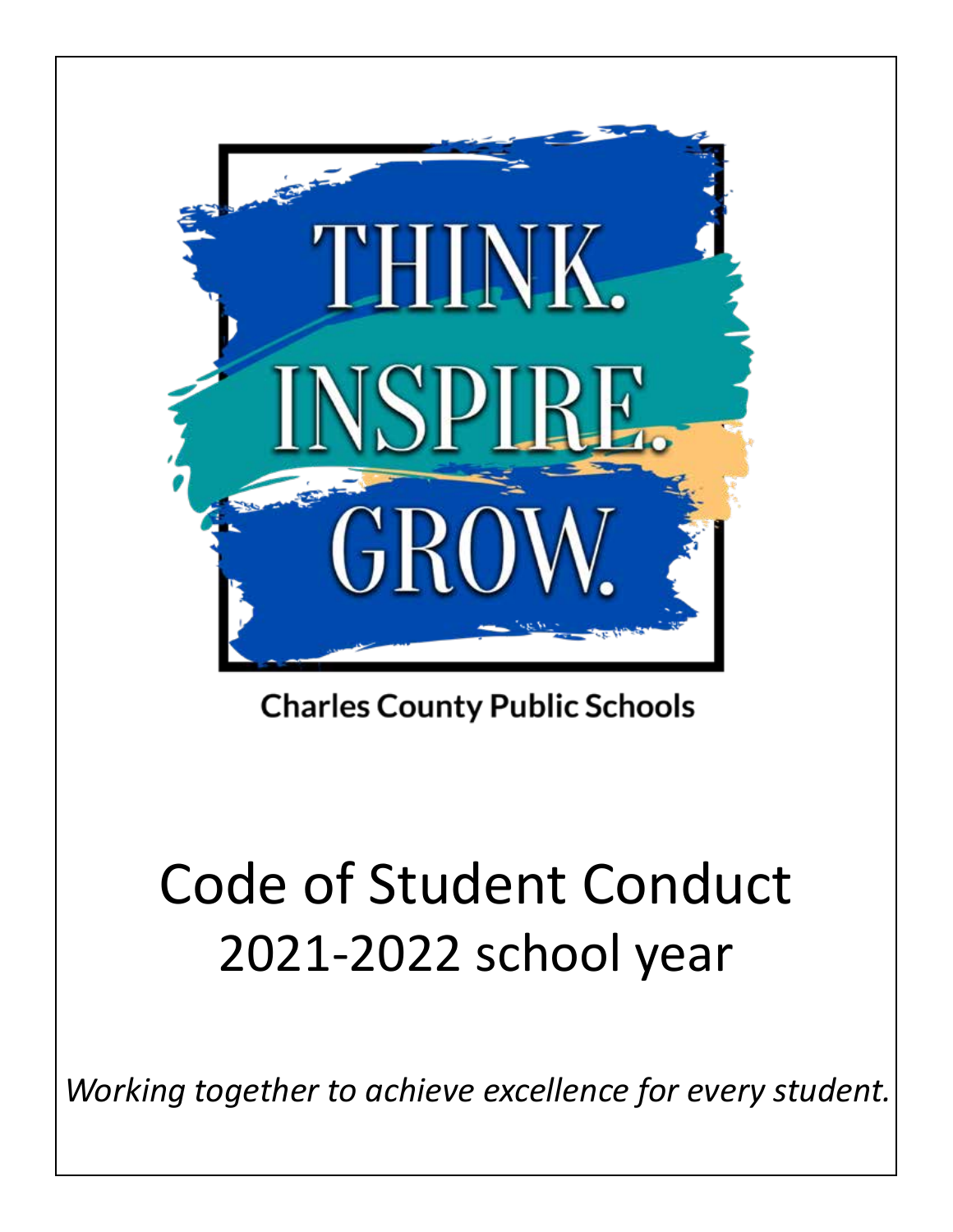# *Code of Student Conduct Index*

| • Cell Phones and Personal |  |
|----------------------------|--|
|                            |  |
|                            |  |
|                            |  |
|                            |  |
|                            |  |
|                            |  |
|                            |  |
|                            |  |
|                            |  |
|                            |  |
|                            |  |
|                            |  |
|                            |  |
|                            |  |
|                            |  |
|                            |  |
|                            |  |
|                            |  |
|                            |  |
|                            |  |
|                            |  |
|                            |  |
|                            |  |

| - Threat to Adult or                                                      |  |
|---------------------------------------------------------------------------|--|
|                                                                           |  |
|                                                                           |  |
|                                                                           |  |
|                                                                           |  |
|                                                                           |  |
|                                                                           |  |
|                                                                           |  |
|                                                                           |  |
|                                                                           |  |
|                                                                           |  |
|                                                                           |  |
|                                                                           |  |
|                                                                           |  |
| - Inappropriate Use of                                                    |  |
|                                                                           |  |
|                                                                           |  |
| - Computer/Technology/                                                    |  |
|                                                                           |  |
|                                                                           |  |
|                                                                           |  |
|                                                                           |  |
|                                                                           |  |
|                                                                           |  |
|                                                                           |  |
| · Virtual Classroom Levels of Response 28-29                              |  |
| · Bullying, Harassment or Intimidation Reporting Form<br>· Signature Form |  |
|                                                                           |  |



**Board of Education**

Latina L. Wilson, *Chairperson* Virginia R. McGraw, *Vice Chairperson* Jennifer S. Abell Tajala Battle-Lockhart Elizabeth C. Brown David Hancock Michael Lukas Ian Herd, *Student Member*

#### **Charles County Public Schools**

Maria V. Navarro, Ed.D. *Superintendent of Schools*

Kevin E. Lowndes *Deputy Superintendent*

Karen M. Acton *Assistant Superintendent of Fiscal Services*

Michael L. Heim *Assistant Superintendent of Supporting Services*

Nikial M. Majors *Assistant Superintendent of Human Resources*

The Charles County public school system does not discriminate on the basis of race, color, religion, national origin, sex, sexual orientation, gender identity, age or disability in its programs, activities or employment practices. For inquiries, please contact Kathy Kiessling, Title IX/ADA/Section 504 Coordinator (students) or Nikial M. Majors, Title IX/ADA/Section 504 Coordinator (employees/adults), at Charles County Public Schools, Jesse L. Starkey Administration Building, P.O. Box 2770, La Plata, MD 20646; 301-932-6610/301-870-3814. For special accommodations call 301-934-7230 or TDD 1-800-735-2258 two weeks prior to the event. CCPS provides nondiscriminatory equal access to school facilities in accordance with its Use of Facilities rules to designated youth groups (including, but not limited to, the Boy Scouts).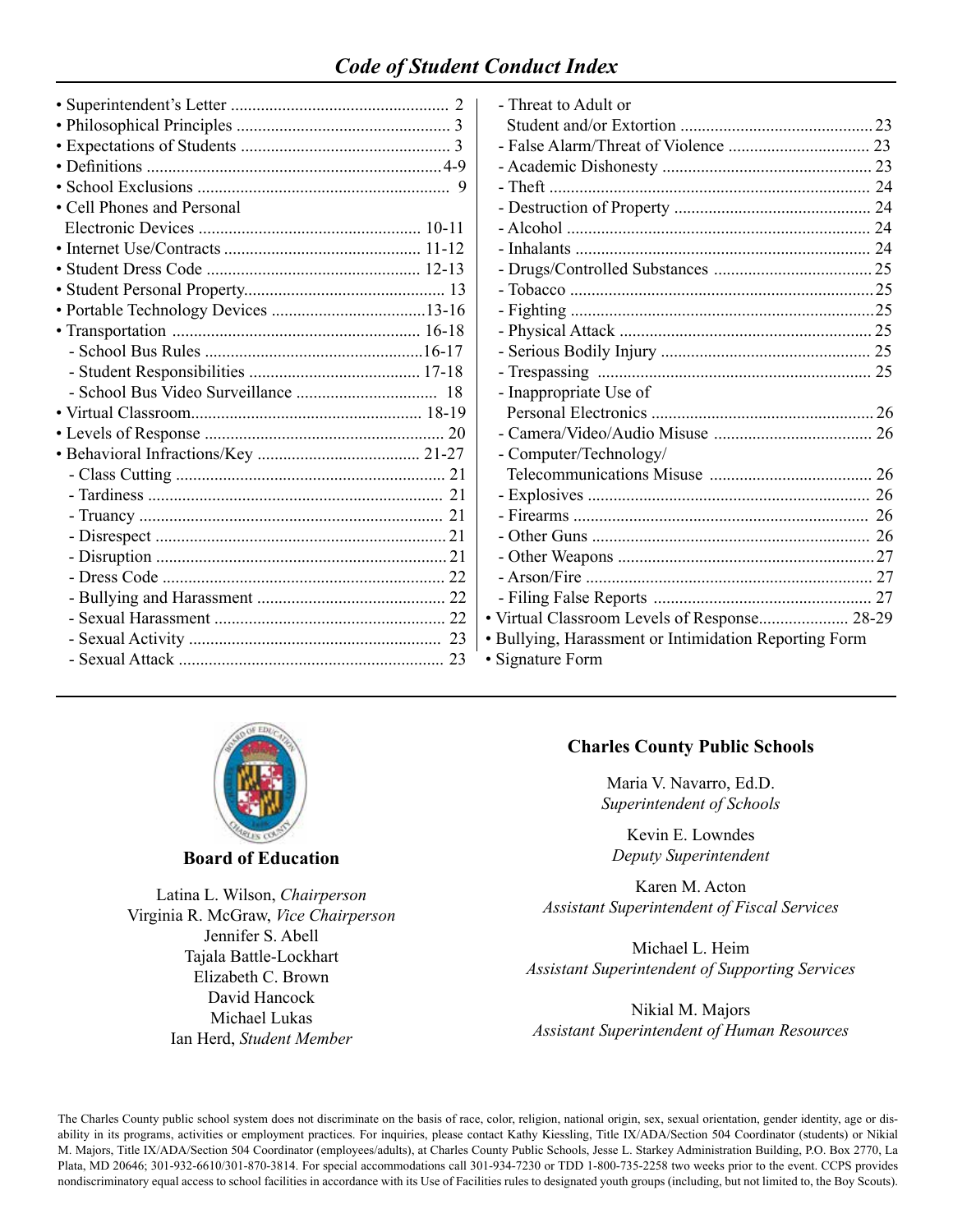#### August 2021

Dear Parents/Guardians:

The Charles County Public Schools *Code of Student Conduct* includes standards of conduct including behavioral expectations expected of all students. The guidelines align with the state's code of discipline for all public schools and include standards of appropriate student conduct and consequences for violation of the standards.

The guidelines include behavioral expectations, but they also provide prevention, intervention, restorative and incentive-based strategies to respond to student misconduct. The guidelines also contain detailed explanations of specific student behaviors that are not permitted.

The *Code of Student Conduct* outlines the behaviors we expect to keep your children safe from the moment they step on a bus or walk in the front doors of our schools, until they leave for the day.

Our schools have high standards for school safety. Emergency drills, cameras, school resource officers, check-in procedures, identification badges, staff training and other precautions help us provide safe schools for teaching and learning.

Please read this information, and share and discuss the *Code of Student Conduct* with your children. Then sign, along with your child, the signature page located at the back of this booklet and return it to your child's school.

If you have questions, please call your school principal or the Director of Student Services, 301-392-7510.

Thank you for your support of teaching and learning in Charles County Public Schools.

Sincerely,

Maria V. Navarro, Ed.D. Superintendent of Schools

This booklet provides guidelines and procedures for student conduct and discipline in Charles County Public Schools (CCPS). It is designed to be used together with state guidelines of student rights and responsibilities and the student handbook published by each school annually.

Please note the documents located at the back of the booklet - a copy of the Bullying, Harassment or Intimidation Reporting Form and a signature page. Please remove the Bullying, Harassment and Intimidation Reporting Form and keep it for your records. Complete the signature page, have your child sign it and return it to your child's school. Your signature indicates that you and your child have received and reviewed the contents of the booklet, including the internet contract and bus transportation rules.

Any student not returning a signed contract will not be allowed to access the internet at school. The Bullying, Harassment or Intimidation Reporting Form is also posted on the system website, www.ccboe.com. Any parent or student who would like to report child abuse or neglect is encouraged to call the Charles County Department of Social Services at 301-392-6400, or the Charles County Sheriff's Office at 301-932-2222, or the National Child Abuse Hotline at 800-422-4453. Parents and students may report any concern of school safety to safeschoolsmd.org or 833-632-7233 (833-MD-B-SAFE).

CCPS has an online reporting system called See Something, Say Something. CCPS values safety and promotes a culture of putting safety first. If you or your child see something that involves bullying, harassment, threats to school safety or staff misconduct, please report the information to a trusted adult or to the See Something, Say Something link at ccboe.com.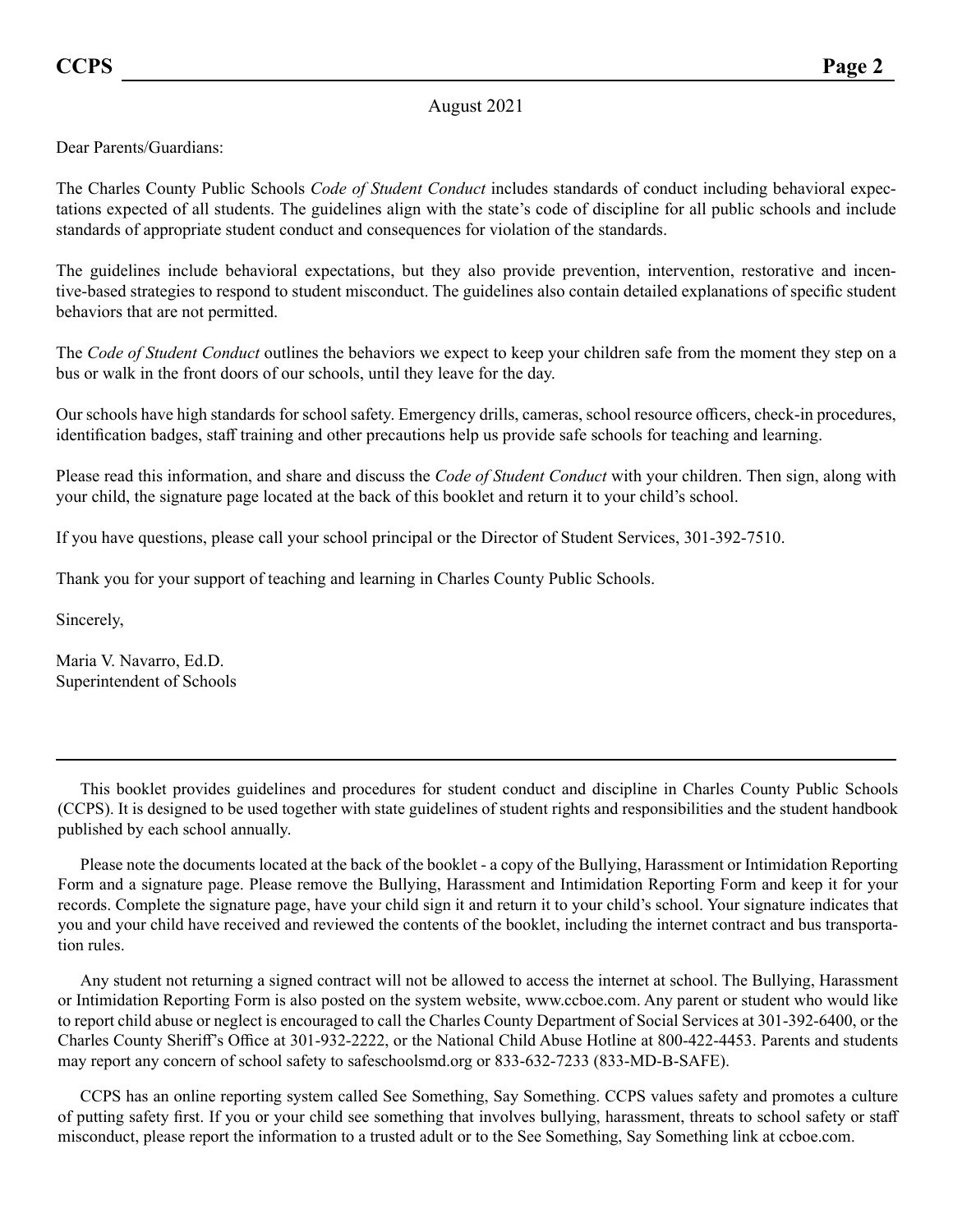# **Philosophical Principles**

The Board of Education of Charles County is committed to creating and maintaining excellent schools where teaching and learning occur in a safe, supportive environment. The mission of Charles County Public Schools (CCPS) is to provide an opportunity for all school-aged children to receive an academically challenging, quality education that builds character, equips for leadership, and prepares for life, in an environment that is safe and conducive to learning.

CCPS school discipline policies and the following philosophical principles guide practices:

- CCPS is committed to providing teaching and learning in a safe school environment that maintains the order, safety and discipline necessary for effective learning. There is an expectation that our schools will create environments that are conducive to learning and where positive behavior is expected, modeled and learned.
- CCPS recognizes that creating such an environment requires setting and communicating clear expectations for appropriate behaviors and developing an atmosphere of mutual respect and dignity.

• Behavioral expectations and consequences for misbehavior should be applied fairly and consistently and be developmentally appropriate. The *Code of Student Conduct* clearly defines reasonable behavioral expectations, holds students accountable for accepting responsibility for practicing acceptable behavior and guides staff in the equitable administration of consequences to all students.

• Appropriate school behavior is the shared responsibility of students, parents and CCPS staff. Disciplinary consequences should be designed to encourage responsible actions, promote the development of self-discipline and change inappropriate behavior. Discipline will be administered using guidelines that include restorative practices, detention, alternative educational settings, student reassignment, suspension and expulsion.

• The *Code of Student Conduct* encourages the use of discretion in making discipline decisions and uses discipline as a developmental process through multi-tiered systems of supports and interventions. CCPS uses a range of learning strategies and disciplinary responses that support teaching and learning, reward positive behaviors and restore relationships. The goal is to administer discipline in a way that keeps students engaged and connected to school, so they graduate and are college and career ready.

# **Expectations of Students**

CCPS is committed to educating students in a safe and orderly school environment. We believe students need to have a clear understanding of the expectations held of them. It is important that students:

- work to make school a positive, supportive, safe and welcoming place for others;
- are respectful and courteous to students, parents/guardians and school staff;
- are knowledgeable about discipline policies, regulations and rules;
- follow school rules and policies and contribute to a positive school climate by behaving appropriately;

• make every reasonable effort to participate in any conferences, activities, interventions, or programs recommended appropriately by school staff;

- recognize how their conduct affects other students and school staff and make every reasonable effort to restore relationships affected by their conduct;
- seek access to and complete make-up work while they are out of school;
- share ideas for improving school climate and school discipline practices; and
- are proactive in promoting a positive, supportive, safe and welcoming school environment.

If students become aware of any violation of school or system policies, regulations or rules, they should immediately alert a CCPS staff member. Students who become aware that they have violated a policy, regulation or rule are encouraged to self-report the violation. Self-reporting may minimize or eliminate any disciplinary consequences.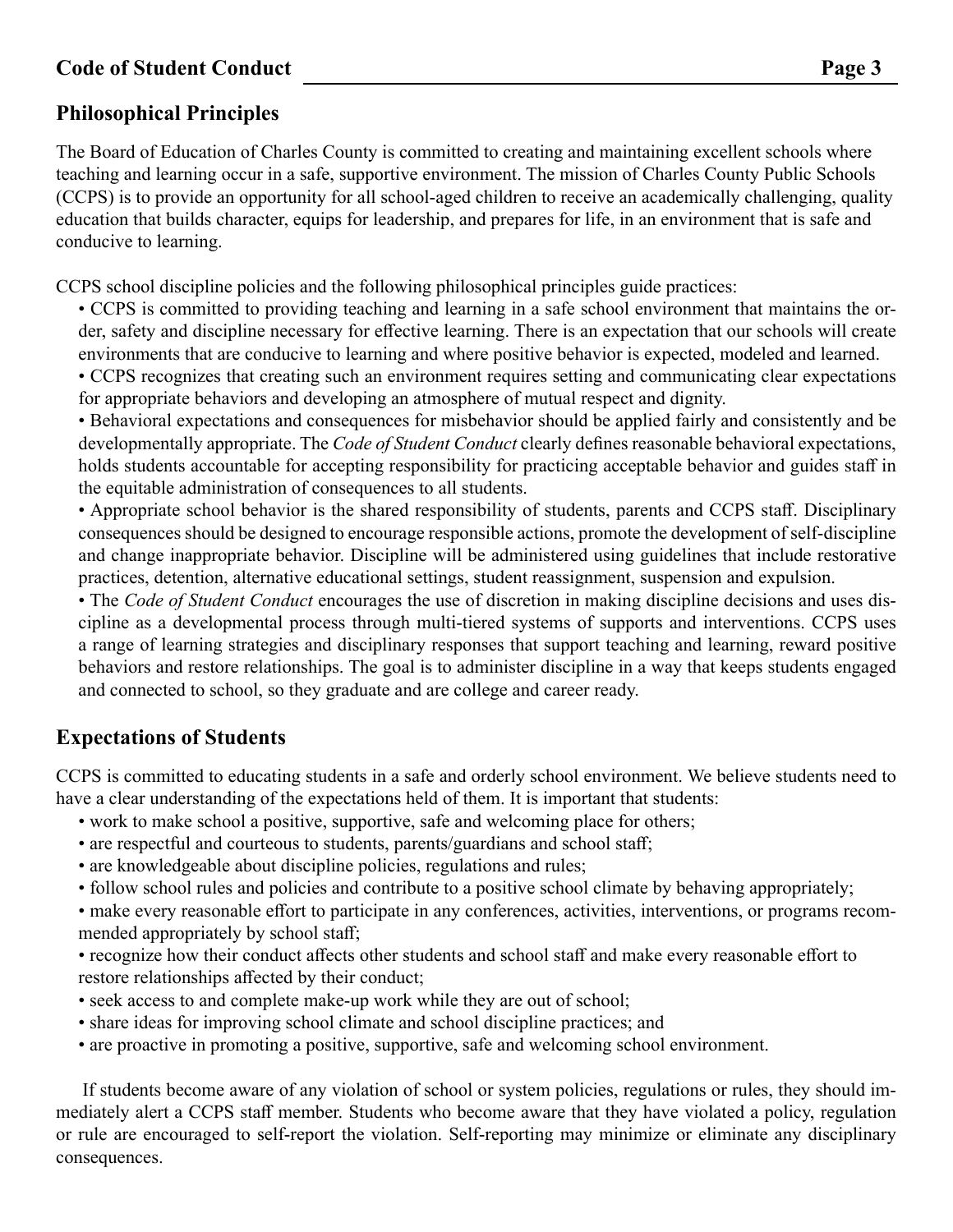# **Definitions**

The following is meant to illustrate terms used throughout the *Code of Student Conduct*.

**Alternative Education** – Placement in an alternative setting by the Superintendent or designee.

**Behavioral Contract** – Correcting inappropriate or disruptive student behavior through a formal plan designed by school staff to offer positive behavioral interventions, strategies and supports.

**Behavioral Intervention Plan** – Developed from information gathered from a Functional Behavior Assessment, a Behavioral Intervention Plan offers positive behavioral interventions, strategies, and supports designed by school staff to correct inappropriate or disruptive school behavior and to teach appropriate positive behavior.

**Bullying, Harassment, and Intimidation** – Repeated intentional, unwanted or unprovoked behavior that is meant to hurt or harm another student whether it is physical, verbal, written or social.

**Bus General Misconduct** – Inappropriate behavior on the bus, including, but not limited to, eating and drinking, chewing gum, failure to arrive to the bus stop on time, improper seating, touching others, loud talking/screaming/ excessive noises that distract the driver, use of personal electronic devices without permission from the driver, using profanity or inappropriate language, littering, spitting, and failure to follow bus driver's/attendant's instructions when they are issued.

**Bus Safety Misconduct** – Unsafe behavior on the bus, including, but not limited to, failure to follow health/safety protocols, misuse of bus safety equipment, misuse of windows, misuse of window/door alarms, standing or moving while the bus is moving, throwing objects on the bus, getting on or off at an unauthorized stop, and failure to keep body parts inside of the bus.

**Camera/Video/Audio Misuse** – Students may not possess or use any cameras or video or audio equipment on school property or at a school-sponsored event, except under the following conditions:

• A student may possess and use the camera or video or audio equipment at the direction of and with direct supervision by a classroom teacher as part of classroom activities;

• A student may possess and use a camera or video or audio equipment if that student receives prior written permission from the school principal for a specific purpose. At no time will permission be granted for socializing or other nonessential purposes, or if the use will violate another individual's privacy; and

• A student may possess and use a camera or video or audio equipment while attending and not participating in an event held on school grounds after school hours and open to the general public, as long as the possession and use are neither disruptive or in any way unlawful. This privilege may be revoked on a case-by-case basis at any time for any reason by the principal or designee.

Otherwise, cell phones with camera and/or video functions must not be used to take or transmit any image or video at any time, even if the use of the cell phone is permitted. Students may not use any type of camera, video, audio, or computer recording device in any manner that interferes with or is disruptive of the educational process, invades the privacy of any individual, or violates the academic integrity of any school activity, including during any remote/distance learning activities.

**Checking in/Check out With a Staff Member** – Prompting students to have a brief, informal conversation with an adult at school to monitor behavior at the beginning of the school day, throughout the school day, and/or at the end of the school day.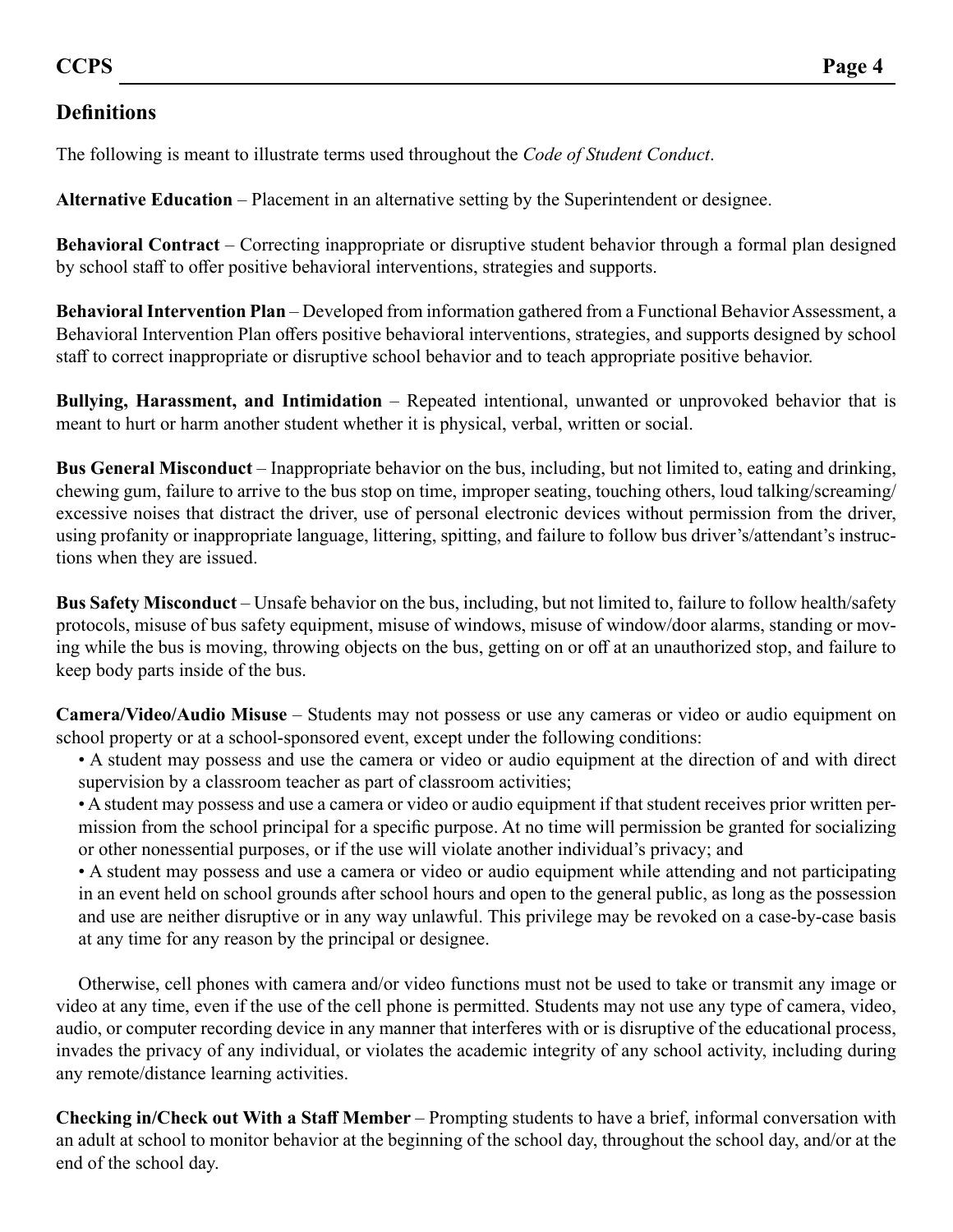**Classroom-Based Responses** – Prompting a student to reflect on personal behavior using restorative practices and classroom strategies such as time-out, teacher-student conference, reflection area, redirection, restorative circles, mindfulness, seat change, call home or loss of classroom privileges.

**Community Service** – Allowing students to participate in an activity at school that serves and benefits the community (e.g., caring for public spaces or creating posters/signs).

**Computer, Technology Misuse** – Computer, telecommunications and technology misuse includes, but is not limited to, the following:

- 1. The unauthorized or illegal use of or access to:
	- computers
	- software
	- the internet
	- telecommunications devices
	- telecommunications systems
	- related technologies

2. Any willful act that causes physical, financial, or other harm or otherwise disrupts information technology; and 3. Unauthorized use or attempts to use electronic technology to change or alter grades, attendance, any part of any student information record, or the system's restricted information base or file.

**Conferences** – Meetings that may involve the student, parent/guardian(s), teachers, school staff, and/or administrators to discuss the student's behavior and potential solutions that address social, academic and personal issues related to the behavior.

**Conflict Resolution** – Using strategies to assist students in taking responsibility for peacefully resolving conflicts. Students, parents/guardians, teachers, staff, and administrators may engage in activities that promote problem-solving skills and techniques, such as conflict and anger management, active listening and effective communication.

**Daily Progress Sheet** – Using a chart to provide feedback about behavior for reinforcing appropriate behavior and/or correcting inappropriate behavior.

**Detention** – Requiring a student to report to a designated place before school, during a free period, during lunch, after school, or on the weekend (e.g. Saturday School) for a set period of time.

**Excused Absences** – Excused reasons for absence include illness of the student, death in the student's immediate family, court summons, hazardous weather conditions, work (if approved or sponsored by the school), state emergencies, suspension, lack of authorized transportation, observance of religious holidays and other circumstances as determined by school officials.

**Expulsion** – The exclusion of a student from the student's regular school program for 45 days or longer, which may occur only under the following circumstances:

 a. The Superintendent or designated representative has determined that the student's return to school prior to the completion of the expulsion period would pose an imminent threat of serious harm to other students or staff;

 b. The Superintendent or designated representative limits the duration of the exclusion to the shortest period practicable; and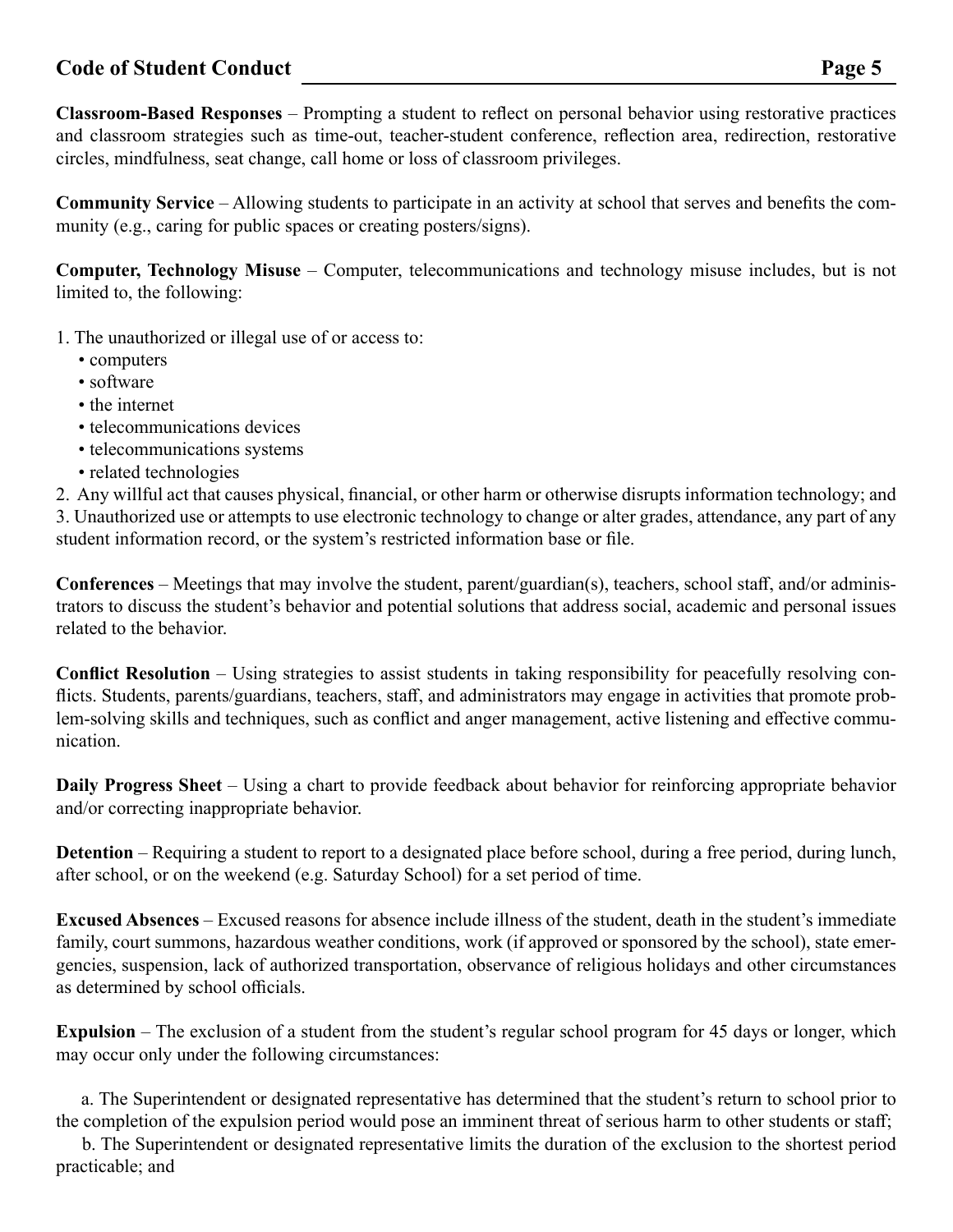c. The school system provides the excluded student with comparable educational services and appropriate behavioral support services to promote successful return to the student's regular academic program.

**Extended Suspension** – The exclusion of a student from the student's regular program for a time period between 11 and 45 school days. A conference is scheduled, consistent with state law and Board of Education policy and procedures, and the suspension may be extended for more than 10 days. This extended suspension may occur only under the following circumstances:

a. The Superintendent or designated representative has determined that:

 i. The student's return to school prior to the completion of the suspension period would pose an imminent threat of serious harm to other students and staff; or

 ii. The student has engaged in chronic and extreme disruption of the educational process that has created a substantial barrier to learning for other students across the school day, and other available and appropriate behavioral and disciplinary interventions have been exhausted;

 b. The Superintendent or designated representative limits the duration of the exclusion to the shortest period practicable; and

 c. The school system provides the excluded student with comparable educational services and appropriate behavioral support services to promote the successful return to the student's regular academic program.

**Functional Behavioral Assessment** – The process of gathering and analyzing information about a student's behavior and accompanying circumstances in order to determine the purpose or intent of the behavior. This process may be used to assist in developing a Behavioral Intervention Plan to correct inappropriate school behavior.

**Fighting** – A physical confrontation involving two or more students. A student who willfully engages in a physical confrontation cannot claim self-defense.

**Gang Activity** – A gang is defined as a group of three or more individuals who associate on a continued basis for the purpose of committing criminal acts. Gang behavior that poses a threat to individual students or groups of students or disrupts the orderly school process is not tolerated by CCPS. Gang colors, gang signs or symbols or gang dress are not allowed on school property or at school-sponsored activities. Individuals may report gang-related activity to schools by completing the Gang-Related Incident Reporting Form which may be found on the school system website, www.ccboe.com.

**Health/Mental Health Services** – School-based or community-based health or mental health resources which may be utilized to address academic success, behavioral goals and personal challenges.

**In-school Removal/Intervention** – Removing a student within the school building from the regular education program so that the student is still afforded the opportunity to continue to:

- appropriately progress in the general curriculum;
- receive special education and related services specified on the student's individualized education plan (IEP), if the student is a student with a disability in accordance with the law;
- receive instruction commensurate with the program afforded to the student in the regular classroom; and
- participate with peers as they would in their current education program to the extent appropriate.

**In-school Suspension** – Removing a student from his or her education program, but not from the school building, for up to, but not more than, 10 cumulative days in a school year.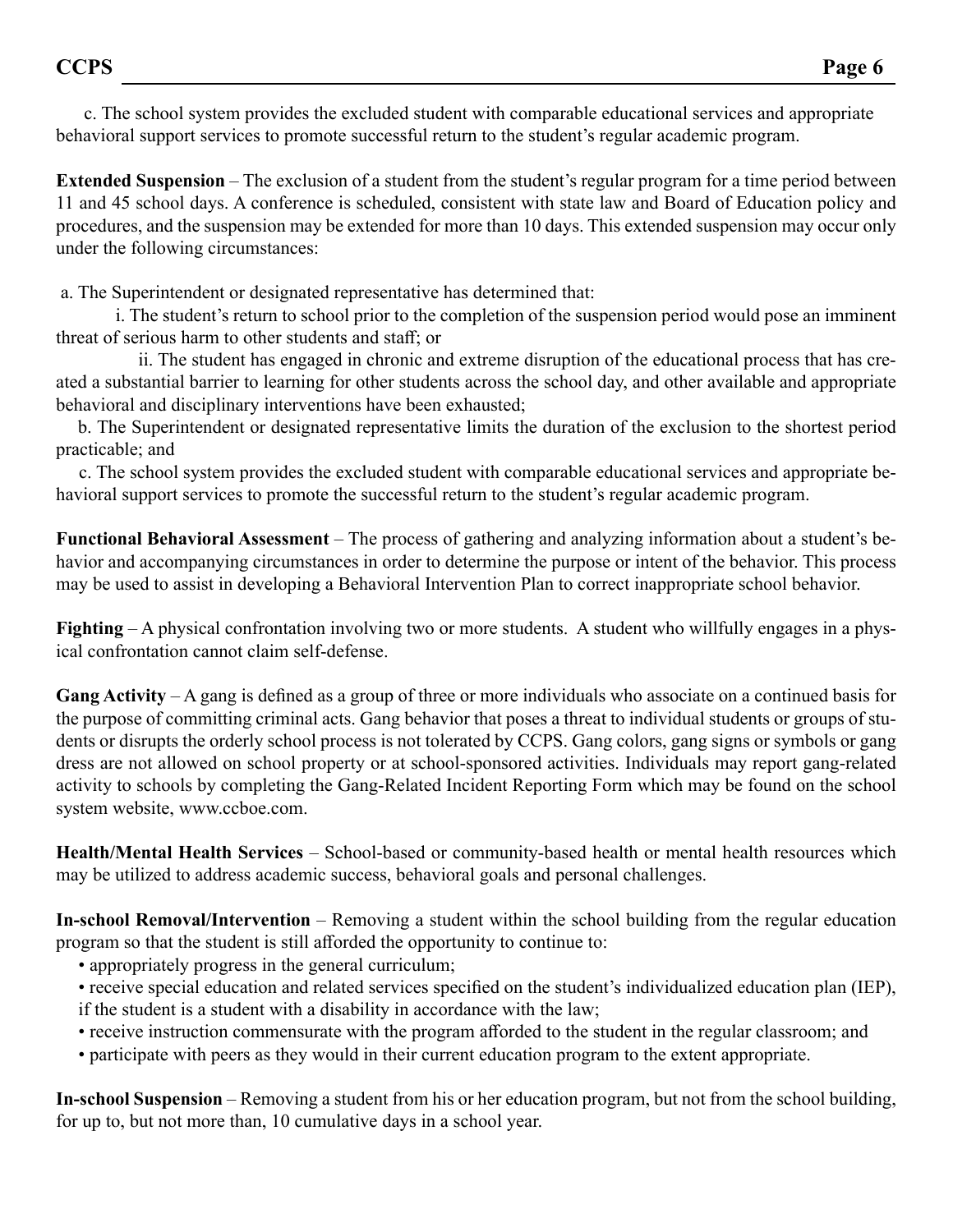**Long-term Suspension** – Removing a student from school for a time period between four and 10 school days for disciplinary reasons by the school principal.

**Look-alike** – Any replica or fake item presented in a manner such that another might reasonably believe it to be real.

**Loss of Privileges** – Revoking a student's ability to participate in extracurricular activities or school events.

**Lunch Bunch** – Meeting during lunchtime for a student or group of students for purposes such as mentoring, counseling, goal-setting, or social skills instruction.

**Mentoring** – Pairing a student with a mentor (e.g., school staff member, fellow student, or community member) who helps with personal, academic and social development.

**Minimum Education Services** – Suspension days are considered lawful absences, thus students must be given the opportunity to make up missed work and tests. For short-term suspensions, schools shall provide all students with the opportunity to complete the academic work they miss during the suspension period without penalty. In addition, schools shall provide all students who receive short-term suspensions, and their parents /guardians, with the contact information for a school employee who will be responsible for ensuring that these education services are provided.

Students issued a long-term suspension, extended suspension or expulsion, who are not placed in an alternative education program, shall receive daily classwork and assignments from each teacher, which shall be reviewed and corrected by teachers on a weekly basis and returned to the student. Each principal shall assign a school staff person to be the liaison between the teachers and the student and to communicate weekly about classwork assignments and school-related issues by phone or email with those suspended/expelled students and their parents/ guardians.

**Off-campus Conduct** – Principals are authorized to discipline students enrolled at their schools for off-campus conduct, as well as misconduct via remote or distance learning or occurring at other Charles County public schools, that caused or could cause a disruption to the orderly school environment..

**Parent Outreach** – Informing parents/guardians of their children's behavior and seeking their assistance in correcting inappropriate or disruptive behavior.

**Parent Shadowing** – An alternative to suspension where a parent/guardian must accompany the student to school and follow the student through a full or partial academic day at the direction of school staff.

**Personal Electronic Devices** – Any electronic device that can send, receive or display videos, images, text messages, GPS data, or any other communication in any form including but not limited to cell phones, smart phones, smart watches, location trackers, blue tooth devices.

**Peer Mediation** – Employing a form of conflict resolution in which students serve as mediators and help their peers address and develop solutions to conflicts.

**Questioning of Students** – Students may be questioned or asked to provide written statements by school officials at any time without parental permission or participation concerning events that are connected to school.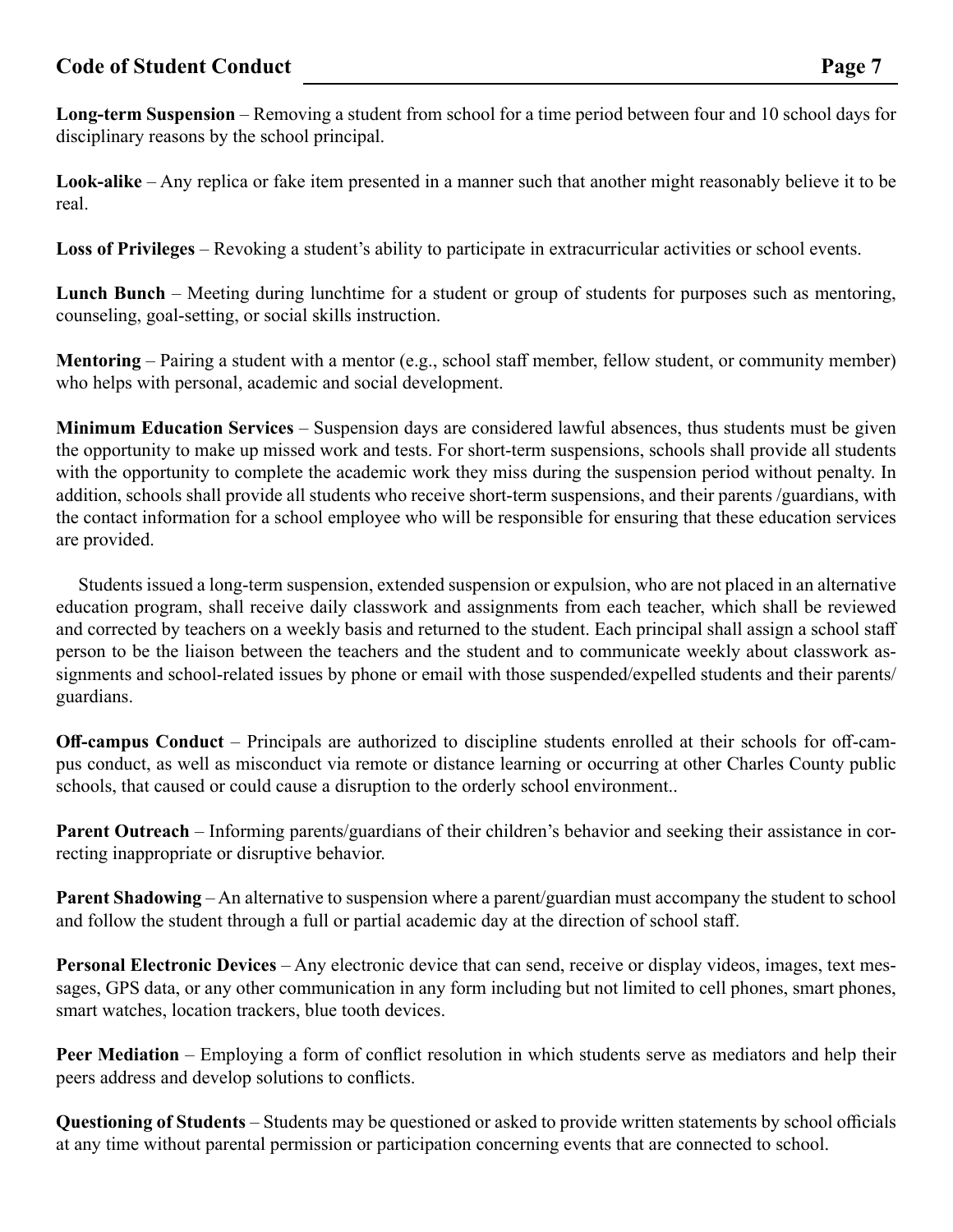**Referral to Law Enforcement** – Reporting suspected criminal behavior to the police. The principal may confer with the School Resource Officer upon suspicion of criminal behaviors. The police may decide to file charges against a student for crimes/violations on school property. Each violation is considered and addressed on an individual basis.

**Restitution** – Requiring a student to compensate others for any loss, damage, or injury that has resulted because of a student's behavior. Compensation may be made monetarily or by a student's assignment to a school work project, or both.

**Restorative Practices** – Employing interventions, responses, approaches and practices designed to identify and address the harm caused by an incident, and to develop a plan to heal and correct the situation with the student who caused the harm.

**Safe Schools/Reportable Offenses** – Temporarily removing a student from the school setting for non-disciplinary reasons to protect the safety and security of staff and other students, under provisions of state law concerning criminal charges brought against the student and reported to the school system. The student may continue to receive education services in an alternative setting or through alternative methods while the criminal charges are pending.

**School Activity** – Any approved activity sponsored by the Board of Education and/or any approved activity sponsored by any Charles County public school on or off Board of Education property. This includes all approved school and/or system-sponsored trips and activities.

**School Day** – The regular school day or time is the time extending from the moment the Board of Education assumes responsibility for the student until the end of the school day when that responsibility ceases. This is from the time the student steps on to the bus or arrives on school property at the start of the school day until departure from the bus or school property.

**School Property** – All real property owned, leased or under the supervision of the Board of Education, including vehicles owned, leased, or contracted by the Board of Education.

**Searches of Students** – A principal or vice principal may make a reasonable search of a student on the school premises or on a school-sponsored trip if the searcher has reasonable belief the student has possession of an item that is a criminal offense under Maryland law, a violation of any other state law or a rule or regulation of CCPS. The search shall be made in the presence of a third party. If designated in writing by the principal, a teacher may make a reasonable search of a student on a school-sponsored trip if the same reasonable belief exists.

School lockers are considered school property and may be searched by school administrators at any time for any reason. A principal or vice principal may also make a search of the physical school building at any time for any reason.

Dogs trained to detect the presence of drugs, weapons, or other contraband may be used on school property when deemed necessary or appropriate by school officials or law enforcement.

**Short-term Suspension** – Removing a student from school for a time period up to, but not more than, three school days for disciplinary reasons by the school principal.

**Social Skills Instruction** – Teaching appropriate interpersonal, self-discipline and problem-solving skills.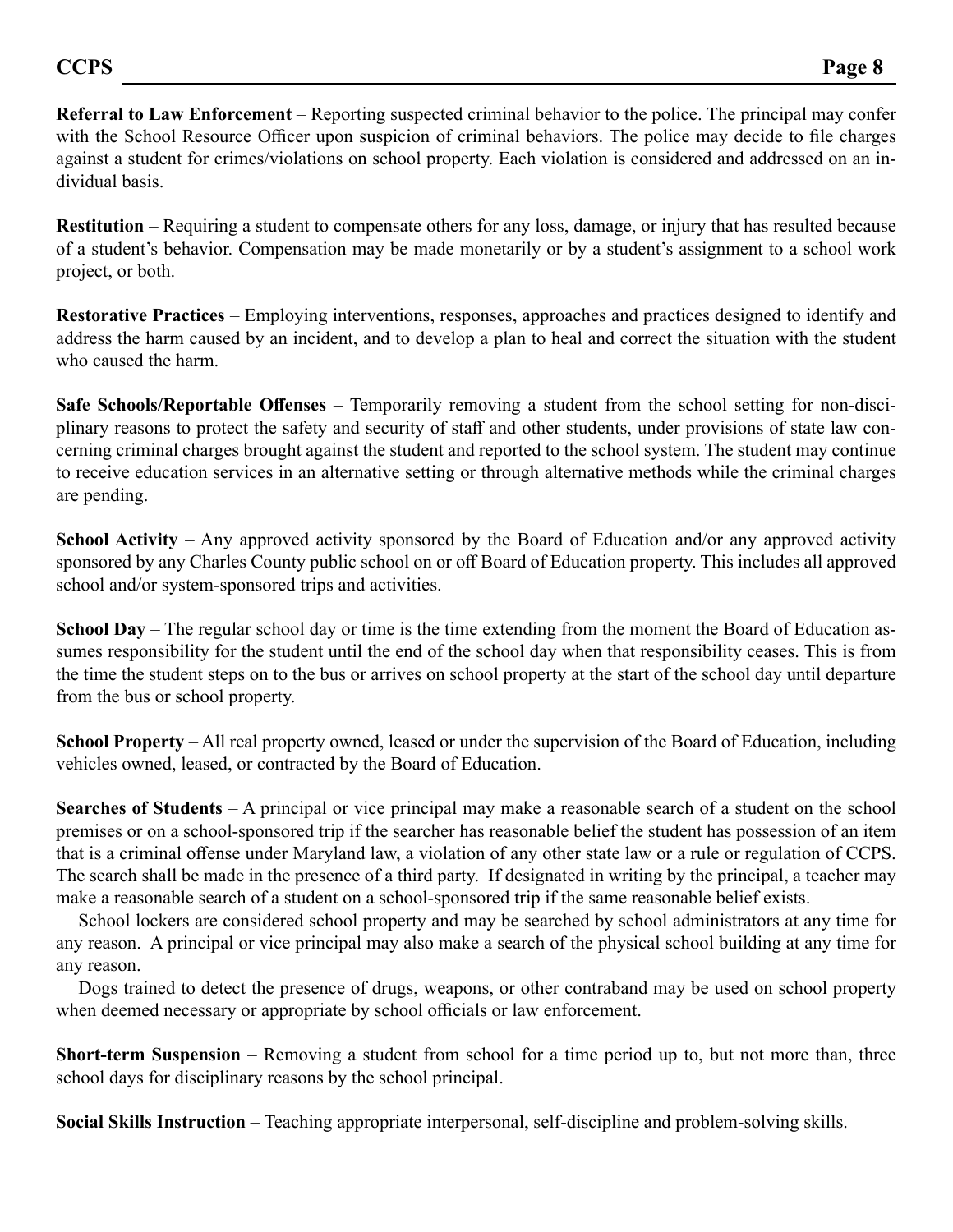**Staff Member** – An individual employed or contracted by Charles County Public Schools to carry out assigned duties and responsibilities.

**Student** – An individual enrolled with Charles County Public Schools.

**Student Support Team** – A team of teachers, school staff, parents, and/or administrators which meets to discuss and develop prevention and intervention strategies to improve student outcomes.

**Substance Abuse Counseling** – Community-based counseling services related to substance abuse.

**Teen Court** – Referring a student to a "court" of peer jurors to resolve conflicts.

**Temporary Removal from Class** – Removing a student within the school building from the student's assigned class or program for a brief period of time not to exceed the assigned class or program.

**Weapons** – Any implement that could potentially cause injury including, but not limited to, guns, ammunition, knives, razors, lasers, clubs, tear gas, mace, pepper spray, tasers and others.

 The use of permanently inoperable rifles by JROTC cadets during instructional time and at other times when under the direct supervision of JROTC instruction shall not be a violation of the *Code of Student Conduct*.

 The use of facsimile, replica, or collector weapons, including starter pistols, by a person engaged in an organized activity for educational purposes, approved in advance by the Superintendent or principal, shall not be a violation of the *Code of Student Conduct*.

 The use of permanently inoperable weapons and look-alike weapons by students during school drama productions and rehearsals under the supervision and direction of school staff shall not be a violation of the *Code of Student Conduct* if the production and the use of the object are approved in advance by the principal.

# **School Exclusions**

CCPS makes every effort to foster and acknowledge positive behavior and prevent student misconduct. Our emphasis is to communicate clear expectations for behavior, create environments that are safe and conducive to learning, and teach and reinforce positive behaviors while keeping students in school. Despite our efforts, there may be times when student behavior necessitates an exclusion from the school environment. Below is additional information that students and parents/guardians should be familiar with in the event a student is excluded.

**Exclusion** – Students who receive any exclusion must be informed of the reason(s) for the exclusion and given an opportunity to respond before the exclusion becomes effective. The school principal shall provide the student's parents/guardians with written notification of the exclusionary action taken by the school. The notice of suspension form and letters to parents concerning disciplinary actions become part of the student's record.

**In-school suspension** – After 10 days of cumulative in-school suspension, the student, the student's parents/guardians and the school administrator shall confer. Provisions will be made for the student's education during the period of in-school suspension.

**Out-of-school suspension and expulsion** – Students who receive an out-of-school suspension or expulsion may not be on any school property nor participate in any school activity during the exclusion. Students, the student's parents/guardians, and the school administrator must meet before the student returns to school following the exclusion in order to plan for the student's successful re-entry. The Superintendent or designee retains the authority to reassign a student to another CCPS school or program at the end of the exclusion period.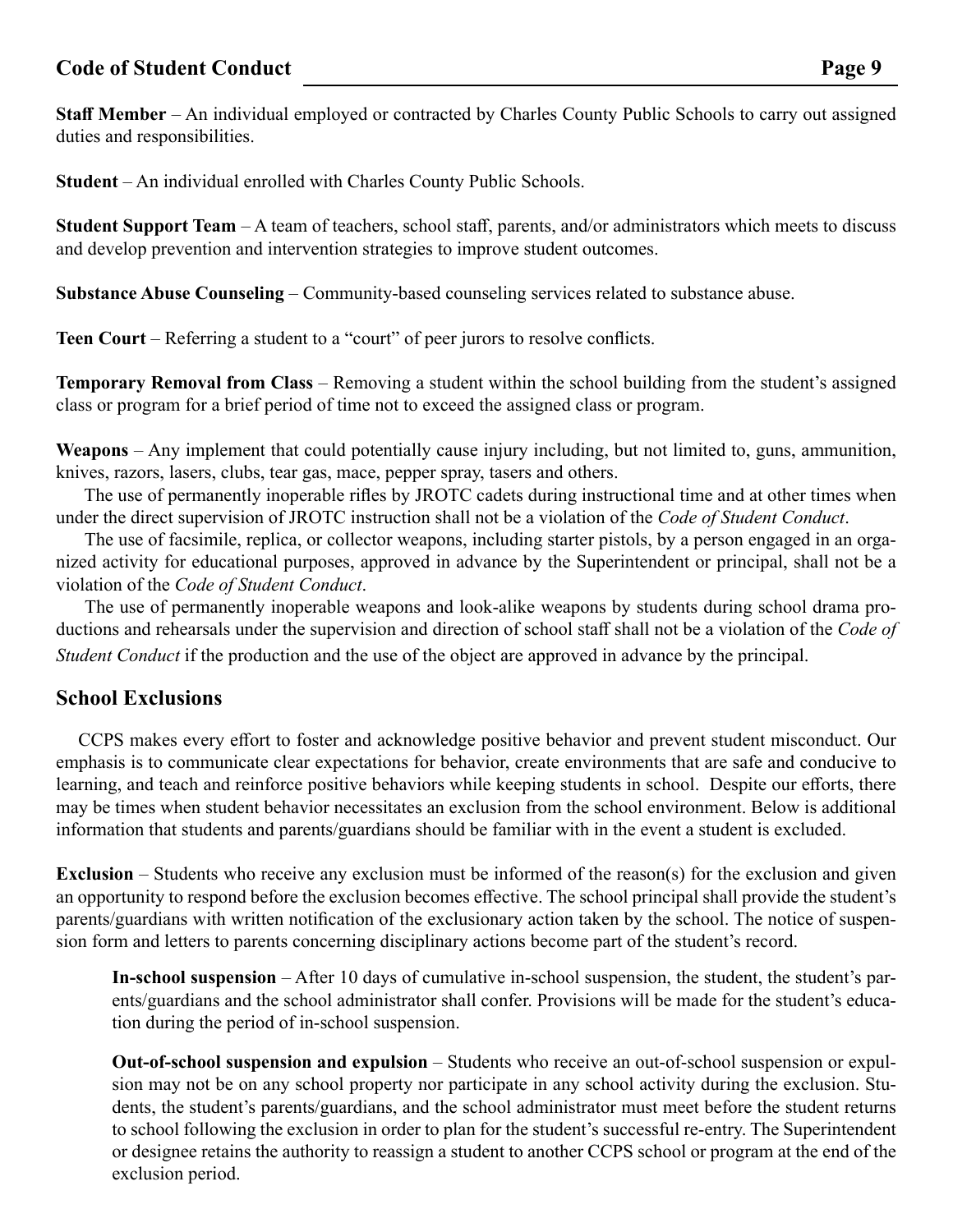# **Cell Phones and Personal Electronic Devices**

Charles County Public Schools allows the possession and use of cell phones and other personal electronic devices by students. It is the intent of the Superintendent to ensure that this allowance does not disrupt the learning environment, after-school activities, or the safe transportation of students. Students are permitted to use cell phones while attending (but not participating in) general public events that occur after-hours and are open to the community. The following conditions outline the standard expectations for the possession and/or use of cell phones and electronic devices by students at school, on the bus or on other school-chartered vehicles:

# **Elementary School**

• Students may only bring their phone or device, with a written request from the parent or guardian for a specific (non-social) purpose, and upon receipt of written approval from the principal.

• Once approved, student must keep their phone or device powered completely off (not on vibrate or silent mode) and inside their book-bag, locker or cubby throughout the entirety of each school day, unless other storage arrangements are made with the teacher.

• Once approved for school, students may use their phone or device on the bus or school-chartered vehicle, but use must not be disruptive or cause a distraction to the driver at any time; examples include: phone conversations, loud music, videos or electronic games.

# **Middle School**

• Students may bring their phone or device but once school begins must keep them powered completely off (not on vibrate or silent mode) and remain in a non-visible, secure location throughout the entirety of each school day.

• Students may use their phone or device on the bus or school-charted vehicle, but it must not be disruptive or cause a distraction to the driver at any time; such as phone conversations, loud music, videos or electronic games.

# **High School**

• Students may bring their phone or device but once school begins the device must be powered completely off (not on vibrate or silent mode) and must remain in a non-visible, secure location, with the exception of lunchtime or during an approved activity period.

• Phones and devices may be used during approved times but must not be disruptive or serve any inappropriate purposes; such as loud/explicit music or videos, sending or posting inappropriate messages or images (via text or social media), or any type of cyberbullying.

• At the end of the lunch or activity period, all phones and devices must be immediately powered back off and returned to a non-visible, secure location, until the end of the school day.

• Students may use their phone or device at the end of the school day for the purpose of making transportation arrangements as it relates to after-school activities or events.

# **Please note the following additional guidelines governing all school levels:**

• Administrators and/or teachers may allow the use of cell phones or electronic devices during the school day for specific academic purposes; such opportunities will be communicated in advance.

• Students attending schools participating in "Bring Your Own Device" (BYOD) or 1-1 programs shall comply with the rules specific to that program, as defined by the school.

• Cell phones or electronic devices with camera and/or video functions must not be used to take or transmit any image or video at any time, even if the use of the phone or device is otherwise permitted.

• Home use of CCPS issued devices must be used in accordance with all policies while off CCPS property.

• Students have no expectation of privacy for material stored or sent on school computers.

• Violations of these expectations will result in consequences as specified in the Levels of Response section of this document.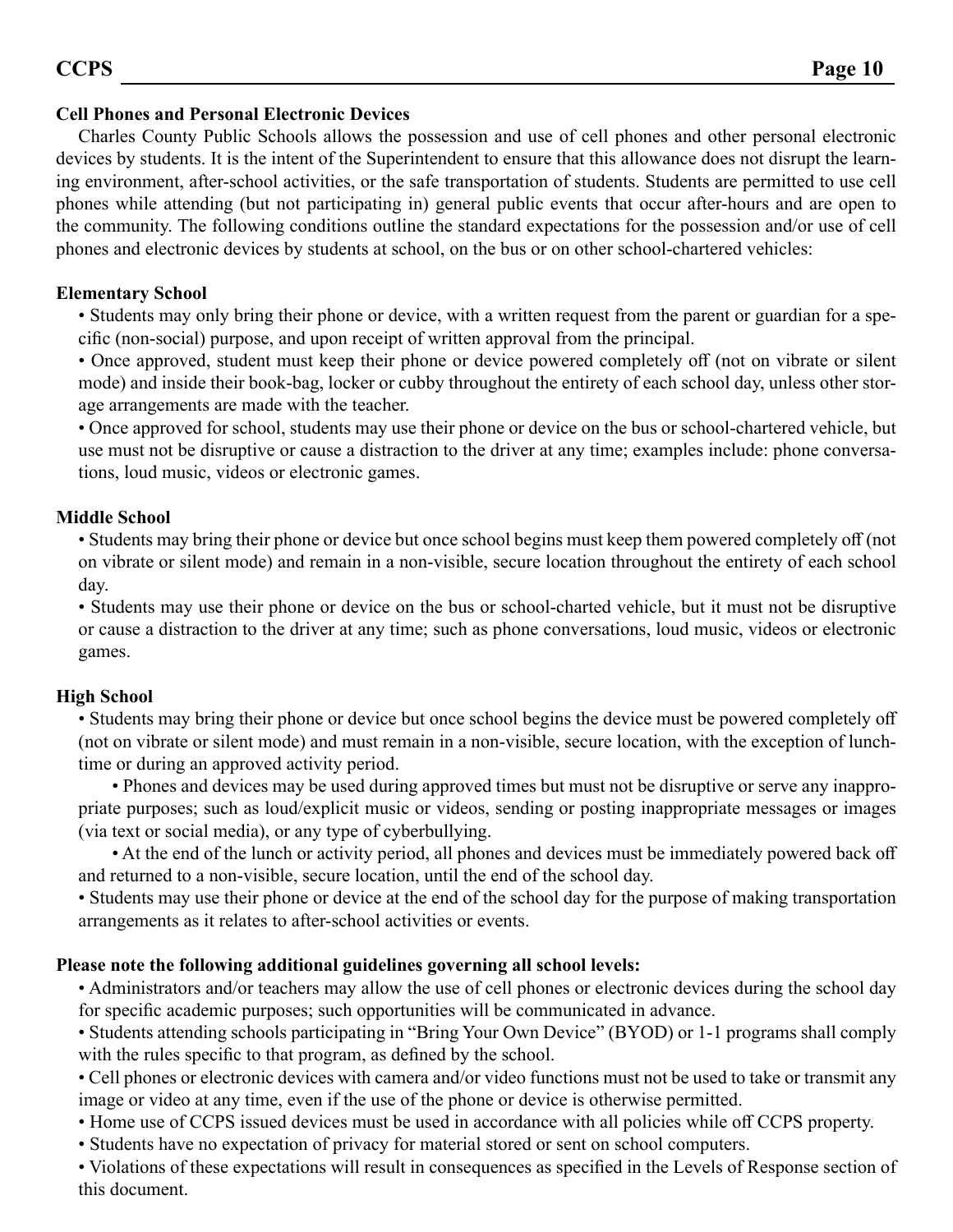• Students can be held financially responsible for any damage done to CCPS technology devices and infrastructure.

# **Internet Use/Contracts**

The internet is used to enhance learning and to provide students the use of resources from all over the world. CCPS tries to prevent students from being exposed to objectionable or offensive materials. The staff does its best to guide and monitor student use of the internet, but staff cannot be held liable if a student accidentally or willfully goes to an objectionable site.

All students who plan to take advantage of internet connections at school must sign, together with their parents, the back page of this booklet. Any student not returning a signed contract will not be allowed to access the internet at school.

#### **Internet contract for elementary school students**

• When the student is in the computer lab or the media center, the student will use the internet only for school-related projects and visit only the sites assigned by teachers. The student will use all computer equipment with care and respect. The student will print only information that the teacher has approved.

• When using computers in school, the student will be respectful of the computer rights of others. The student will not type or use any inappropriate or unacceptable words on the computer. Students who encounter any type of inappropriate materials will immediately notify a teacher.

• The student will limit use of the internet in school for education purposes assigned by the teacher. The student will not surf the internet or access social media platforms. The student will never log on to the internet without permission from a teacher or supervising staff member.

# **Internet contract for middle and high school students**

1. Acceptable uses of the internet using school system networks include:

• searching for information on school-related projects using approved search engines;

• accessing reference, newspaper or periodical services made available to students by subscription to Charles County Public Schools;

- downloading information related to schoolwork;
- communicating via email for school-related purposes.
- accessing the internet only for school-related activities;

• remaining responsible for their behavior on the internet just as they are for their behavior in a classroom or on school property;

- using language acceptable to the workplace and school on the internet;
- following the same code of conduct as required by CCPS *Code of Student Conduct;*
- reporting any harassment encountered on the internet to a teacher; and
- respecting the privacy of others.
- 2. Students may not:
	- access social media sites such as Facebook, Twitter, Instagram, etc.;

• bully or harass any other individual using electronic communications, either directly or indirectly, on or off school grounds;

• use offensive, obscene, libelous, disruptive or inflammatory language, pictures or other material on any computer or network;

• install their personal service provider's software on school equipment and may not log in to their personal service provider using school equipment;

- reveal their home phone numbers, addresses or other personal information;
- use someone else's password or account number;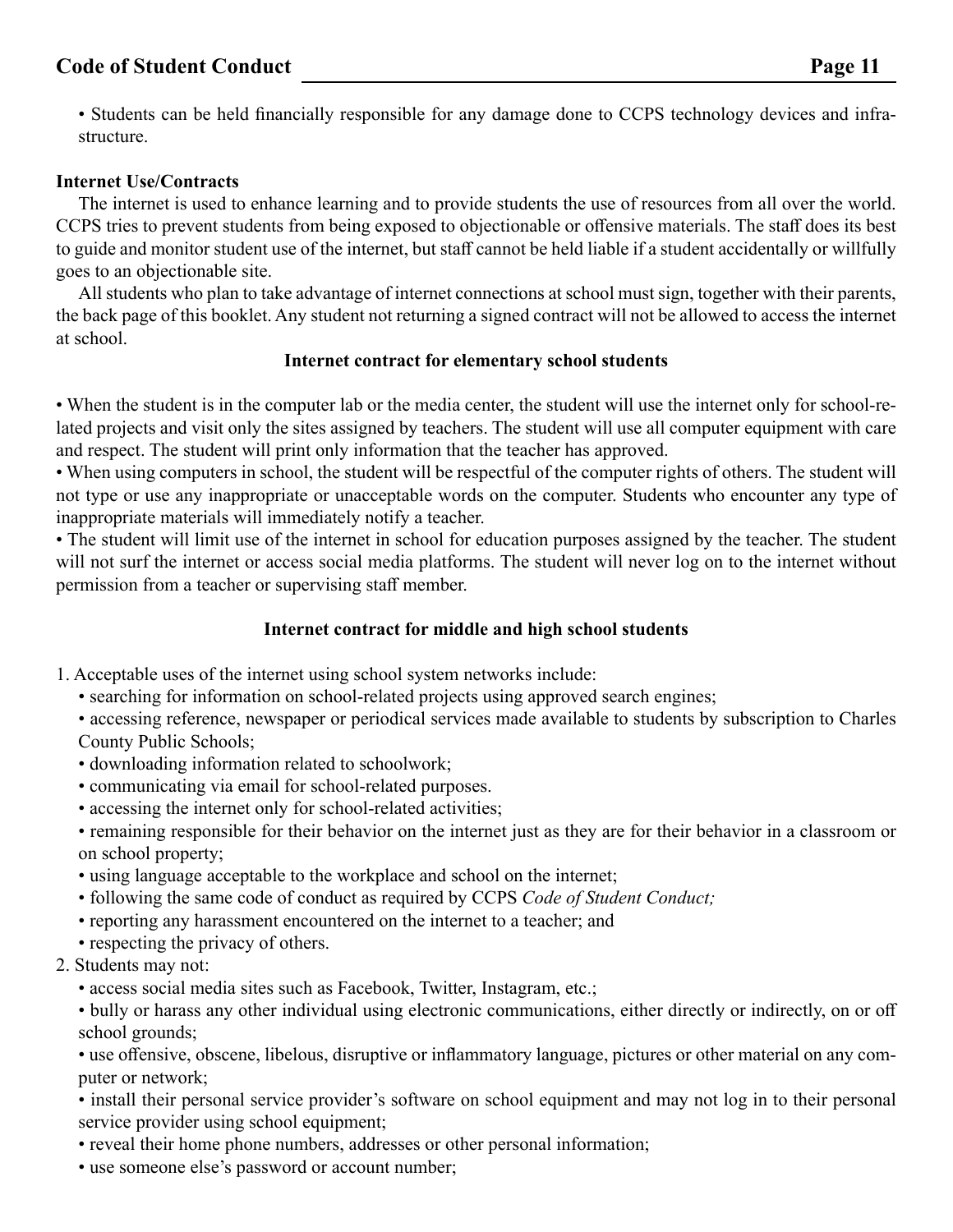• copy or download materials in violation of copyright laws;

• attempt to degrade or disrupt system performance or attempt to enter and/or destroy computer systems and files;

- repost personal communications without the author's prior consent;
- make personal purchases or unauthorized orders using the school system's name; and

• download or copy information onto discs, hard drives or other peripheral devices without prior teacher approval.

# **Student Dress Code**

Suggestive, provocative or excessively tight clothing is not allowed to be worn to school or to school-sponsored activities. CCPS does not allow clothing to be worn on school property or to school-sponsored activities, which displays messages, or images that are offensive, vulgar, harassing, or otherwise inappropriate for the school setting. Clothing that is judged by the school administration to be disruptive to the orderly school process either by virtue of the design or in the manner in which it is worn is also forbidden.

Members of the Charles County Association of Student Councils, in collaboration with parents, staff, and community members, developed the following system-wide dress code, as amended and approved by the Board of Education.

1. Clothing must be suitable for all scheduled classroom activities including physical education, science labs, wood shop, and other activities where unique hazards exist.

2. Shorts and skirts are permitted as long as they reach the middle of the thigh, defined as shoulders relaxed and arms straight down alongside the body where fingertips touch the thigh. Slits in the skirt may not rise more than two inches above fingertips.

3. Clothing must cover the chest area, cleavage, torso, and undergarments. Tops may not be lower than midback.

4. Spaghetti straps and garments that are both strapless and sleeveless are not permitted during the school day.

5. Undergarments must not be visible at any time.

6. Pants must be secured no lower than mid-hip.

7. Ripped pants are permitted as long as rips fall below the shorts length criteria, are limited to the front side of the leg, and do not exceed three inches in diameter above the knee. Skin exposed by all other rips must be covered by opaque clothing that is not underwear.

8. Leggings, biker-type/spandex shorts, or joggers must be opaque and worn with a top that meets the length expectations of shorts and skirts (see #2).

9. Backless and open-toed shoes with a hard sole are permitted as long as the shoes do not pose a safety hazard. Foam and similar soft-soled shoes, such as flip-flops or beach footwear, are prohibited.

10. Headwear is not permitted. This includes, but is not limited to, hats, skull caps, visors, bandannas, sweat bands, shower caps, and hoods. Scarves may be worn as a headband only. (Exceptions may be granted based on religious and medical reasons with proper verification.) Sunglasses are not permitted except during outdoor activities.

11. Sleepwear and sleepwear-type clothing are only permitted for certain activities, such as overnight field trips and spirit days.

12. Clothing that displays or symbolizes any language or material that is inappropriate for school or offensive to any group is not permitted. This includes, but is not limited to, material relating to drugs, alcohol, profanity, obscenity, racism, gang activity and violence.

13. Formal attire must not be disruptive or distracting. Spaghetti straps and strapless formal garments are acceptable as long as adequate coverage is maintained during the activity. Slits in skirts or other garments must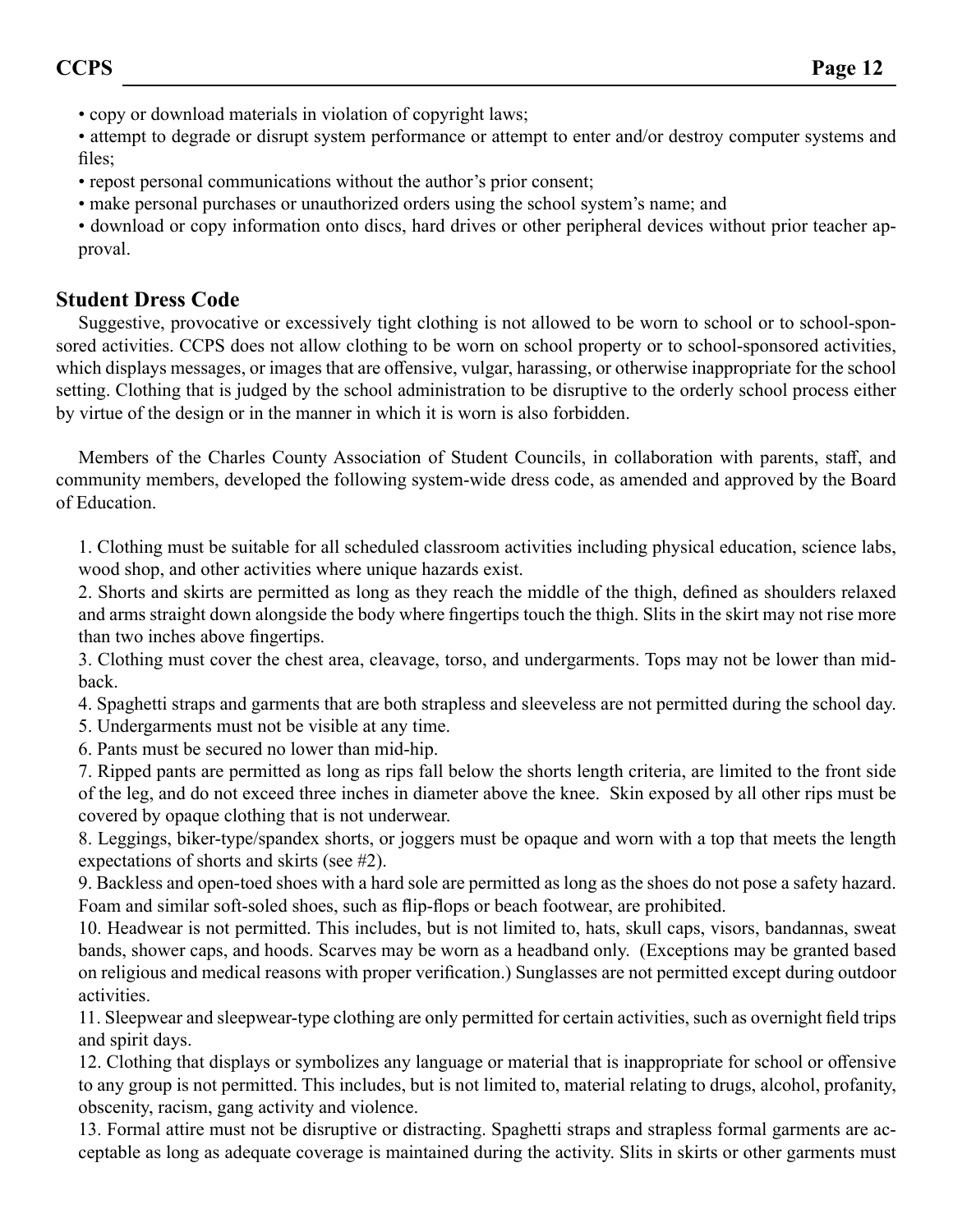meet the expectations for the same in rule #2. Transparent attire is prohibited. Necklines may not fall below mid-sternum. Backless garments are permitted at any formal affair.

14. The dress code is in effect for participating students at all school-sponsored events on and off campus.

**Note:** *Administrators have the flexibility to exercise their judgment, with the authority of the executive director of schools, to determine if a student's attire is considered disruptive, distracting, or a safety hazard. Exceptions may be granted for medical or religious reasons.* 

# **Student Personal Property**

 The Charles County public school system, and its employees, agents, and contractors, are not responsible for the loss, theft, damage, or destruction of any item brought into school, onto school property, to a school activity or onto a school bus by a student, whether allowed or prohibited.

# **Portable Technology Devices (school issued)**

In alignment with Charles County Public Schools (CCPS) policies, students who are assigned portable technology devices must adhere to provisions outlined below, and may be fiscally responsible for lost, stolen or damaged devices.

# **Device Ownership**

CCPS shall retain title to the equipment at all times, unless otherwise transferred. The student shall hold no security or ownership interest in the equipment or licenses to installed software. The equipment is a loan and remains the property of the CCPS. The term of this loan is for the course of the school year or as otherwise designated by the school administrator. Upon request of an administrator or teacher, we will return the device, case and power cords. The loan is strictly for the use of educational purposes deemed appropriate by school staff.

Loan equipment includes the following (these are estimates only and subject to change):

- Laptop/Tablet \$370 to \$625 (depending on model and replacement cost)
- Case \$26 (if provided)
- Power adaptor \$30

# **Device Functions**

The laptop device is a multifunction device that:

- Connects to any open or secured (if the password is known) wireless network
- Allows access to the internet (e.g. access online accounts, surf the internet, etc.)
- Take pictures
- Records audio and video
- Use various instructional applications (apps)

# **Technology Device Care**

# **General Rules**

- Store the device in a protective case to protect from damage.
- Be responsible for the safe handling, storage, and security of the device.
- Secure the device when not attended.
- Refrain from writing, etching, scratching, marking or applying stickers on the device.
- Refrain from altering any CCPS markings or stickers/labels applied to the device.
- Return the device if it is damaged.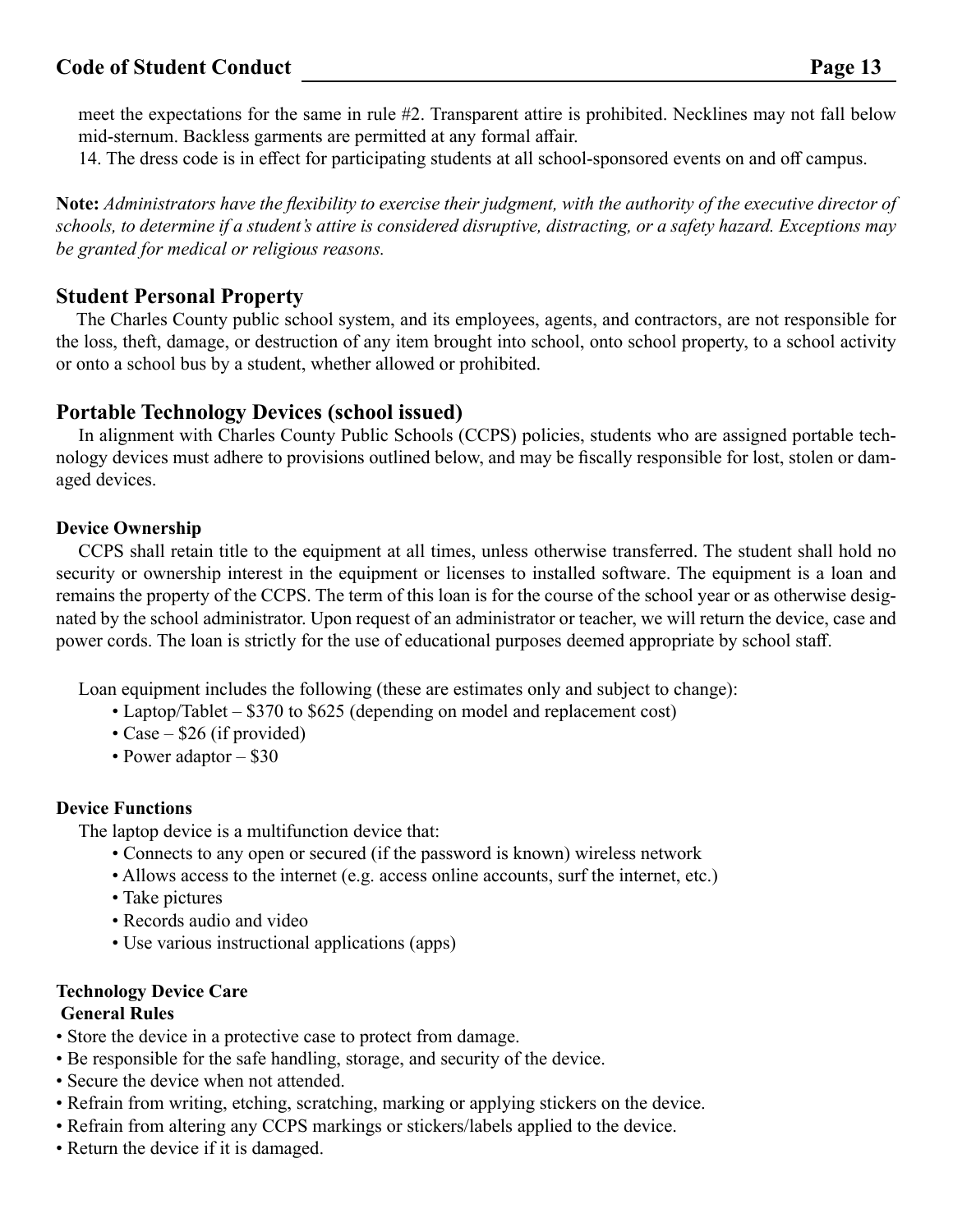• Do not attempt to repair the device yourself or have it repaired by a contracted computer repair service facility.

• Return the device within four days of withdrawing from CCPS, if applicable.

# **Screen Care**

Device screens are delicate and can be damaged if subjected to rough treatment. The screens are particularly sensitive to damage from excessive pressure or cold/heat.

- Do not lean or place anything on the top of the device when it is open or closed.
- Do not place anything near the technology device that could put pressure on the screen.
- Do not place anything in your carrying case that will press against the cover.
- Do not write, poke or tap on the display.
- Do not place anything on the keyboard before closing the lid (e.g. pens, pencils, or disks).
- Ammonia based window cleaners, paper towels or other abrasive cloths should NEVER be used.

• Clean the display with a soft, lint-free, dry cloth or anti-static cloth. For a screen that requires some type of solvent (for example, if the monitor has something more than just fingerprints), you can use a mixture of half isopropyl alcohol and half water to wipe it clean.

# **Keyboard and Mouse Care**

The best method for cleaning and disinfecting all parts of a computer (especially keyboard and mouse) is to use a lint-free cloth with isopropyl alcohol or approved disinfecting wipes. Rub the cloth or wipe on the top and sides of each key and then clean the surface and bottom of the keyboard thoroughly.

- NEVER use and ammonia or bleach based cleaner or wipe.
- Never use a spray solution on any computer component.
- Always apply the alcohol solution to the cloth before cleaning.

# **Technology Device Privacy and Safety**

Students are expected to take precautions to protect their privacy and security when using an assigned device. Students:

• Should not open, use, or change computer files that do not belong to the student.

• Should not reveal their full name, phone number, home address, social security number, credit card numbers, password(s), or any identifying personal information through use of a technology device.

• Should be aware that storage in any form on the device or network provided or maintained by CCPS is not private or confidential.

• Should adhere to the internet contract also published in the Code of Student Conduct.

# **Responsible Use**

Users are responsible for securing and safeguarding data stored on CCPS technology. When using CCPS technology, this means that students should only use approved CCPS digital tools and follow each tool's specific guidelines for using student accounts. If students choose to use digital tools or access online services that are not part of CCPS's approved list, CCPS cannot be responsible for any data privacy or security concerns that may arise.

# **Content Filtering**

Internet filtering software is implemented and operational, on the school district Local Area Networks (LAN) and Wide Area Network (WAN). Families should be aware when the CCPS laptops are connected to a personal home network, they are not configured to filter the sites students may visit. Families should discuss the importance of being safe, responsible, and respectful online. All software and websites used for instruction purposes are evaluated by staff for appropriateness.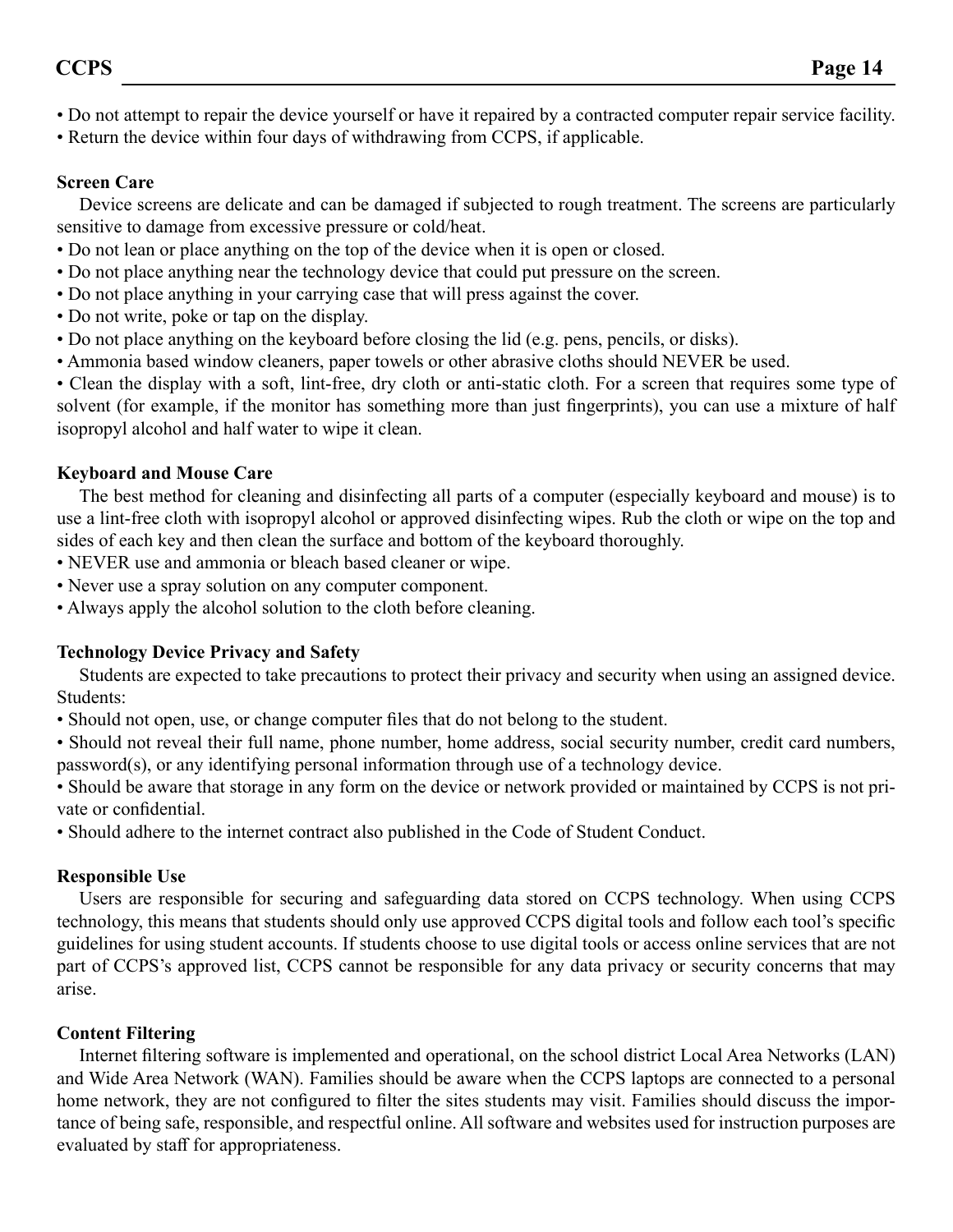# **Legal Considerations**

Student use of technology devices must comply with trademark and copyright laws and all license agreements. If you are unsure, ask a teacher, network administrator, or the principal.

Students may not plagiarize the work others and must give credit to all sources used, whether quoted or summarized. This includes all forms of media on the internet, such as graphics, movies, music, and text.

Use or possession of hacking software is strictly prohibited, and violators will be subject to disciplinary action. Violation of applicable state or federal law will result in criminal prosecution or disciplinary action by CCPS.

#### **Student/Parent Agreement**

#### *General:*

• We agree to use the device in accordance with all provisions of CCPS policies and Code of Student Conduct as it currently exists and as updated or modified.

• We agree to report any objectionable content to a teacher and/or administrator.

• We understand that CCPS has the ability to monitor CCPS device usage to ensure compliance with CCPS policies. We have a limited expectation of data privacy while using CCPS technology. CCPS has the right at any time to randomly collect or request a visual inspection of the equipment and to perform periodic inventories, or to review the contents of any message, file, or software stored or maintained on the device.

• We understand that students are to use only CCPS approved digital tools to safeguard student data from unauthorized access.

• We agree that the device is to be used exclusively by the CCPS employees and the assigned student. Parent(s)/ guardian(s) may use the device for purposes of assisting their student with educational studies.

• We agree to obtain consent from participants before taking photos, recording audio or capturing video.

# *Loss, Damage and Liability:*

• In the event that the device is damaged due to misuse, accidental care or mishandling, or neglect, and the damage is not covered under warranty, we agree to pay the cost of the repair or replacement of the device's equivalent replacement including the device and case.

• In the event that we install a program or modify the device which impairs the functionality of the device, we are financially responsible for reimbursing the school system for the monetary cost.

• In the event that this device is lost or stolen, we agree to assign all insurance proceeds to CCPS. If the insurance proceeds do not cover the cost of the device and case, we are responsible for paying the difference.

• If the device is lost, stolen or damaged, it is our responsibility to immediately notify the administration.

• If the device is not returned within four days to the school system upon the teacher or school's request or when enrollment is terminated for any reason, we agree to pay the cost of a replacement device within 30 calendar days. Furthermore, we understand and accept that the CCPS may file a police report for stolen property should we fail to return or pay for the device and related items within 45 calendar days.

#### **Please note the following additional technology guidelines governing all school levels:**

• Administrators and/or teachers may allow the use of cell phones or electronic devices during the school day for specific academic purposes; such opportunities will be communicated in advance.

• Students attending schools participating in "Bring Your Own Device" (BYOD) or 1-1 programs shall comply with the rules specific to that program, as defined by the school.

• Cell phones or electronic devices with camera and/or video functions must not be used to take or transmit any image or video at any time, even if the use of the phone or device is otherwise permitted.

• Home use of CCPS issued devices must be used in accordance with all policies rules while off CCPS property.

• Students have no expectation of privacy for material stored or sent on school computers.

• Violations of these expectations will result in consequences as specified in the Levels of Response section of this document.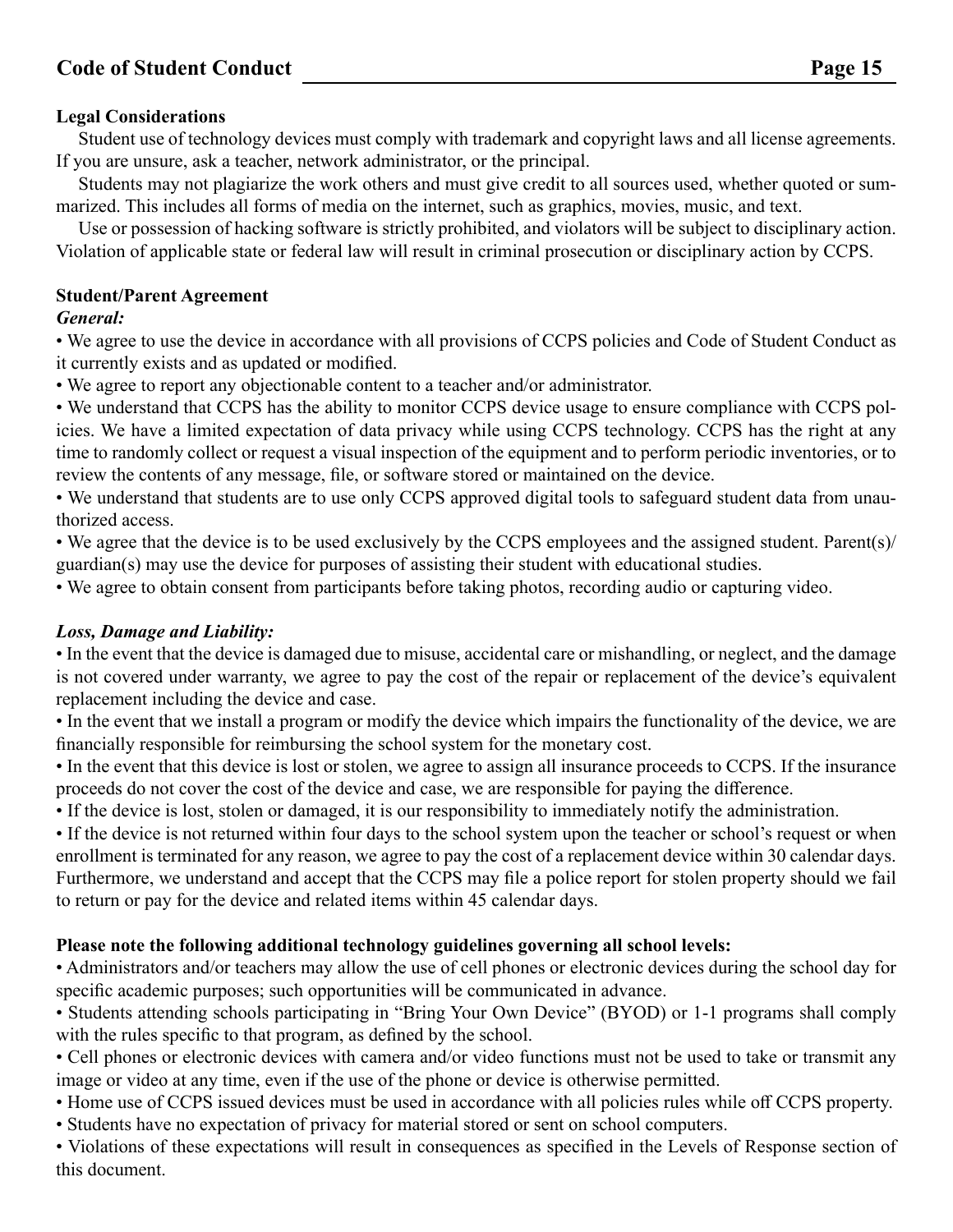• Students can be held financially responsible for any damage done to CCPS technology devices and infrastructure.

# **Transportation**

An essential element of the education process is the safe and efficient transportation of students as they travel between home and school. The success of this undertaking relies on the collective responsibility and efforts of drivers, students, parents, schools, and the transportation department. School bus drivers go through a rigorous driver training and certification process set forth by school system, state, and federal regulations. This driver preparation includes annual training regarding safe driving methods and student behavior management techniques for all drivers provided by CCPS Transportation.

Maryland State Department of Education law requires students to participate in two school bus evacuation drills during the school year. One drill is conducted in the fall and another is conducted in the spring. Bus evacuation drills teach students how to react in a possible emergency situation.

Prekindergarten and kindergarten students will not be left unattended when dropped off at bus stops. If the parent or other responsible adult is not present at the drop-off, the driver will return the child to school where it will be the parent's responsibility to pick up the child. Should this become a continual problem, the student could receive a suspension of bus privileges. The school office should be notified immediately when an emergency situation arises that prevents the parent or other responsible adult from being at the bus stop.

Student transportation to and from school is a privilege and not a right. The public school system is not required to transport students to and from school, and students may be denied transportation if they violate the rules set forth by the school and the transportation department. Inappropriate behavior on the school bus is considered serious, unsafe misconduct, as this type of behavior on a bus may have more severe implications. Infractions are handled at the school level.

A student's bus riding privileges may be suspended for a period of time or for the remainder of the school year. Students suspended from their school bus may not ride any other school bus to or from school while they are on bus suspension. Parents are notified by school staff if there is a bus infraction and of the disciplinary action taken. Any student suspended from the bus may be required to attend a re-admit conference with parents and school officials before being granted school bus riding privileges. The school bus ride is an extension of the school day, and consequences of student misbehavior may result in school disciplinary measures being taken that might include suspension from school.

Any action on a school bus that could result in a suspension from school may also result in a suspension from the school bus for any amount of time up to and including the remainder of the school year. This may include any violation of the *Code of Student Conduct* while on a school bus, such as the possession of a weapon, alcohol, tobacco, or a controlled dangerous substance.

# **School Bus Rules**

1. Be courteous and respectful of the driver and all passengers; use no profane or abusive language. Bullying or harassing behaviors are unacceptable.

- 2. Keep the bus clean- avoid drinking, eating, or chewing gum on the bus.
- 3. Keep the aisle clear for the safety of everyone on the bus.
- 4. Enter and leave the bus through the front door. Rear doors are to be opened only for emergencies.

5. Be respectful of all property and avoid accidentally or intentionally damaging or defacing any part of the bus. Any malicious or willful damage to a school bus will result in the immediate withdrawal of transportation services for the student involved. In addition, the parents and student are responsible for any damages caused by students. Continuation of bus riding privileges will only be considered after consultation with the parent, school administration, and transportation department representatives and financial restitution is made.

6. Consider the health and well-being of those on the bus. The action(s) of one student could unintentionally cause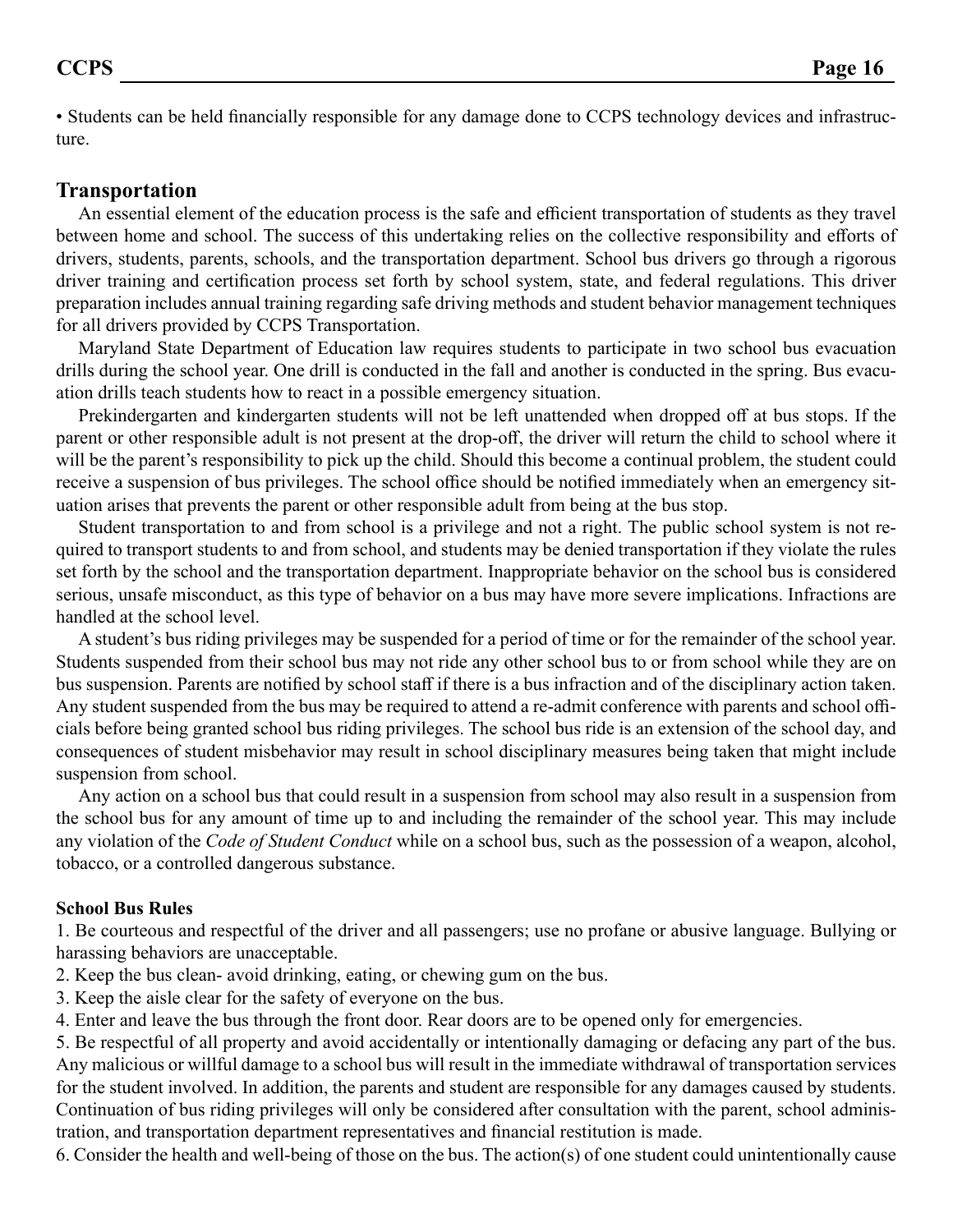harm or discomfort to the driver, attendant, and other passengers. Students must:

a. Remain seated in the seat assigned until the bus comes to a complete stop.

b. Keep body parts inside the bus at all times.

- c. Never throw objects on or outside of a bus as it could cause injuries or accidents.
- d. Respect the driver and fellow riders.

e. Be considerate of others and avoid spraying perfume/cologne/deodorant etc. on the bus.

# **Student Responsibilities**

• Students should arrive at their assigned bus stop five minutes before the regularly scheduled bus arrival time; any students waiting in vehicles should be out of the vehicle when the bus approaches.

• Students should wait for the school bus in a safe and orderly fashion, well out of the way of traffic.

• All students should wait until the bus has completely stopped and has activated the flashing red lights before moving toward the bus. Students who must cross the roadway should check that the roadway is clear of traffic before moving toward the bus.

• Students should board the bus in a quiet and orderly fashion and should always use the bus handrail and steps in a safe manner.

# **While on the Bus**

- Students must walk to their assigned seats and be seated as quickly as possible.
- Students must obey the directions of the bus driver and other school staff at all times.

• Students must sit in their assigned bus seats, facing forward with feet out of the aisle and hands, arms, and head inside the bus.

- Students must remain in their seats at all times when the bus is in motion. Changing seats anytime during the run is prohibited.
- Students may talk in a normal manner, but loud, profane, obscene, or harassing language is not permitted.
- Students may not throw objects out of bus windows or yell or gesture at individuals outside the bus or in other vehicles.
- Students may not sit in the driver's seat or tamper with any controls or bus equipment.
- Students must not touch or tamper with emergency door or emergency window handles unless a student is directed to do so by the bus driver.

# **When Unloading from the Bus**

- Students must wait until the bus comes to a complete stop before getting out of their seat.
- All headphones, earbuds, AirPods or other ear pieces used to transmit music must be removed upon exiting the bus.

• Students must get off the bus only at their regularly assigned bus stop unless school permission has been previously granted.

• Students should use the handrail near the step to avoid mishaps and accidental tripping when leaving the bus.

• Students should never walk behind the bus to cross the street. Traffic should be checked carefully before crossing the street in front of the bus.

• Students who must cross the road after leaving the bus must do so prior to the bus's departure from the stop and approximately 10 feet in front of the stopped bus while the bus's flashing red lights are activated.

# **What is Permitted on the Bus**

Students may transport their book bags or other allowed items on the bus as long as the books and other items:

• can be held on the student's lap without interfering with other students in the same seat, extending into the aisle or through a window, and extending above the student's chin; or

• can fit under the student's seat without blocking or extending into the aisle. At no time may any item be transported if the item negatively affects safety or causes a disruption of the driver's schedule.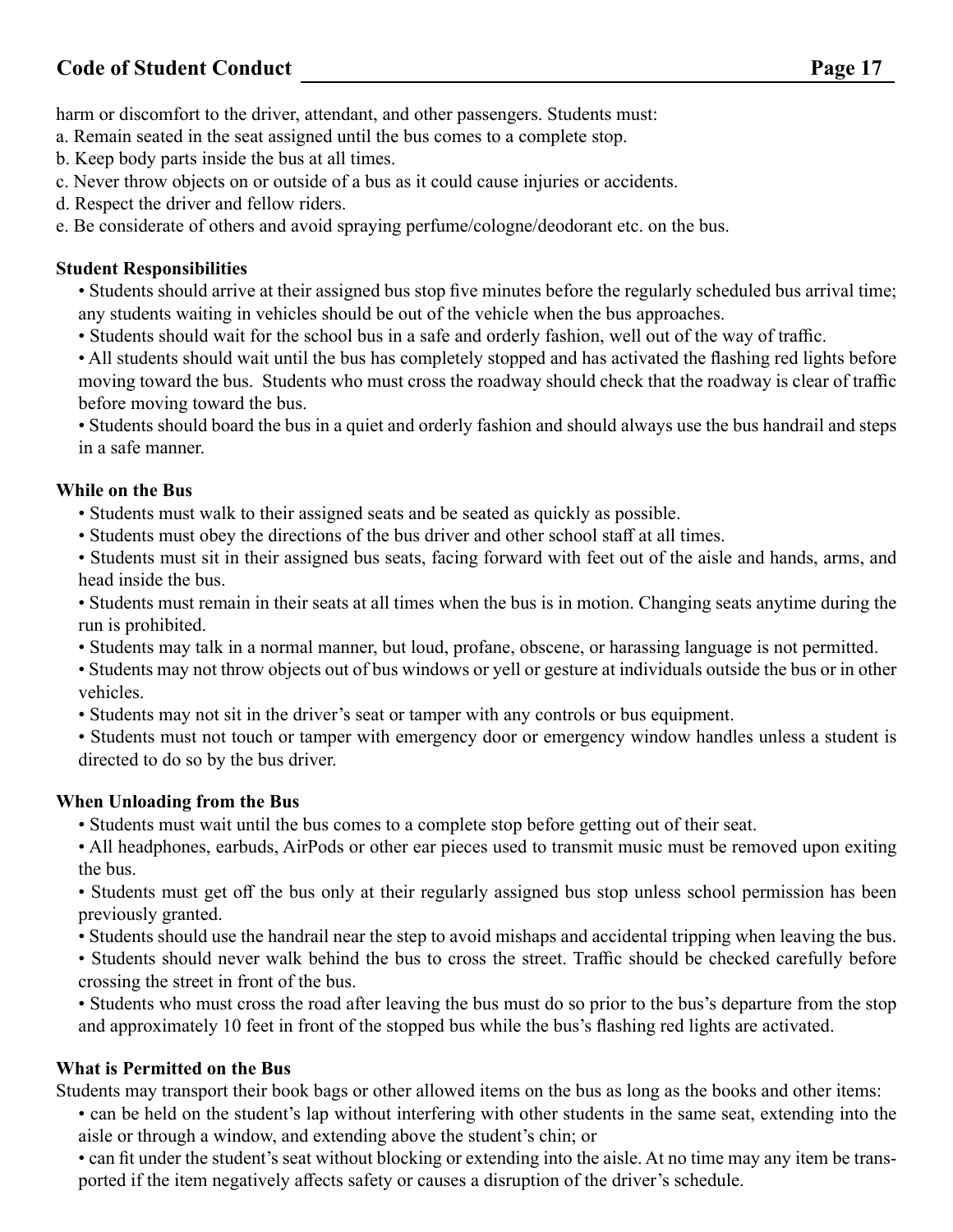# **What is NOT Permitted on the Bus**

- Glass or other breakable containers;
- Pets or animals, unless approved in advance by the school administration;
- Sharp instruments that could cause damage to the interior of the bus or be considered a weapon;
- Skateboards/scooters:
- Balloons; and
- Any other item, the possession of which violates the *Code of Student Conduct*.

# **School Bus Video Surveillance**

CCPS reserves the right to videotape students on school buses. This might include both audio and video recording. The use of recording systems helps to deter and investigate inappropriate student behavior, gather information in case of an emergency, and evaluate bus drivers.

# **Cell Phone/Personal Electronic Devices**

See Cell Phone/Personal Electronic Device section for use on school buses or school-chartered vehicles.

# **Virtual Classroom (Student Guidance)**

All students must adhere to rules set forth in the CCPS *Code of Student Conduct* both in person and online. To ensure that all CCPS students understand how to behave in a virtual classroom environment, the following section includes new guidance all students are required to follow. This code of conduct addresses student interaction with CCPS teachers, staff, and students, as well as their own actions. The following behaviors apply to the virtual classroom and synchronous live sessions.

These behaviors will result in a disciplinary response (in alphabetical order).

# **1. Academic Dishonesty (Plagiarism, Cheating and or Copyright)**

a. Plagiarism is the act of representing another's ideas, words, expressions, or data in writing or presentation without properly acknowledging the source.

1. Copying word for word from a printed or electronic source without proper attribution.

 2. Submitting a purchased or downloaded paper or other materials to satisfy a course requirement. b. Cheating includes but not limited to:

1. Copying another student's work and then submitting it as his or her own work.

 2. Submitting work through the use of another person's password/login is considered dishonest behavior. Any assignments, work, or projects posted while using another student's login will be considered plagiarism.

 3. Performing work or taking an examination for another student OR having another person perform work or take an examination.

c. Illegally posting, distributing, uploading, or downloading copyrighted work (whether music, video, words, images, drawings, pictures, software or otherwise).

# **2. Cyber Bullying and/or Harassment**

a. Sending or posting discriminatory, harassing, or threatening messages or images.

b. Sending or posting messages that defame or slander other individuals.

c. Engaging in harassment based on a student's membership in a protected class (race, color, religion, national origin, sex, sexual orientation, gender identity, age or disability).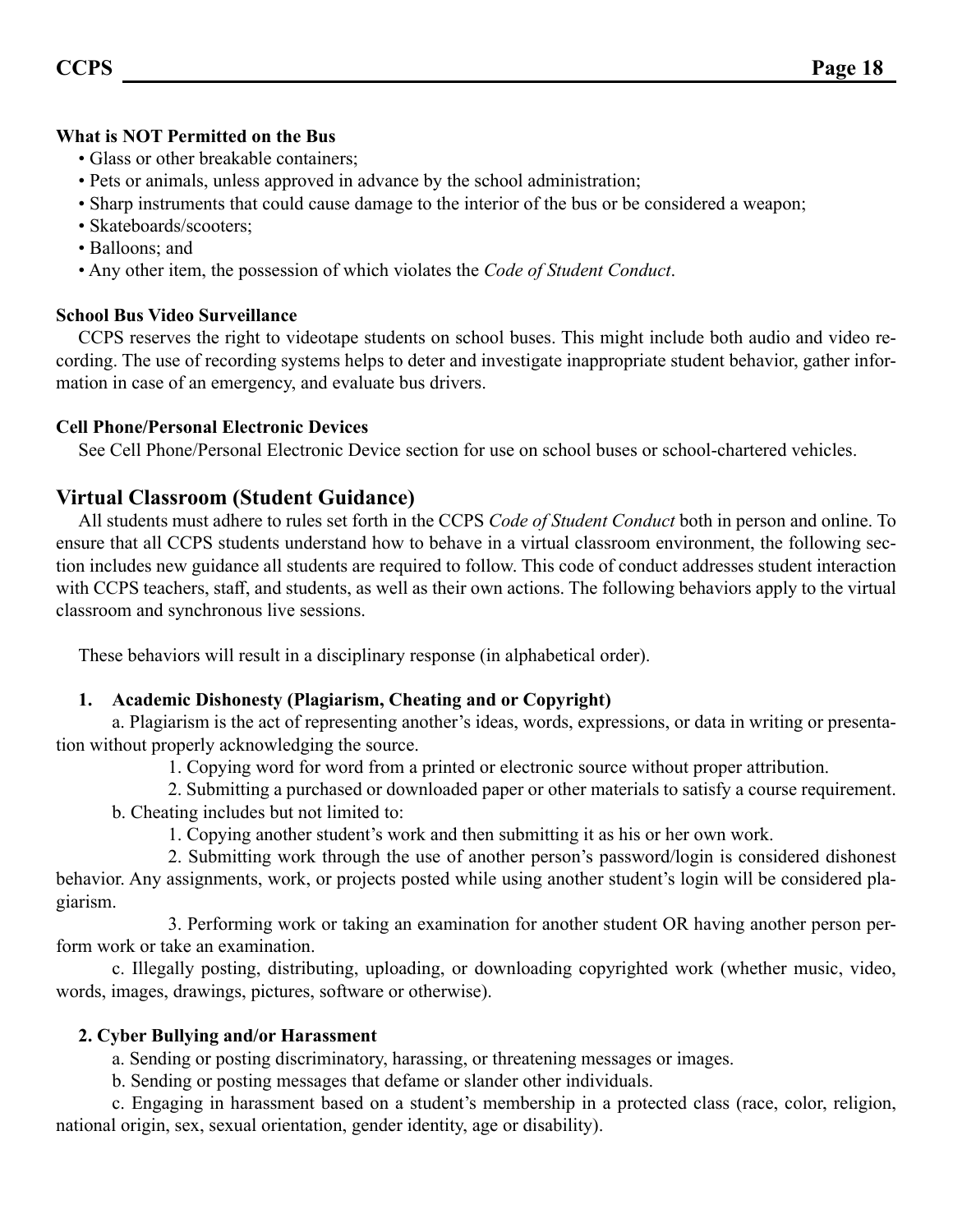# **3. Disruptive and or Disrespectful Virtual Classroom Behavior**

- a. Conduct or behavior which interferes with or disrupts the teaching and learning process.
- b. Refusing to follow the rules of the specific virtual classroom.
- c. Unmuting yourself when your teacher has placed you on mute.
- d. Conduct or behavior which embarrasses a person or group of persons.
- e. Inappropriate use of discussion forums or synchronous chat rooms.

f. Posting or discussing any criminal or other illegal activity including encouraging the unlawful use, possession, manufacture or distribution of tobacco, drugs, or alcohol.

# **4. Dress Code**

a. Suggestive, provocative or excessively tight clothing is not allowed to be worn during on camera instructional activities.

# **5. Electronic Device Misuse**

a. Recording any class session and transmitting it.

b. Recording your teacher and/or classmates.

# **6. Threat to Adult or Student and or Extortion**

a. Expressing a threat orally, in writing, or by gesture with the intent to do physical harm to others is a crime. You can be criminally charged for making these kinds of threats that are disruptive and dangerous.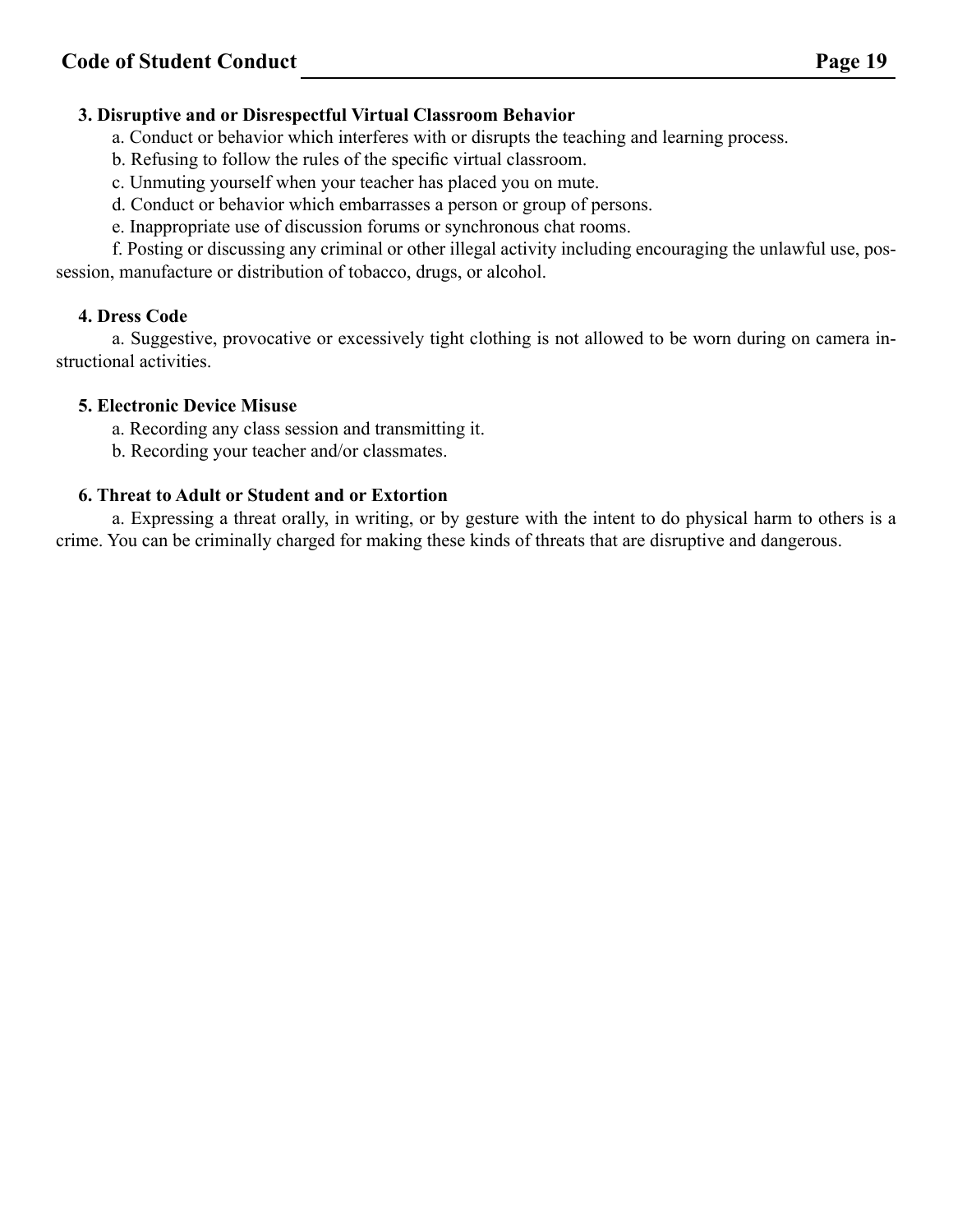#### CHARLES COUNTY PUBLIC SCHOOLS

#### Code of Student Conduct

The following responses are to be implemented by staff and administrators when students fail to behave in a way that maintains a safe and conducive learning environment. These responses, which may not be available at every school, are guidelines to be implemented in a graduated fashion, emphasizing prevention, intervention, incentive-based strategies, and restorative practices prior to removing a student from a classroom or school. This range of responses was developed so that student discipline may be applied at the lowest level which is commensurate with the student disciplinary infraction. Persistent violations of the Code of Student Conduct and/or actions that are extremely disruptive and/or pose a threat of serious harm may warrant higher levels of response, even for an initial infraction. Behavioral infractions listed on the following pages, while not exhaustive, are examples of the types of behavior that the Board of Education considers unacceptable. Administrators may use responses at lower levels at any time during the intervention process. It is important to consider many factors in applying disciplinary responses, including the age and developmental level of the student; the intent of the behavior; the student's disciplinary history; the nature, severity, and impact of the infraction; and local, state, and federal rules and regulations. The following levels of responses may also apply to the school bus as appropriate.

| LEVEL 1                                                                                                                                                                                                                                                                                                                                                                                                                                                                                                            | LEVEL <sub>2</sub>                                                                                                                                                                                                                                                                                                                                                                            | LEVEL <sub>3</sub>                                                                                                                                                                                                                                                                                                                                                                                                                                                                                                                                                                                                                             | LEVEL 4                                                                                                                                                                                                                                                                                                                                                                                      | LEVEL 5                                                                                                                                                                                                                                                                                                                                                                                                                                                                                          |
|--------------------------------------------------------------------------------------------------------------------------------------------------------------------------------------------------------------------------------------------------------------------------------------------------------------------------------------------------------------------------------------------------------------------------------------------------------------------------------------------------------------------|-----------------------------------------------------------------------------------------------------------------------------------------------------------------------------------------------------------------------------------------------------------------------------------------------------------------------------------------------------------------------------------------------|------------------------------------------------------------------------------------------------------------------------------------------------------------------------------------------------------------------------------------------------------------------------------------------------------------------------------------------------------------------------------------------------------------------------------------------------------------------------------------------------------------------------------------------------------------------------------------------------------------------------------------------------|----------------------------------------------------------------------------------------------------------------------------------------------------------------------------------------------------------------------------------------------------------------------------------------------------------------------------------------------------------------------------------------------|--------------------------------------------------------------------------------------------------------------------------------------------------------------------------------------------------------------------------------------------------------------------------------------------------------------------------------------------------------------------------------------------------------------------------------------------------------------------------------------------------|
| Classroom, Support and                                                                                                                                                                                                                                                                                                                                                                                                                                                                                             | <b>Classroom, Support</b>                                                                                                                                                                                                                                                                                                                                                                     | <b>Support, Short-term</b>                                                                                                                                                                                                                                                                                                                                                                                                                                                                                                                                                                                                                     | <b>Support and Out of</b>                                                                                                                                                                                                                                                                                                                                                                    | <b>Support, Extended Out</b>                                                                                                                                                                                                                                                                                                                                                                                                                                                                     |
| <b>Teacher-led Responses</b>                                                                                                                                                                                                                                                                                                                                                                                                                                                                                       | and Corrective                                                                                                                                                                                                                                                                                                                                                                                | <b>Removal and</b>                                                                                                                                                                                                                                                                                                                                                                                                                                                                                                                                                                                                                             | <b>School Removal</b>                                                                                                                                                                                                                                                                                                                                                                        | of School                                                                                                                                                                                                                                                                                                                                                                                                                                                                                        |
| These responses are                                                                                                                                                                                                                                                                                                                                                                                                                                                                                                | <b>Responses</b>                                                                                                                                                                                                                                                                                                                                                                              | <b>Administrative Responses</b>                                                                                                                                                                                                                                                                                                                                                                                                                                                                                                                                                                                                                | <b>Responses</b>                                                                                                                                                                                                                                                                                                                                                                             | Removal,                                                                                                                                                                                                                                                                                                                                                                                                                                                                                         |
| designed to teach and<br>support appropriate<br>behavior, so students are<br>respectful, and can learn and<br>contribute to a safe school<br>environment. Teachers are<br>encouraged to utilize a<br>variety of instructional and<br>classroom management<br>strategies.                                                                                                                                                                                                                                           | These responses are design-<br>ed to teach and support<br>appropriate behavior, so<br>students are respectful, and<br>can learn and contribute to a<br>safe school environment.<br>Many of these responses will<br>engage the student's<br>support system while aiming<br>to correct behavior by<br>stressing its severity and<br>acknowledging<br>potential implications for<br>future harm. | These responses engage the<br>student's support system to ensure<br>successful learning and to facilitate<br>changes to the conditions<br>that contribute to the student's<br>inappropriate or disruptive<br>behavior. These responses aim<br>to correct behavior by stressing its<br>severity and acknowledging<br>potential implications for future<br>harm, while still keeping the<br>student in school. These responses<br>may involve the short-term<br>removal of a student from the<br>classroom. Such a removal should<br>be limited as much as practicable<br>without undermining its ability to<br>adequately address the behavior. | These responses address<br>serious behavior while<br>keeping the student in<br>school, or removing a<br>student from the school<br>environment where<br>necessary due to the nature<br>of the behavior and/or<br>potential implications for<br>future harm. These<br>responses promote the<br>safety of the school<br>community by addressing<br>self-destructive and<br>dangerous behavior. | <b>Referral Responses</b><br>These responses remove a<br>student from the school<br>environment for an extended<br>period because of the severity<br>of the behavior and potential<br>implications for future harm.<br>They may involve the<br>placement of a student in an<br>alternative safe environment<br>that provides additional<br>structure and services. These<br>responses promote the safety<br>of the school community by<br>addressing self-destructive<br>and dangerous behavior. |
| <b>Examples of Responses</b>                                                                                                                                                                                                                                                                                                                                                                                                                                                                                       | <b>Examples of Responses</b>                                                                                                                                                                                                                                                                                                                                                                  | <b>Examples of Responses</b>                                                                                                                                                                                                                                                                                                                                                                                                                                                                                                                                                                                                                   | <b>Examples of Responses</b>                                                                                                                                                                                                                                                                                                                                                                 | <b>Examples of Responses</b>                                                                                                                                                                                                                                                                                                                                                                                                                                                                     |
| -Classroom based responses<br>(verbal correction, written<br>reflection/apology,<br>redirection, daily progress<br>sheet)<br>-Restorative Practices<br>-Parent /guardian outreach<br>(contact parent via phone,<br>email, or text)<br>-Consultation with School<br>Counselor/School<br>Psychologist<br>-Informal mentoring<br>-Referral to health/mental<br>health services<br>-Change in seat assignment<br>-Change in bus seat<br>-Peer mediation<br>-School based conflict<br>resolution<br>-Check-in/check out | -Parent/guardian/teacher/<br>student conference<br>-Temporary removal from<br>class<br>-Referral to School<br>Counselor<br>-Behavior Contract<br>-Referral to mental health<br>services<br>-Loss of privileges<br>-Short-term removal from<br>bus $(1 - 3$ days)<br>-Restitution<br>-Community service<br>-Interventions listed in Level<br>1 may also be used<br>-Detention                  | -Parent/guardian/student<br>conference with administrator<br>-In-school intervention<br>-In-school suspension<br>-Referral to school psychologist,<br>pupil personnel worker<br>-Referral to community based<br>organization<br>-Class schedule change<br>-Removal from extracurricular<br>activities<br>-Short-term removal from bus $(1 -$<br>3 days)<br>-Hallway escort<br>-Formal mentoring<br>-Interventions listed in Levels 1 - 2<br>may also be used<br>-Saturday School<br>-Referral to Student Support Team<br>-Functional Behavioral<br>Assessment/Behavioral<br><b>Intervention Plan</b><br>-Parent Shadowing                      | -Schedule change<br>-Long-term removal from bus<br>$(4 - 10$ days)<br>-Teen court<br>-Short-term out of school<br>suspension $(1 - 3 \text{ days})^*$<br>-Consult with school resource<br>officer<br>-Supervision/escort during<br>school day<br>-Interventions listed in Levels<br>$1 - 3$ may also be used                                                                                 | -Referral to alternative<br>education<br>-Extended removal from bus<br>(11 or more days)<br>-Long-term out of school<br>suspension $(4 - 10$ days)*<br>-Extended suspension $(11 - 44$<br>$davs)*$<br>-Expulsion (45 days or longer)*<br>-Referral to law enforcement<br>-Interventions listed in Levels<br>$1 - 4$ may also be used                                                                                                                                                             |

#### Levels of Response

\* Except as prohibited by state law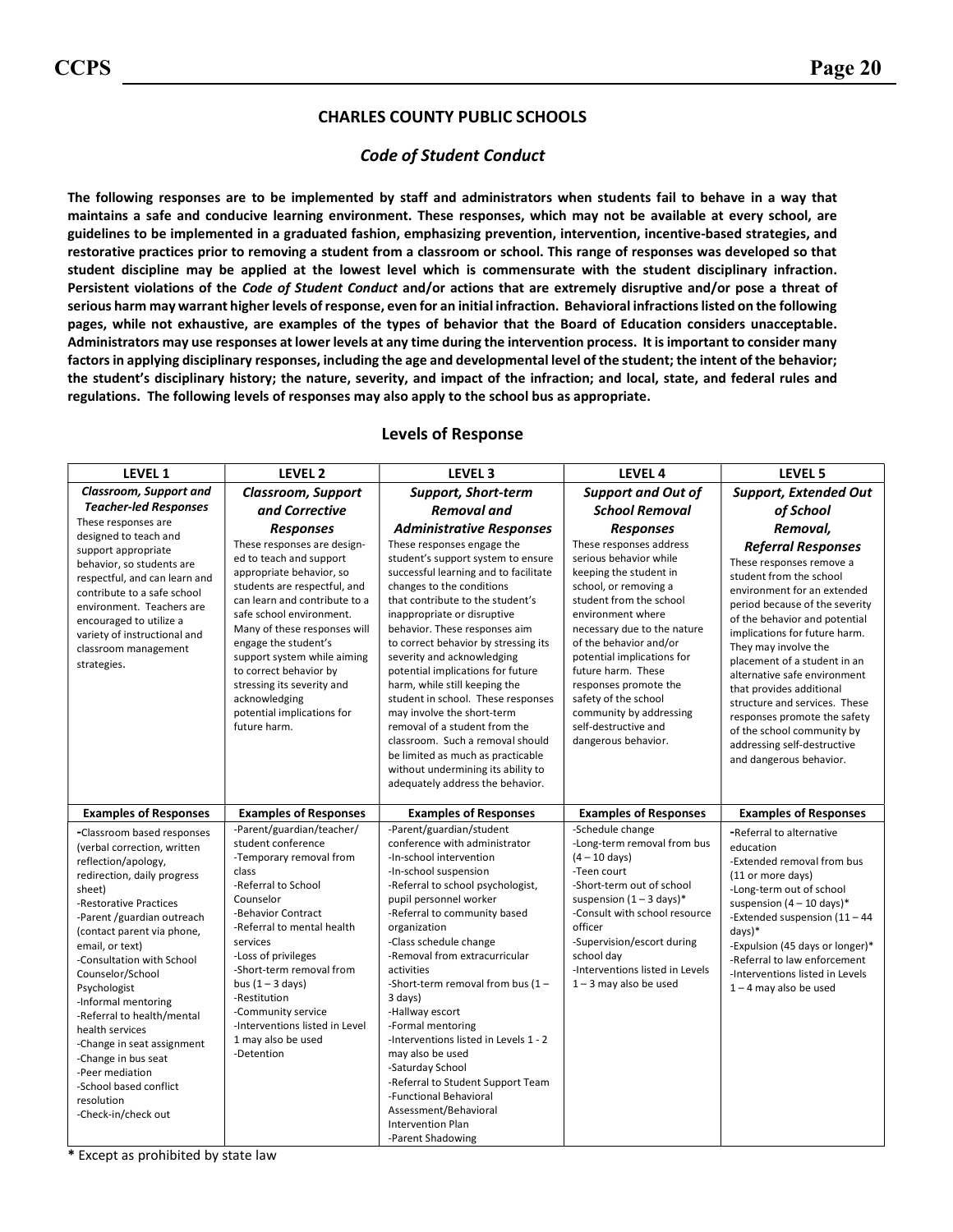| <b>Key</b><br>The lowest level of<br>intervention should<br>be used first when<br>appropriate; higher<br>levels of responses<br>should be<br>considered for<br>repeated or more<br>serious offenses                                                          | Level 1<br><b>Classroom and Support</b><br><b>Responses</b>                                                                                                                                                                                                                                                                                                                                                                                                                                                                                                                                                                                                                                                                                                                                                                                                                 | Level 2<br><b>Classroom, Support</b><br>& Corrective<br><b>Responses</b>                      | Level 3<br>Support, Short-<br>term Removal, &<br><b>Administrative</b><br><b>Responses</b>                                                                                               | Level 4<br>Support, Out of<br><b>School Removal</b><br><b>Responses</b> | Level 5<br>Support, Extended<br><b>Out of School</b><br>Removal, Referral<br><b>Responses</b> |
|--------------------------------------------------------------------------------------------------------------------------------------------------------------------------------------------------------------------------------------------------------------|-----------------------------------------------------------------------------------------------------------------------------------------------------------------------------------------------------------------------------------------------------------------------------------------------------------------------------------------------------------------------------------------------------------------------------------------------------------------------------------------------------------------------------------------------------------------------------------------------------------------------------------------------------------------------------------------------------------------------------------------------------------------------------------------------------------------------------------------------------------------------------|-----------------------------------------------------------------------------------------------|------------------------------------------------------------------------------------------------------------------------------------------------------------------------------------------|-------------------------------------------------------------------------|-----------------------------------------------------------------------------------------------|
| <b>Class Cutting</b><br>Excused reasons may<br>include: participation<br>in an authorized<br>school activity,<br>administrative,<br>counseling or other<br>authorized meeting, or<br>authorized visit to the<br>health room/lactation<br>space in the school | Failing to attend a class<br>without an excused reason<br>Persistently failing to attend a scheduled class without<br>excused reasons<br>Leaving school grounds without permission                                                                                                                                                                                                                                                                                                                                                                                                                                                                                                                                                                                                                                                                                          |                                                                                               |                                                                                                                                                                                          |                                                                         |                                                                                               |
| building.<br><b>Tardiness</b><br>Elementary school<br>students who are late<br>should not be given<br>any punitive or<br>exclusionary<br>consequences, but<br>parent/guardians                                                                               | Arriving late to class or<br>school, without an<br>excused reason<br>Persistently arriving late to class or school                                                                                                                                                                                                                                                                                                                                                                                                                                                                                                                                                                                                                                                                                                                                                          |                                                                                               |                                                                                                                                                                                          |                                                                         |                                                                                               |
| should be notified<br><b>Truancy</b><br>Unlawfully absent<br>from school classes<br>for a school day or a<br>portion of the school<br>day                                                                                                                    | Being absent from school<br>or assigned activity<br>without an excused reason<br>Persistently being absent from school or assigned activity without an excused<br>reason                                                                                                                                                                                                                                                                                                                                                                                                                                                                                                                                                                                                                                                                                                    |                                                                                               |                                                                                                                                                                                          |                                                                         |                                                                                               |
| <b>Disrespect</b>                                                                                                                                                                                                                                            | Making intentional and harmful or offensive<br>gestures, verbal or written comments, or symbols<br>to others (e.g. verbal or intentionally engaging in<br>chronic and extreme disrespect that disrupts the<br>educational process and creates a substantial<br>barrier to learning for other students across the<br>school day                                                                                                                                                                                                                                                                                                                                                                                                                                                                                                                                              | Being insubordinate: repeatedly or<br>persistently disrespectful, in defiance of<br>authority | Intentionally engaging in chronic and extreme disrespect that disrupts the educational process<br>and creates a substantial barrier to learning for other students across the school day |                                                                         |                                                                                               |
| <b>Disruption</b>                                                                                                                                                                                                                                            | Intentionally engaging in minor behavior that<br>distracts from the learning environment (e.g.,<br>talking out of turn, throwing small items, horseplay,<br>misuse of school property, selling of unauthorized<br>items on school property)<br>Intentionally and persistently engaging in minor behavior that distracts from the<br>learning environment<br>Intentionally engaging in moderate to serious behavior that distracts from teaching and learning and<br>directly affects the safety of others (e.g., throwing harmful items, sending incendiary texts/social media<br>messages, disruption of a fire drill, engaging in extreme or excessive incidents of disrespect)<br>Intentionally engaging in chronic and extreme behavior that disrupts the educational process and creates a substantial barrier to<br>learning for other students across the school day |                                                                                               |                                                                                                                                                                                          |                                                                         |                                                                                               |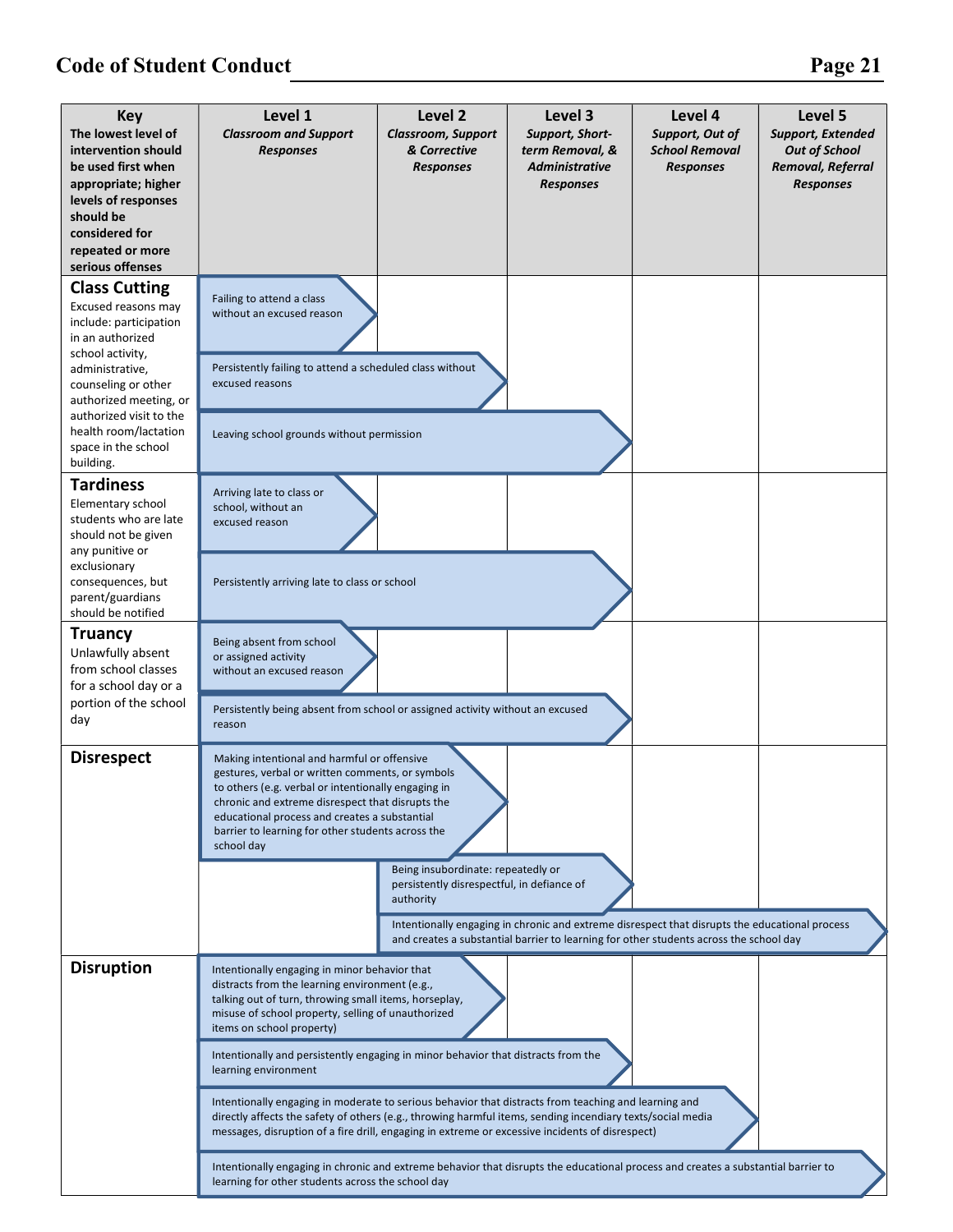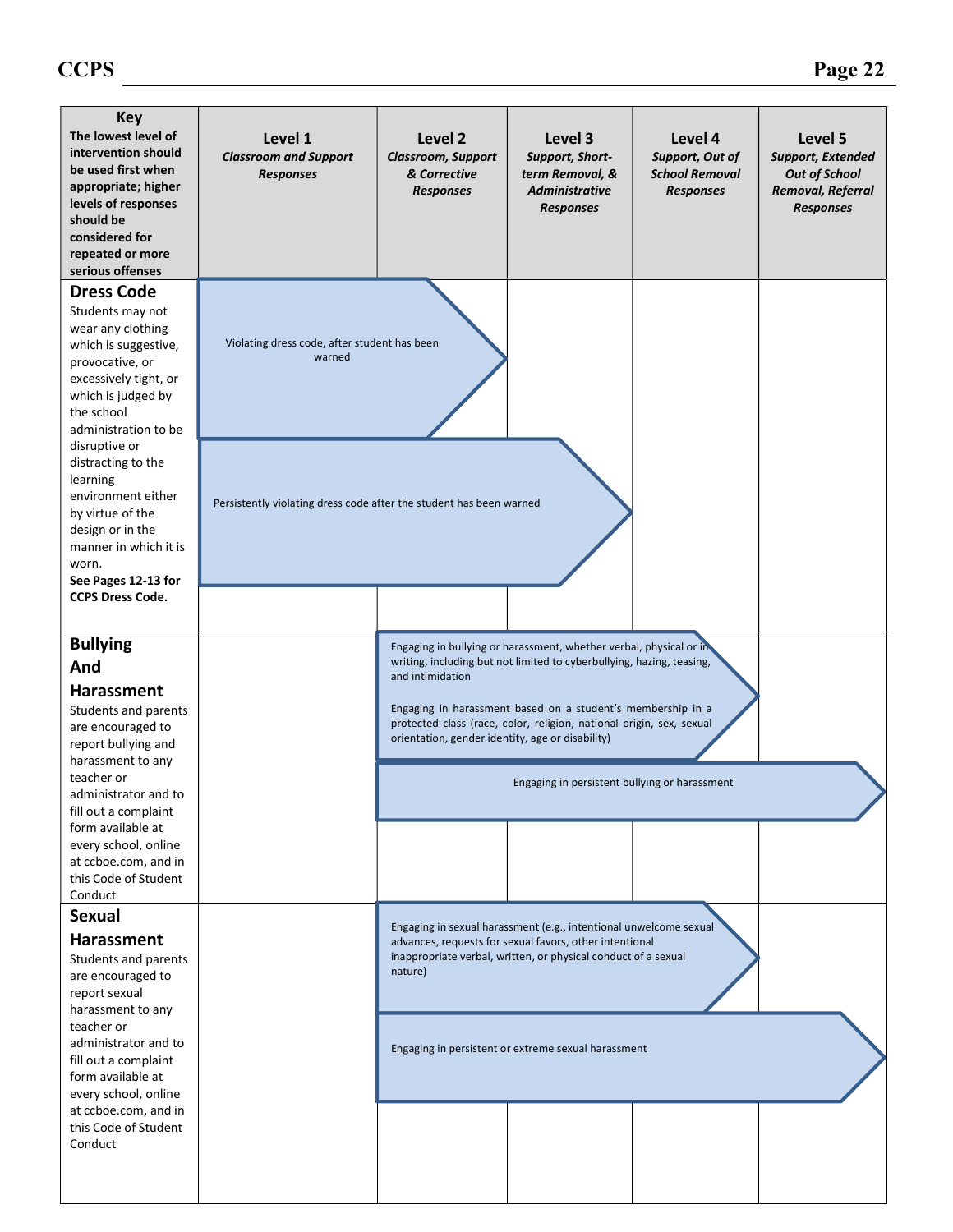| <b>Key</b><br>The lowest level of<br>intervention should<br>be used first when<br>appropriate; higher<br>levels of responses<br>should be<br>considered for<br>repeated or more<br>serious offenses<br><b>Sexual Activity</b>                            | Level 1<br><b>Classroom and Support</b><br><b>Responses</b>                                                                                                                                                                                                                                                             | Level 2<br>Classroom, Support<br>& Corrective<br><b>Responses</b>                 | Level 3<br>Support, Short-<br>term Removal, &<br><b>Administrative</b><br><b>Responses</b>                                                                           | Level 4<br>Support, Out of<br><b>School Removal</b><br><b>Responses</b>                                                                                                                                                                                                                                                                   | Level 5<br>Support, Extended<br><b>Out of School</b><br>Removal, Referral<br><b>Responses</b> |
|----------------------------------------------------------------------------------------------------------------------------------------------------------------------------------------------------------------------------------------------------------|-------------------------------------------------------------------------------------------------------------------------------------------------------------------------------------------------------------------------------------------------------------------------------------------------------------------------|-----------------------------------------------------------------------------------|----------------------------------------------------------------------------------------------------------------------------------------------------------------------|-------------------------------------------------------------------------------------------------------------------------------------------------------------------------------------------------------------------------------------------------------------------------------------------------------------------------------------------|-----------------------------------------------------------------------------------------------|
| School staff may<br>refer student to<br>appropriate<br>counseling and may<br>contact law<br>enforcement to<br>report any crime that<br>may have occurred                                                                                                 |                                                                                                                                                                                                                                                                                                                         |                                                                                   | pornographic materials, inappropriate texts of a sexual nature)                                                                                                      | Engaging in inappropriate behavior of a sexual nature (e.g., excessive public displays of<br>affection, sexual acts, indecent exposure, possessing, distributing or showing                                                                                                                                                               |                                                                                               |
| <b>Sexual Attack</b><br>School staff should<br>refer student to<br>appropriate<br>counseling and may<br>contact law<br>enforcement to<br>report any crime that<br>may have occurred                                                                      |                                                                                                                                                                                                                                                                                                                         |                                                                                   |                                                                                                                                                                      | Intentionally engaging in behavior toward another that is<br>physically and sexually aggressive                                                                                                                                                                                                                                           |                                                                                               |
| <b>Threat to Adult</b><br>or Student<br>and/or                                                                                                                                                                                                           |                                                                                                                                                                                                                                                                                                                         | Expressing-orally, in writing, or by gesture-intent to do physical harm to others |                                                                                                                                                                      |                                                                                                                                                                                                                                                                                                                                           |                                                                                               |
| <b>Extortion</b><br>Trained school staff<br>should conduct a<br>threat assessment<br>and may contact law<br>enforcement to<br>report any crime that                                                                                                      |                                                                                                                                                                                                                                                                                                                         |                                                                                   | Engaging in extortion, which is using a threat (without a weapon) to<br>get a person to turn over property<br>Engaging in repeated or excessive threats or extortion |                                                                                                                                                                                                                                                                                                                                           |                                                                                               |
| may have occurred                                                                                                                                                                                                                                        |                                                                                                                                                                                                                                                                                                                         |                                                                                   |                                                                                                                                                                      |                                                                                                                                                                                                                                                                                                                                           |                                                                                               |
| <b>False Alarm/Threat of</b><br>Violence<br>Trained school staff<br>should conduct a<br>threat assessment,<br>refer students to<br>counseling, if<br>appropriate, and may<br>contact law<br>enforcement to report<br>any crime that may<br>have occurred |                                                                                                                                                                                                                                                                                                                         |                                                                                   |                                                                                                                                                                      | Initiating or spreading a warning of a fire or other catastrophe<br>without cause (e.g., pulling a fire alarm or misusing 911 or posting<br>or sharing texts or social media messages or other communications<br>that incite fear or cause a disruption to school activities)<br>Making a bomb threat or threatening a<br>school shooting |                                                                                               |
| <b>Academic</b>                                                                                                                                                                                                                                          |                                                                                                                                                                                                                                                                                                                         |                                                                                   |                                                                                                                                                                      |                                                                                                                                                                                                                                                                                                                                           |                                                                                               |
| <b>Dishonesty</b><br>In addition to being<br>disciplined, students<br>may receive<br>consequences related<br>to the coursework,<br>including a failing or                                                                                                | Plagiarizing, such as by taking someone else's work or ideas; forgery, such as<br>by falsifying a signature of a teacher or parent; accessing sources for an<br>assignment without approval, such as the Internet; using equipment for an<br>assignment without approval, such as a cell phone or computer; or cheating |                                                                                   |                                                                                                                                                                      |                                                                                                                                                                                                                                                                                                                                           |                                                                                               |
| reduced grade and<br>additional<br>assignments                                                                                                                                                                                                           |                                                                                                                                                                                                                                                                                                                         |                                                                                   |                                                                                                                                                                      |                                                                                                                                                                                                                                                                                                                                           |                                                                                               |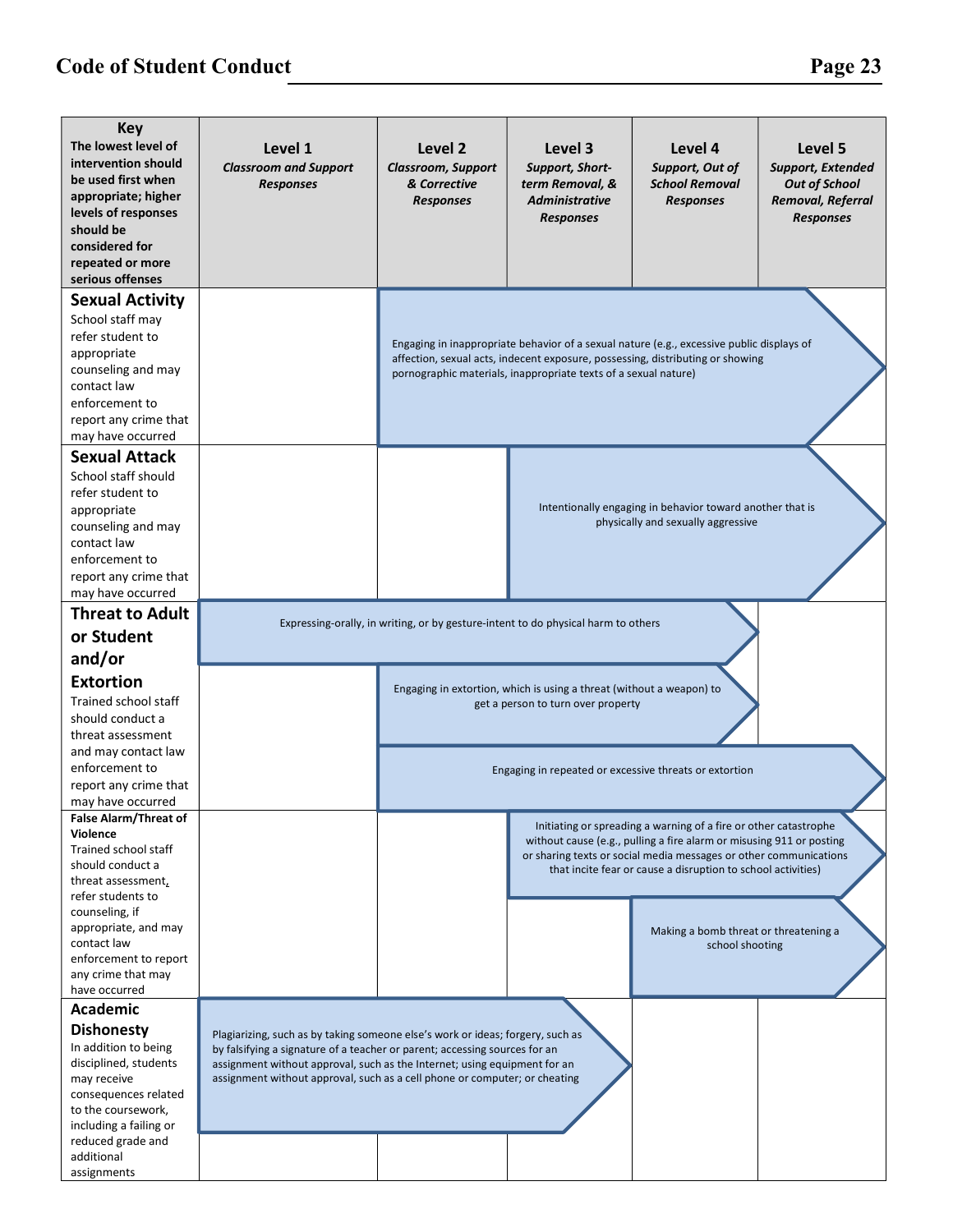| <b>Key</b><br>The lowest level of<br>intervention should<br>be used first when<br>appropriate; higher<br>levels of responses<br>should be<br>considered for<br>repeated or more<br>serious offenses | Level 1<br><b>Classroom and Support</b><br><b>Responses</b>                     | Level 2<br>Classroom, Support<br>& Corrective<br><b>Responses</b>                                       | Level 3<br>Support, Short-<br>term Removal, &<br><b>Administrative</b><br><b>Responses</b>                                      | Level 4<br>Support, Out of<br><b>School Removal</b><br><b>Responses</b>                   | Level 5<br>Support, Extended<br><b>Out of School</b><br>Removal, Referral<br><b>Responses</b> |  |
|-----------------------------------------------------------------------------------------------------------------------------------------------------------------------------------------------------|---------------------------------------------------------------------------------|---------------------------------------------------------------------------------------------------------|---------------------------------------------------------------------------------------------------------------------------------|-------------------------------------------------------------------------------------------|-----------------------------------------------------------------------------------------------|--|
| <b>Theft</b><br>In addition to being<br>disciplined, the<br>student may be                                                                                                                          | Intentionally taking or attempting to take property without owner's permission, | where the taker is an elementary school student                                                         |                                                                                                                                 |                                                                                           |                                                                                               |  |
| required to return,<br>replace, or pay<br>restitution for the<br>item taken, and the                                                                                                                |                                                                                 |                                                                                                         | Repeatedly taking or attempting to take property without owner's<br>permission, where the taker is an elementary school student |                                                                                           |                                                                                               |  |
| school may contact<br>law enforcement to<br>report any crime that<br>may have occurred                                                                                                              |                                                                                 |                                                                                                         | taker is a secondary student                                                                                                    | Intentionally taking or attempting to take property without owner's permission, where the |                                                                                               |  |
| <b>Destruction of</b>                                                                                                                                                                               |                                                                                 |                                                                                                         |                                                                                                                                 |                                                                                           |                                                                                               |  |
| <b>Property</b><br>In addition to being<br>disciplined, the<br>student may be<br>required to replace                                                                                                | Intentionally causing damage to school/other's property, where the              | wrongdoer is an elementary school student                                                               |                                                                                                                                 |                                                                                           |                                                                                               |  |
| or pay restitution for<br>the item damaged or<br>destroyed, and the<br>school may contact<br>law enforcement to<br>report any crime that<br>may have occurred                                       |                                                                                 | Intentionally causing damage to school/other's property, where the wrongdoer is a<br>secondary student. |                                                                                                                                 |                                                                                           |                                                                                               |  |
| <b>Alcohol</b><br>School should refer<br>student to local                                                                                                                                           |                                                                                 |                                                                                                         |                                                                                                                                 | Being under the influence of alcohol                                                      |                                                                                               |  |
| health department<br>or community group<br>for prevention and<br>treatment, and may                                                                                                                 |                                                                                 |                                                                                                         |                                                                                                                                 | Using/possessing/purchasing/attempting to purchase alcohol                                |                                                                                               |  |
| contact law<br>enforcement to<br>report any crime that<br>may have occurred                                                                                                                         |                                                                                 |                                                                                                         |                                                                                                                                 | Distributing/selling alcohol                                                              |                                                                                               |  |
| <b>Inhalants</b><br>School should refer<br>student to local<br>health department                                                                                                                    |                                                                                 |                                                                                                         |                                                                                                                                 | Being under the influence of inhalants                                                    |                                                                                               |  |
| or community group<br>for prevention and<br>treatment, and may                                                                                                                                      |                                                                                 |                                                                                                         |                                                                                                                                 | Using/possessing/purchasing/attempting to purchase inhalants                              |                                                                                               |  |
| contact law<br>enforcement to<br>report any crime that<br>may have occurred                                                                                                                         |                                                                                 |                                                                                                         |                                                                                                                                 | Distributing/selling inhalants                                                            |                                                                                               |  |
|                                                                                                                                                                                                     |                                                                                 |                                                                                                         |                                                                                                                                 |                                                                                           |                                                                                               |  |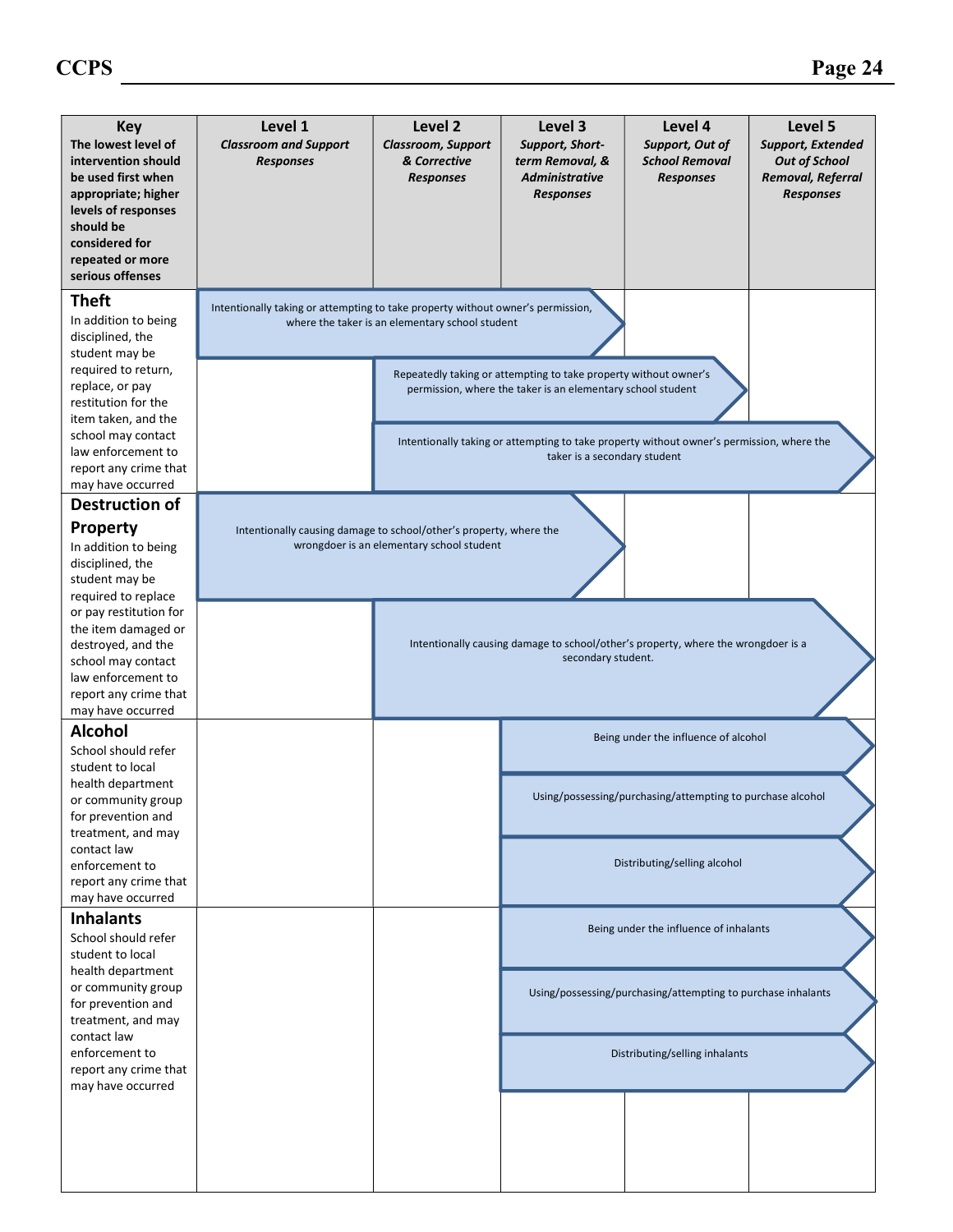| <b>Key</b><br>The lowest level of<br>intervention should<br>be used first when<br>appropriate; higher<br>levels of responses<br>should be<br>considered for<br>repeated or more<br>serious offenses | Level 1<br><b>Classroom and Support</b><br><b>Responses</b>                        | Level 2<br><b>Classroom, Support</b><br>& Corrective<br><b>Responses</b> | Level 3<br>Support, Short-<br>term Removal, &<br><b>Administrative</b><br><b>Responses</b>                                             | Level 4<br>Support, Out of<br><b>School Removal</b><br><b>Responses</b>                                                                                                                                       | Level 5<br>Support, Extended<br><b>Out of School</b><br>Removal, Referral<br><b>Responses</b> |
|-----------------------------------------------------------------------------------------------------------------------------------------------------------------------------------------------------|------------------------------------------------------------------------------------|--------------------------------------------------------------------------|----------------------------------------------------------------------------------------------------------------------------------------|---------------------------------------------------------------------------------------------------------------------------------------------------------------------------------------------------------------|-----------------------------------------------------------------------------------------------|
| Drugs/<br><b>Controlled</b><br><b>Substances</b>                                                                                                                                                    |                                                                                    |                                                                          |                                                                                                                                        | Unauthorized using/possessing/purchasing/attempting to<br>purchase non-illegal drugs (e.g., RX or over the counter<br>medication), look-alike versions of these drugs, or drug<br>paraphernalia               |                                                                                               |
| School should refer<br>student to local<br>health department<br>or community group<br>for prevention and                                                                                            |                                                                                    |                                                                          |                                                                                                                                        | Being under the influence of illegal drugs<br>Using/possessing/purchasing/attempting to purchase illegal                                                                                                      |                                                                                               |
| treatment, and may<br>contact law                                                                                                                                                                   |                                                                                    |                                                                          |                                                                                                                                        | drugs, look-alike versions of these drugs, or drug<br>paraphernalia                                                                                                                                           |                                                                                               |
| enforcement to<br>report any crime that<br>may have occurred                                                                                                                                        |                                                                                    |                                                                          |                                                                                                                                        | Distributing/selling non-illegal or illegal drugs or look-alike<br>versions of these drugs, or drug paraphernalia                                                                                             |                                                                                               |
| <b>Tobacco</b><br>School should refer<br>student to<br>appropriate tobacco<br>education program                                                                                                     | Using/possessing tobacco/e-cigarettes/tobacco paraphernalia (including matches and | lighters), or look-alikes of these items                                 |                                                                                                                                        |                                                                                                                                                                                                               |                                                                                               |
| <b>Fighting</b><br>Schools may contact<br>law enforcement to<br>report any crime that<br>may have occurred                                                                                          |                                                                                    |                                                                          | Intentionally engaging in a fight, which may be small,<br>spontaneous and short, and/or result only in minor cuts,<br>scrapes, bruises |                                                                                                                                                                                                               |                                                                                               |
| <b>Physical Attack</b><br>Physically pushing,<br>hitting or otherwise<br>attacking another                                                                                                          |                                                                                    |                                                                          |                                                                                                                                        | Intentionally engaging in a fight, which may be large, pre-<br>planned, extended, and/or resulting in major injuries like a<br>broken limb, or is otherwise especially serious based on the<br>listed factors |                                                                                               |
| individual<br>Schools may contact<br>law enforcement to                                                                                                                                             |                                                                                    |                                                                          |                                                                                                                                        | Intentionally shoving, pushing, or otherwise being physically aggressive toward another student                                                                                                               |                                                                                               |
| report any crime that<br>may have occurred                                                                                                                                                          |                                                                                    |                                                                          |                                                                                                                                        | Intentionally shoving, pushing, or otherwise being physically<br>aggressive toward a staff member or other adult                                                                                              |                                                                                               |
| <b>Serious Bodily</b><br><b>Injury</b><br>School staff may<br>contact law                                                                                                                           |                                                                                    |                                                                          | Intentionally misbehaving in a way that<br>unintentionally causes serious bodily<br>injury                                             |                                                                                                                                                                                                               |                                                                                               |
| enforcement to<br>report any crime that<br>may have occurred                                                                                                                                        |                                                                                    |                                                                          |                                                                                                                                        | Intentionally causing serious bodily harm                                                                                                                                                                     |                                                                                               |
| <b>Trespassing</b><br>School staff may<br>contact law<br>enforcement to<br>report any crime that<br>may have occurred                                                                               |                                                                                    |                                                                          | Being on school property without permission, including while on<br>suspension or expulsion                                             |                                                                                                                                                                                                               |                                                                                               |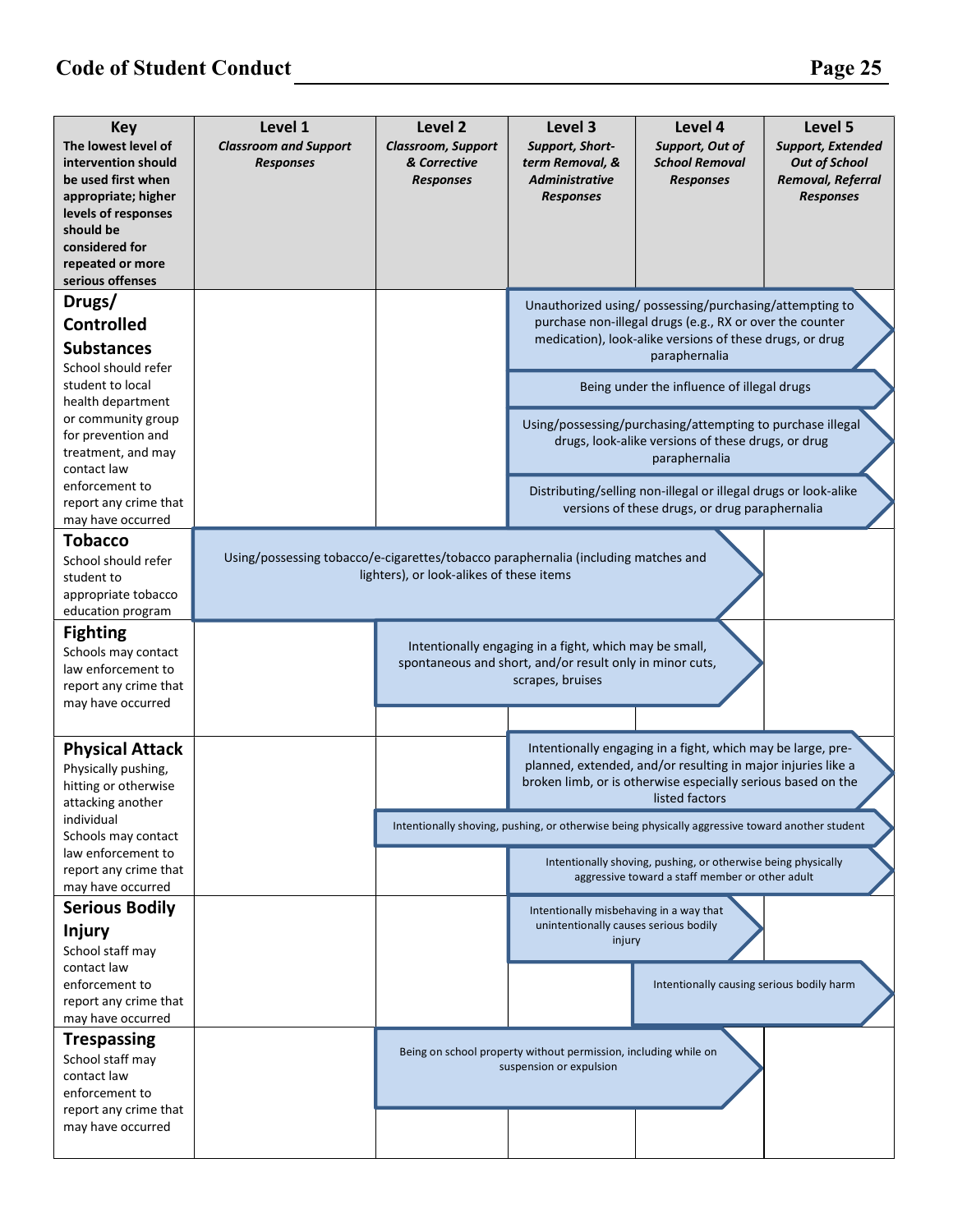| <b>Key</b><br>The lowest level of<br>intervention should<br>be used first when<br>appropriate; higher<br>levels of responses<br>should be<br>considered for<br>repeated or more<br>serious offenses | Level 1<br><b>Classroom and Support</b><br><b>Responses</b>                                                                                                  | Level 2<br><b>Classroom, Support</b><br>& Corrective<br><b>Responses</b>        | Level 3<br>Support, Short-<br>term Removal, &<br><b>Administrative</b><br><b>Responses</b> | Level 4<br>Support, Out of<br><b>School Removal</b><br><b>Responses</b>                                                                                                                                                                                                                                                                                                                                        | Level 5<br><b>Support, Extended</b><br><b>Out of School</b><br>Removal, Referral<br><b>Responses</b> |
|-----------------------------------------------------------------------------------------------------------------------------------------------------------------------------------------------------|--------------------------------------------------------------------------------------------------------------------------------------------------------------|---------------------------------------------------------------------------------|--------------------------------------------------------------------------------------------|----------------------------------------------------------------------------------------------------------------------------------------------------------------------------------------------------------------------------------------------------------------------------------------------------------------------------------------------------------------------------------------------------------------|------------------------------------------------------------------------------------------------------|
| Inappropriate<br>Use of<br>Personal<br><b>Electronics</b><br>Excludes the use of a<br>device in an<br>emergency or                                                                                  | Having out a personal<br>electronic device (first<br>offense)<br>Persistently having out a personal electronic device, in defiance of school rules (third or | Having out a personal electronic device (second offense)<br>subsequent offense) |                                                                                            |                                                                                                                                                                                                                                                                                                                                                                                                                |                                                                                                      |
| preapproved<br>situation<br>See pages 10-11.                                                                                                                                                        |                                                                                                                                                              |                                                                                 | other students' tests.                                                                     | Using/possessing or constructively possessing (such as in a desk,<br>bag, purse, or clothing), a personal electronic device during AP<br>testing, state testing, county testing, or other testing designated<br>by the superintendent or principal. In addition to the discipline,<br>this offense may result in the invalidation of the student's test and                                                    |                                                                                                      |
| Camera/<br>Video/Audio<br><b>Misuse</b>                                                                                                                                                             | Possessing or using cameras, audio or video recording devices, or electronic or                                                                              | computer recording devices without proper permission.                           |                                                                                            |                                                                                                                                                                                                                                                                                                                                                                                                                |                                                                                                      |
| Computers/<br>Technology/<br>Telecomm-<br>unications<br><b>Misuse</b>                                                                                                                               | Possessing or using computers, technology, or telecommunications in any manner prohibited by the                                                             | school system, as provided on pages 9-11.                                       |                                                                                            |                                                                                                                                                                                                                                                                                                                                                                                                                |                                                                                                      |
| <b>Explosives</b><br>School staff may<br>contact law<br>enforcement to<br>report any crime that<br>may have occurred                                                                                |                                                                                                                                                              |                                                                                 |                                                                                            | Possessing an incendiary or explosive device or material or any<br>combination of combustible or explosive substances, other than a<br>firearm, that can cause harm to people or property (e.g.,<br>firecrackers, smoke bombs, flares; ammunition; but NOT "snap<br>pops," which should be treated as a disruption)<br>Detonating or threatening to detonate an<br>incendiary or explosive device or material, |                                                                                                      |
| <b>Firearms</b><br>School staff may<br>contact law<br>enforcement to<br>report any crime that<br>may have occurred                                                                                  |                                                                                                                                                              |                                                                                 |                                                                                            | including those described above                                                                                                                                                                                                                                                                                                                                                                                | Possessing a<br>firearm (e.g.,<br>handgun)                                                           |
| <b>Other Guns</b><br>School staff may<br>contact law<br>enforcement to<br>report any crime that<br>may have occurred                                                                                |                                                                                                                                                              |                                                                                 | Possessing, using, or threatening to use a look-alike gun (e.g., water<br>guns)            | Possessing, using, or threatening to use an unloaded/inoperable non-<br>firearm gun (e.g. pellet guns, BB guns)<br>Possessing, using, or threatening to use a<br>loaded/operable non-firearm gun                                                                                                                                                                                                               |                                                                                                      |
|                                                                                                                                                                                                     |                                                                                                                                                              |                                                                                 |                                                                                            |                                                                                                                                                                                                                                                                                                                                                                                                                |                                                                                                      |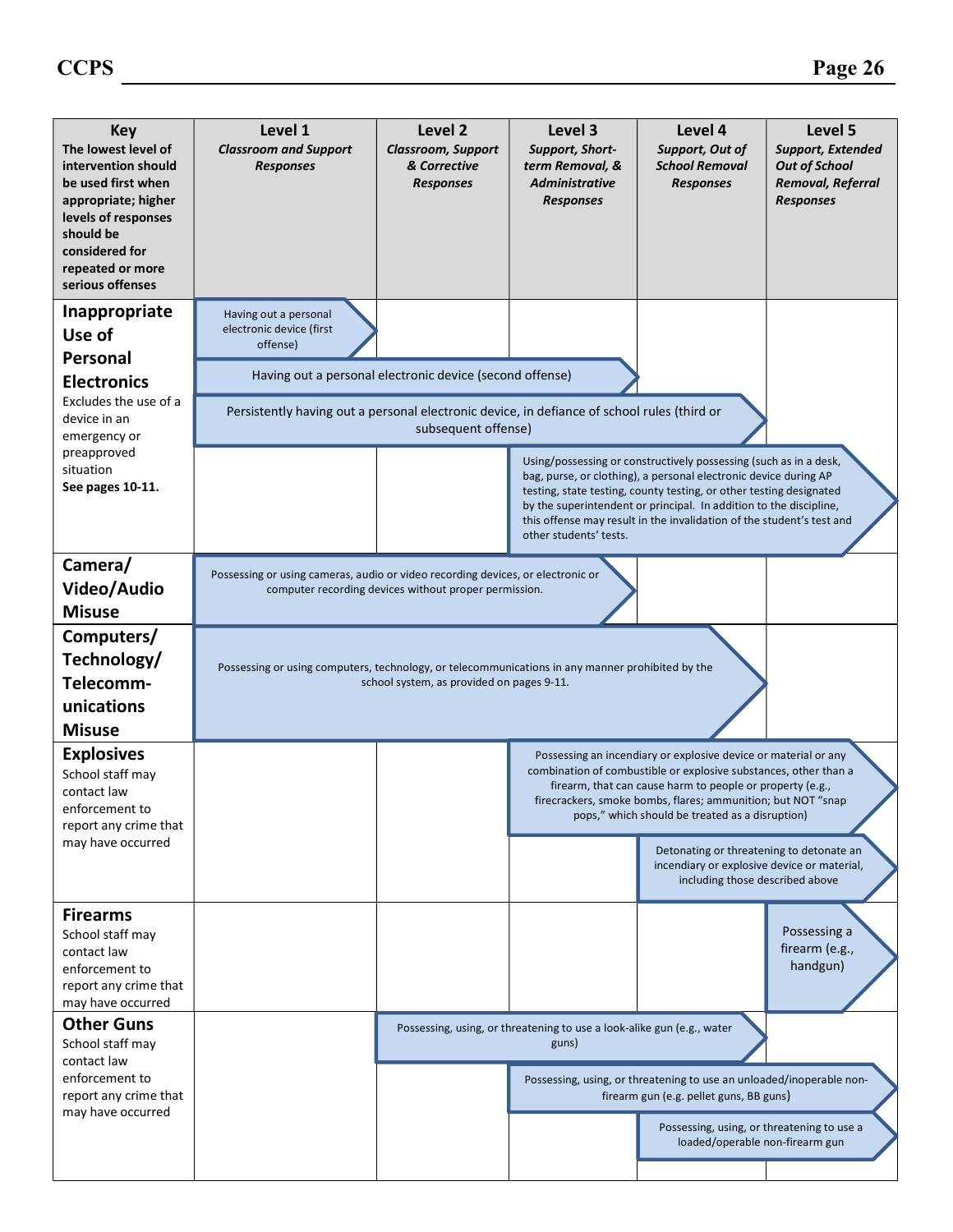| Ю<br>œ<br>u |  |
|-------------|--|
|-------------|--|

| <b>Key</b><br>The lowest level of<br>intervention should<br>be used first when<br>appropriate; higher<br>levels of responses<br>should be<br>considered for<br>repeated or more<br>serious offenses | Level 1<br><b>Classroom and Support</b><br><b>Responses</b> | Level <sub>2</sub><br><b>Classroom, Support</b><br>& Corrective<br><b>Responses</b> | Level 3<br>Support, Short-<br>term Removal, &<br><b>Administrative</b><br><b>Responses</b>                              | Level 4<br>Support, Out of<br><b>School Removal</b><br><b>Responses</b>                                                                                                                                                                                                                                    | Level 5<br><b>Support, Extended</b><br><b>Out of School</b><br><b>Removal, Referral</b><br><b>Responses</b> |
|-----------------------------------------------------------------------------------------------------------------------------------------------------------------------------------------------------|-------------------------------------------------------------|-------------------------------------------------------------------------------------|-------------------------------------------------------------------------------------------------------------------------|------------------------------------------------------------------------------------------------------------------------------------------------------------------------------------------------------------------------------------------------------------------------------------------------------------|-------------------------------------------------------------------------------------------------------------|
| <b>Other</b><br><b>Weapons</b><br>School staff may<br>contact law<br>enforcement to<br>report any crime that<br>may have occurred                                                                   |                                                             |                                                                                     | Possessing an implement, item, or material that could potentially<br>cause injury, without intent to use it as a weapon | Possessing an implement, item, or material that could potentially<br>cause injury, with intent to use it as a weapon<br>Using or threatening to use a weapon,<br>implement, item or material that is likely<br>to cause serious bodily harm                                                                |                                                                                                             |
| Arson/Fire<br>School staff may<br>contact law<br>enforcement to<br>report any crime that<br>may have occurred                                                                                       |                                                             |                                                                                     |                                                                                                                         | Intentionally setting or attempting to set a fire or helping others to<br>set a fire without intent to or possibility of endangering others<br>Intentionally setting a fire or helping<br>others to set a fire with the intent to<br>endanger others or with the result of<br>destroying valuable property |                                                                                                             |
| <b>Filing False</b><br><b>Reports</b>                                                                                                                                                               |                                                             | Intentionally filing a false or malicious report against staff or other student     |                                                                                                                         |                                                                                                                                                                                                                                                                                                            |                                                                                                             |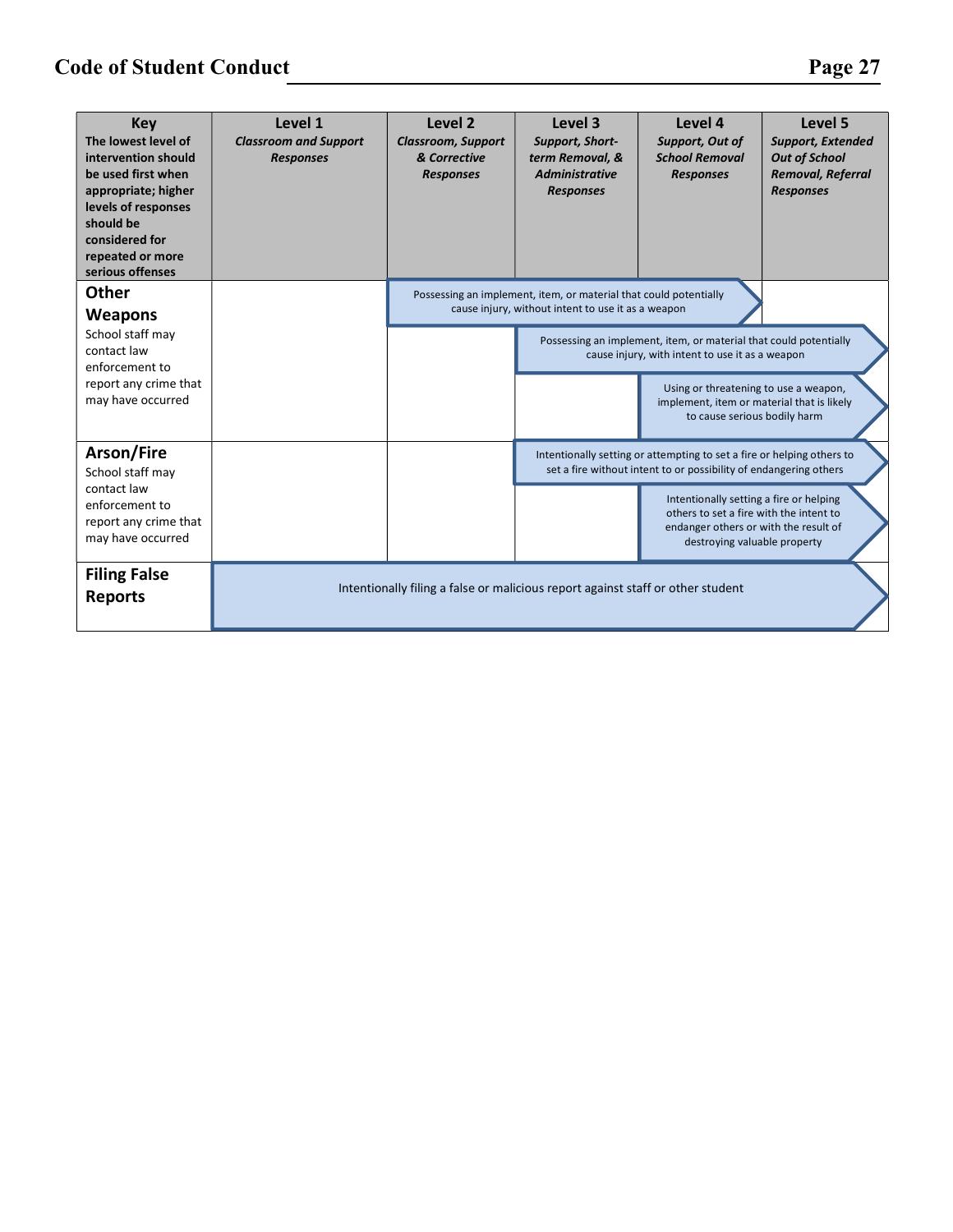#### STUDENT GUIDANCE – VIRTUAL CLASSROOM: CODE OF STUDENT CONDUCT ADDENDUM

Administrators may use responses at lower levels at any time during the intervention process. It is important to consider many factors in applying disciplinary responses, including the age and developmental level of the student; the intent of the behavior; the student's disciplinary history; the nature, severity, and impact of the infraction; and local, state, and federal rules and regulations. The following levels of responses may also apply to the school bus as appropriate.

| Levels of Responses in the Virtual Classroom                                                                                                                                                                                                                                                                                                                                                                                                                                                                                                                                                                         |                                                                                                                                                                                                                                                                                                                                                                                 |  |  |  |
|----------------------------------------------------------------------------------------------------------------------------------------------------------------------------------------------------------------------------------------------------------------------------------------------------------------------------------------------------------------------------------------------------------------------------------------------------------------------------------------------------------------------------------------------------------------------------------------------------------------------|---------------------------------------------------------------------------------------------------------------------------------------------------------------------------------------------------------------------------------------------------------------------------------------------------------------------------------------------------------------------------------|--|--|--|
| LEVEL 1: Classroom, Support and Teacher-led Responses                                                                                                                                                                                                                                                                                                                                                                                                                                                                                                                                                                | <b>Examples of Reponses</b>                                                                                                                                                                                                                                                                                                                                                     |  |  |  |
| These responses are designed to teach and support appropriate<br>behavior, so students are respectful, and can learn and contribute to a<br>safe virtual classroom environment. Teachers are encouraged to utilize<br>a variety of online instructional and classroom management strategies.                                                                                                                                                                                                                                                                                                                         | -Verbal correction, written reflection/apology, redirection<br>-Loss of privileges in Virtual Classroom (muting, disable camera,<br>removed from session)<br>-Restorative Practices<br>-Parent /guardian outreach<br>-Consultation with School Counselor/School Psychologist<br>-Informal mentoring<br>-Referral to health/mental health services                               |  |  |  |
| LEVEL 2: Classroom, Support and Corrective Responses                                                                                                                                                                                                                                                                                                                                                                                                                                                                                                                                                                 | <b>Examples of Reponses</b>                                                                                                                                                                                                                                                                                                                                                     |  |  |  |
| These responses are designed to teach and support appropriate<br>behavior, so students are respectful, and can learn and contribute to a<br>safe school environment. Many of these responses will engage the<br>student's support system while aiming to correct behavior by<br>stressing its severity and acknowledging potential implications for<br>future harm.                                                                                                                                                                                                                                                  | -Parent/guardian/teacher/ student conference<br>-Temporary removal from class<br>-Referral to School Counselor<br>-Behavior Contract -Referral to mental health services<br>-Interventions listed in Level 1 may also be used                                                                                                                                                   |  |  |  |
| LEVEL 3: Support, Short-term Removal and Administrative Responses                                                                                                                                                                                                                                                                                                                                                                                                                                                                                                                                                    | <b>Examples of Reponses</b>                                                                                                                                                                                                                                                                                                                                                     |  |  |  |
| These responses engage the student's support system to ensure<br>successful learning and to facilitate changes to the conditions that<br>contribute to the student's inappropriate or disruptive behavior. These<br>responses aim to correct behavior by stressing its severity and<br>acknowledging potential implications for future harm, while still<br>keeping the student in school. These responses may involve the short-<br>term removal of a student from the classroom. Such a removal should<br>be limited as much as practicable without undermining its ability to<br>adequately address the behavior. | -Parent/guardian/student conference with administrator<br>-Referral to school psychologist, pupil personnel worker<br>-Referral to community-based organization<br>-Class schedule change<br>-Formal mentoring<br>-Interventions listed in Levels 1 - 2 may also be used<br>-Referral to Student Support Team<br>-Functional Behavioral Assessment/Behavioral Intervention Plan |  |  |  |
| LEVEL 4: Support and Out of School Removal Responses                                                                                                                                                                                                                                                                                                                                                                                                                                                                                                                                                                 | <b>Examples of Reponses</b>                                                                                                                                                                                                                                                                                                                                                     |  |  |  |
| These responses address serious behavior while keeping the student in<br>school, or removing a student from the virtual school environment<br>where necessary due to the nature of the behavior and/or potential<br>implications for future harm. These responses promote the safety of<br>the school community by addressing self-destructive and dangerous<br>behavior.                                                                                                                                                                                                                                            | -Remove student from virtual class<br>-Schedule change<br>-Short-term suspension (1-3 days) (independent study)<br>-Consult with school resource officer<br>-Interventions listed in Levels $1 - 3$ may also be used                                                                                                                                                            |  |  |  |
| LEVEL 5: Support, Extended Out of School Removal, Referral<br><b>Responses</b>                                                                                                                                                                                                                                                                                                                                                                                                                                                                                                                                       | <b>Examples of Reponses</b>                                                                                                                                                                                                                                                                                                                                                     |  |  |  |
| These responses remove a student from the virtual school environment<br>for an extended period because of the severity of the behavior and<br>potential implications for future harm. They may involve the<br>placement of a student in an alternative learning environment that<br>provides additional structure and services. These responses promote<br>the safety of the school community by addressing self-destructive and<br>dangerous behavior.                                                                                                                                                              | -Referral to alternative education<br>-Long-term suspension $(4 - 10 \text{ days})$ (independent study)<br>-Extended suspension (11 - 44 days) (independent study)<br>-Expulsion (45 days or longer)*<br>-Referral to law enforcement<br>-Interventions listed in Levels $1 - 4$ may also be used                                                                               |  |  |  |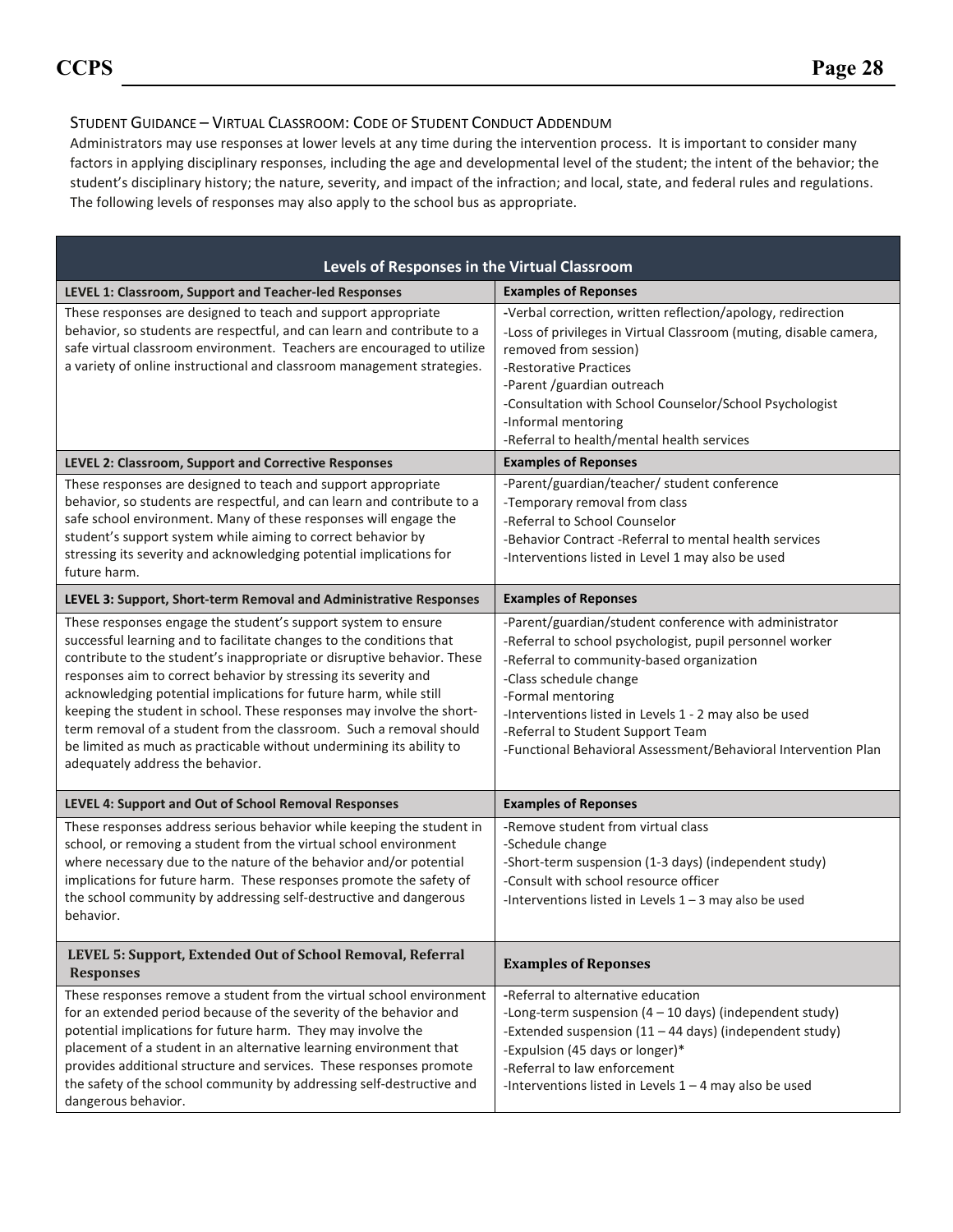#### STUDENT GUIDANCE – VIRTUAL CLASSROOM: CODE OF STUDENT CONDUCT ADDENDUM

| Key                           | Level 1<br><b>Virtual Classroom and</b><br><b>Support Responses</b>                                              | Level 2<br>Classroom, Support &<br><b>Corrective Responses</b>                                                                                                                                                                                                                                                          | Level 3<br>Support, Short-term<br>Removal, &                                                     | Level 4<br>Support, Out of School<br><b>Removal Responses</b>                                                                                                                                | Level 5<br><b>Support, Extended Out</b><br>of School Removal. |
|-------------------------------|------------------------------------------------------------------------------------------------------------------|-------------------------------------------------------------------------------------------------------------------------------------------------------------------------------------------------------------------------------------------------------------------------------------------------------------------------|--------------------------------------------------------------------------------------------------|----------------------------------------------------------------------------------------------------------------------------------------------------------------------------------------------|---------------------------------------------------------------|
|                               |                                                                                                                  |                                                                                                                                                                                                                                                                                                                         | <b>Administrative Responses</b>                                                                  |                                                                                                                                                                                              | <b>Referral Responses</b>                                     |
| Academic<br><b>Dishonesty</b> |                                                                                                                  | Plagiarizing, such as by taking someone else's work or ideas; forgery, such as by<br>falsifying a signature of a teacher or parent; accessing sources for an assignment<br>without approval, such as the Internet; using equipment for an assignment without<br>approval, such as a cell phone or computer; or cheating |                                                                                                  |                                                                                                                                                                                              |                                                               |
| <b>Class Cutting</b>          | Failing to attend a<br>synchronous class session<br>without an excused reason.<br>e.g. sick, connectivity issues | Persistently failing to<br>attend synchronous class<br>sessions without an<br>excused reason.                                                                                                                                                                                                                           | Failing to attend any<br>synchronous class sessions<br>without an excused reason                 |                                                                                                                                                                                              |                                                               |
| Cyberbullying                 | Making intentional and harmful or offensive<br>gestures, verbal or written comments, or symbols to<br>others     |                                                                                                                                                                                                                                                                                                                         | Being insubordinate:<br>repeatedly or persistently<br>disrespectful, in defiance<br>of authority |                                                                                                                                                                                              |                                                               |
| <b>Disruption</b>             | Intentionally engaging in<br>minor behavior that<br>distracts from the virtual<br>classroom                      | Persistently and<br>Intentionally engaging in<br>moderate to serious<br>intentionally engaging in<br>behavior that distracts<br>minor behavior that<br>from teaching and learning<br>distracts from the virtual<br>and directly affects the<br>classroom<br>safety of others                                            |                                                                                                  | Intentionally engaging in chronic and extreme<br>behavior that disrupts the educational process and<br>creates a substantial barrier to<br>learning for other students across the school day |                                                               |
| <b>Dress Code</b>             |                                                                                                                  | Violating dress code, after student has been warned                                                                                                                                                                                                                                                                     |                                                                                                  |                                                                                                                                                                                              |                                                               |
| <b>Electronic Device</b>      |                                                                                                                  | Possessing or using cameras, audio or video recording devices, or electronic or                                                                                                                                                                                                                                         |                                                                                                  |                                                                                                                                                                                              |                                                               |
| <b>Misuse</b>                 | computer recording devices without proper permission.                                                            |                                                                                                                                                                                                                                                                                                                         |                                                                                                  |                                                                                                                                                                                              |                                                               |
| <b>Tardiness</b>              | Logging into a class session<br>more than 10 minutes late<br>without an excused reason                           | Persistently logging into a synchronous class sessions<br>more than 10 minutes late without an excused reason.                                                                                                                                                                                                          |                                                                                                  |                                                                                                                                                                                              |                                                               |

**Note**: The lowest level of intervention should be used first when appropriate; higher levels of responses should be considered for repeated or more serious offense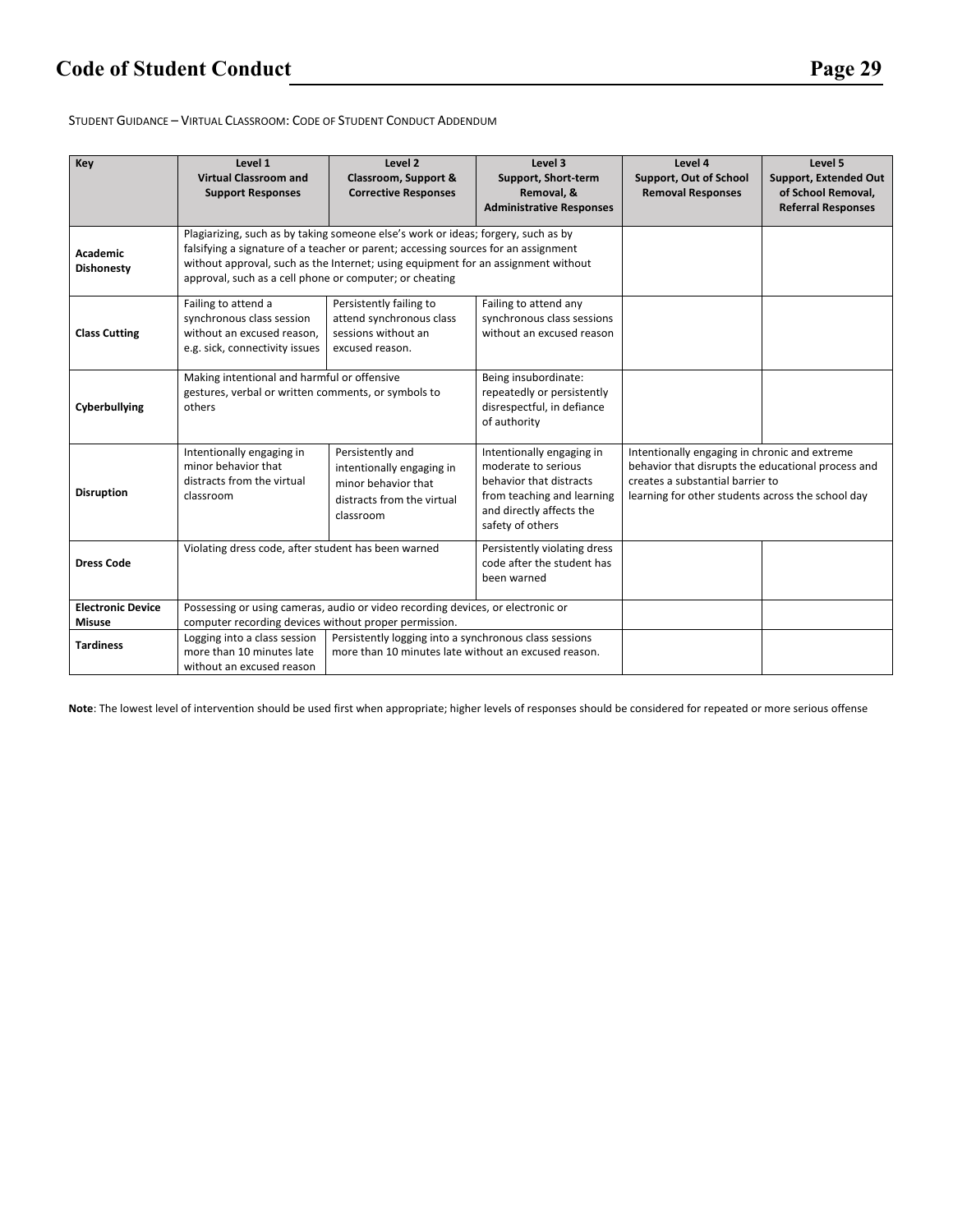#### **BULLYING, HARASSMENT OR INTIMIDATION REPORTING FORM**

Directions: Bullying, harassment, and intimidation are serious and will not be tolerated. This is a form to report alleged bullying harassment, or intimidation that occurred during the current school year on school property, at a schoolsponsored activity or event off school property, on a school bus, on the way to and/or from school\*, or on the internetsent on or off school property; or that substantially disrupted the orderly operation of the school. Bullying, harassment and intimidation includes any intentional conduct, including verbal, physical or written conduct, or an intentional electronic communication, that creates a hostile educational environment by substantially interfering with a student's educational benefits, opportunities or performance, or with a student's physical or psychological well-being. (Definitions for Bullying, Cyberbullying, Harassment, and Intimidation are provided below.)

1. *Bullying –* A pattern or behavior when a person repeatedly uses power in an intentional manner, including verbal, physical, or written conduct or intentional electronic communication against one or more students. 2. *Cyberbullying* – The use of electronic communication to harm or harass others in a deliberate, repeated, and hostile manner. 3. *Harassment –* Includes actual or perceived negative actions that offend, ridicule, or demean another individual with regard to race, national origin, marital status, sex, sexual orientation, gender identity, religion, ancestry, physical attributes, socioeconomic status, familial status, physical or mental ability, or disability. 4. *Intimidation* – subjecting an individual to intentional action that seriously threatens and induces a sense of fear and/or inferiority.

Conduct that is of a sexual nature is generally thought to mean actions, language, or visual materials which specifically refer to, portray, or involve sexual activity or language. Conduct of a sexual nature may include overt sexual solicitations, inappropriate touching, sexual jokes, and inquiries about a person's sex life. Sexual harassment is the broader term that encompasses conduct of a sexual nature such as unwelcomed sexual advances, requests for sexual favors, and other verbal or physical contact of a sexual nature. Sexual harassment also includes acts that are not overtly sexual but rather are directed at individuals based on their gender such as profanity or rude behavior that is genderspecific.

If you are a student, the parent/guardian of a student, a close adult relative of a student, or a school staff member and wish to report an incident of alleged bullying harassment, or intimidation, complete this form and return it to the principal at the student victim's school. You may contact the school for additional information or assistance at any time.

| Day<br>Month                                                                                                                                                                                                                                                                                                                                                                               | Year                                                                                                                  |                                                                                                                                                                                                                                |                      |
|--------------------------------------------------------------------------------------------------------------------------------------------------------------------------------------------------------------------------------------------------------------------------------------------------------------------------------------------------------------------------------------------|-----------------------------------------------------------------------------------------------------------------------|--------------------------------------------------------------------------------------------------------------------------------------------------------------------------------------------------------------------------------|----------------------|
| <b>PERSON REPORTING INCIDENT</b>                                                                                                                                                                                                                                                                                                                                                           |                                                                                                                       |                                                                                                                                                                                                                                |                      |
| Telephone: ______________________________                                                                                                                                                                                                                                                                                                                                                  |                                                                                                                       |                                                                                                                                                                                                                                |                      |
| Place an X in the appropriate box: $\Box$ Student $\Box$ Parent/guardian of a student $\Box$ Close adult relative of a student $\Box$ School Staff<br><u>Delegander and Europe and Bystander and Europe and Europe and Europe and Europe and Europe and Europe and Europe and Europe and Europe and Europe and Europe and Europe and Europe and Europe and Europe and Europe and Europ</u> |                                                                                                                       |                                                                                                                                                                                                                                |                      |
|                                                                                                                                                                                                                                                                                                                                                                                            |                                                                                                                       |                                                                                                                                                                                                                                |                      |
|                                                                                                                                                                                                                                                                                                                                                                                            |                                                                                                                       |                                                                                                                                                                                                                                | School _________     |
|                                                                                                                                                                                                                                                                                                                                                                                            | <u> 1989 - Johann Barbara, martin da basar da basar da basar da basar da basar da basar da basar da basar da basa</u> | Age: where the control of the control of the control of the control of the control of the control of the control of the control of the control of the control of the control of the control of the control of the control of t | School               |
| 2. Name of alleged witness(es) (if known):                                                                                                                                                                                                                                                                                                                                                 |                                                                                                                       |                                                                                                                                                                                                                                |                      |
|                                                                                                                                                                                                                                                                                                                                                                                            | Age: ________                                                                                                         |                                                                                                                                                                                                                                |                      |
|                                                                                                                                                                                                                                                                                                                                                                                            |                                                                                                                       |                                                                                                                                                                                                                                |                      |
|                                                                                                                                                                                                                                                                                                                                                                                            | Age: $\_\_$                                                                                                           |                                                                                                                                                                                                                                |                      |
| 3. Name(s) of alleged offender(s) (if known):                                                                                                                                                                                                                                                                                                                                              | Age                                                                                                                   | School                                                                                                                                                                                                                         | Is he/she a student? |
|                                                                                                                                                                                                                                                                                                                                                                                            |                                                                                                                       |                                                                                                                                                                                                                                | $\Box$ Yes $\Box$ No |
|                                                                                                                                                                                                                                                                                                                                                                                            |                                                                                                                       | <u> 1989 - John Stein, Amerikaansk politiker (* 1958)</u>                                                                                                                                                                      | $\Box$ Yes $\Box$ No |
|                                                                                                                                                                                                                                                                                                                                                                                            |                                                                                                                       |                                                                                                                                                                                                                                | $\Box$ Yes $\Box$ No |
|                                                                                                                                                                                                                                                                                                                                                                                            |                                                                                                                       |                                                                                                                                                                                                                                |                      |

#### (**PLEASE PRINT ALL INFORMATION**)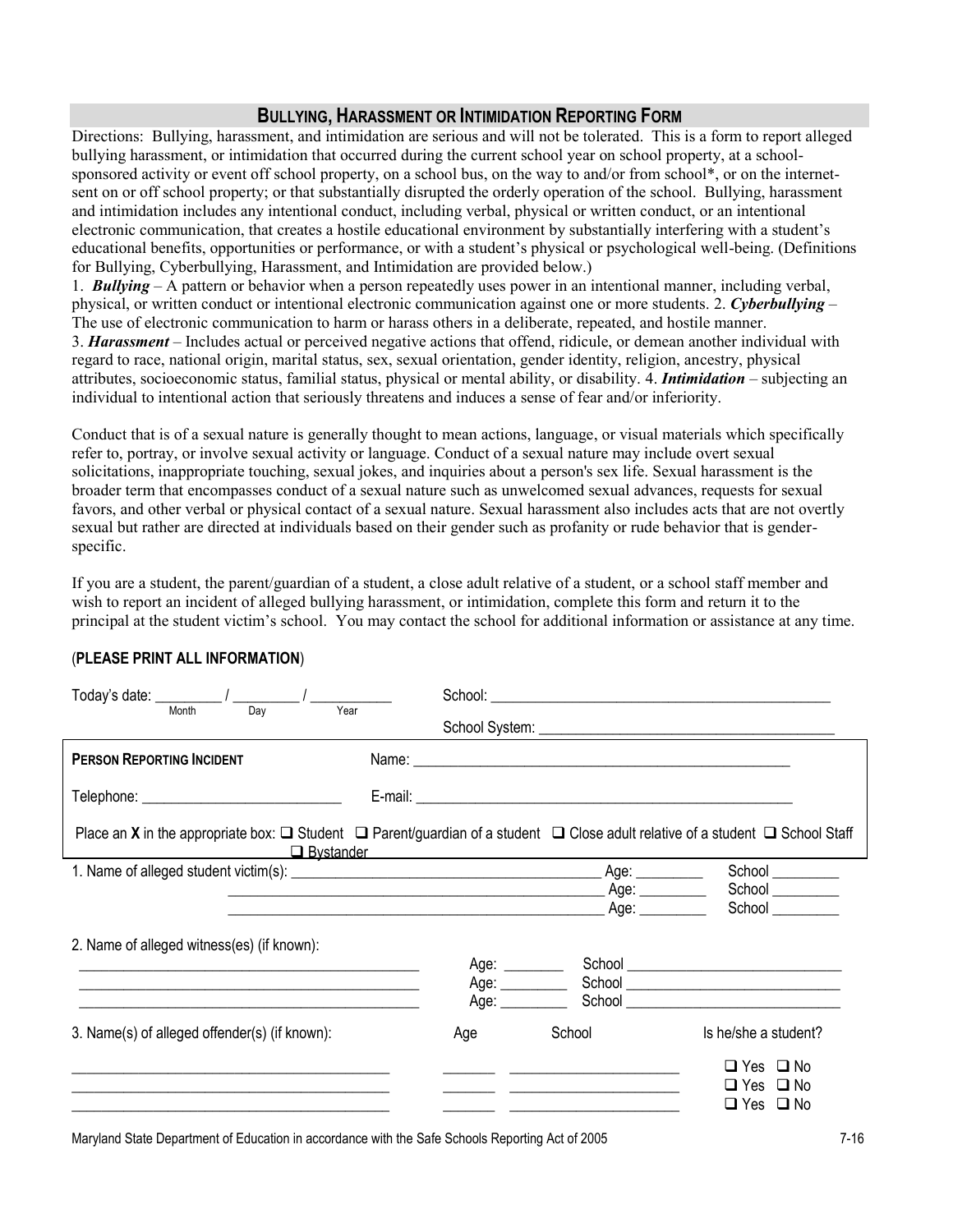| 4. On what date(s) did the incident happen?:                                                                                                                                                                                                                       |     |                                                     |                                                                                                                                                                                                                                                                                                                                                 |                                                                                                                                                                                                                                                                                                                                                                                                |     |                                        |       |                                                                                                                      |                                                                                                                   |                                                                                                                                                                                                                                |
|--------------------------------------------------------------------------------------------------------------------------------------------------------------------------------------------------------------------------------------------------------------------|-----|-----------------------------------------------------|-------------------------------------------------------------------------------------------------------------------------------------------------------------------------------------------------------------------------------------------------------------------------------------------------------------------------------------------------|------------------------------------------------------------------------------------------------------------------------------------------------------------------------------------------------------------------------------------------------------------------------------------------------------------------------------------------------------------------------------------------------|-----|----------------------------------------|-------|----------------------------------------------------------------------------------------------------------------------|-------------------------------------------------------------------------------------------------------------------|--------------------------------------------------------------------------------------------------------------------------------------------------------------------------------------------------------------------------------|
| Month                                                                                                                                                                                                                                                              | Day | Year                                                |                                                                                                                                                                                                                                                                                                                                                 | Month                                                                                                                                                                                                                                                                                                                                                                                          | Day | Year                                   | Month | Dav                                                                                                                  | Year                                                                                                              |                                                                                                                                                                                                                                |
| 5. Place an $X$ next to the statement(s) that best describes what happened (choose all that apply):<br>$\Box$ Gang related<br>$\Box$ Gang recruitment<br>$\Box$ Racial Harassment<br>$\Box$ Sexual Harassment<br>$\Box$ Sexual in nature<br>$\Box$ Other (specify) |     |                                                     | $\Box$ Demeaning and making the victim of jokes<br>$\Box$ Making rude and/or threatening gestures<br>$\Box$ Excluding or rejecting the student<br>$\Box$ Intimidating, extorting, or exploiting<br>$\Box$ Spreading harmful rumors or gossip<br>$\Box$ Related to the student's disability<br>$\Box$ Human trafficking/Prostitution recruitment | $\Box$ Any bullying, harassment, or intimidation that involves physical aggression (specify)<br>$\Box$ Getting another person to hit or harm the student<br>$\Box$ Teasing, name-calling, making critical remarks, or threatening, in person or by other means<br>$\Box$ Related to the student's perceived sexual orientation<br>□ Electronic communication (e.g. email, text, sexting, etc.) |     |                                        |       |                                                                                                                      | □ Cyber bullying (e.g. social media including Facebook, Twitter, Vine, Snapchat, Periscope, kik, Instagram, etc.) |                                                                                                                                                                                                                                |
| 6. Where did the incident happen (choose all that apply)?                                                                                                                                                                                                          |     |                                                     |                                                                                                                                                                                                                                                                                                                                                 |                                                                                                                                                                                                                                                                                                                                                                                                |     |                                        |       |                                                                                                                      |                                                                                                                   |                                                                                                                                                                                                                                |
| *Will be collected unless specifically excluded by local board policy<br>7. Describe the incident(s), including what the alleged offender(s) said or did.                                                                                                          |     | $\Box$ On school property<br>$\Box$ On a school bus |                                                                                                                                                                                                                                                                                                                                                 |                                                                                                                                                                                                                                                                                                                                                                                                |     |                                        |       | $\Box$ On the way to/from school* $\Box$ Via Internet- sent on school property                                       |                                                                                                                   | $\Box$ At a school-sponsored activity or event off school property $\Box$ Via Internet- sent off school property                                                                                                               |
|                                                                                                                                                                                                                                                                    |     |                                                     |                                                                                                                                                                                                                                                                                                                                                 |                                                                                                                                                                                                                                                                                                                                                                                                |     | (Attach a separate sheet if necessary) |       |                                                                                                                      |                                                                                                                   |                                                                                                                                                                                                                                |
|                                                                                                                                                                                                                                                                    |     |                                                     |                                                                                                                                                                                                                                                                                                                                                 |                                                                                                                                                                                                                                                                                                                                                                                                |     |                                        |       |                                                                                                                      |                                                                                                                   |                                                                                                                                                                                                                                |
|                                                                                                                                                                                                                                                                    |     |                                                     |                                                                                                                                                                                                                                                                                                                                                 |                                                                                                                                                                                                                                                                                                                                                                                                |     | (Attach a separate sheet if necessary) |       |                                                                                                                      |                                                                                                                   |                                                                                                                                                                                                                                |
| 9. Did a physical injury result from this incident? Place an X next to one of the following:                                                                                                                                                                       |     |                                                     |                                                                                                                                                                                                                                                                                                                                                 |                                                                                                                                                                                                                                                                                                                                                                                                |     |                                        |       |                                                                                                                      |                                                                                                                   |                                                                                                                                                                                                                                |
| $\square$ No                                                                                                                                                                                                                                                       |     |                                                     |                                                                                                                                                                                                                                                                                                                                                 | $\Box$ Yes, but it did not require medical attention                                                                                                                                                                                                                                                                                                                                           |     |                                        |       |                                                                                                                      |                                                                                                                   | $\Box$ Yes, and it required medical attention                                                                                                                                                                                  |
| 10. If there was a physical injury, do you think there will be permanent effects? $\Box$ Yes $\Box$ No                                                                                                                                                             |     |                                                     |                                                                                                                                                                                                                                                                                                                                                 |                                                                                                                                                                                                                                                                                                                                                                                                |     |                                        |       |                                                                                                                      |                                                                                                                   |                                                                                                                                                                                                                                |
| 11. Was the student victim absent from school as a result of the incident?                                                                                                                                                                                         |     |                                                     |                                                                                                                                                                                                                                                                                                                                                 |                                                                                                                                                                                                                                                                                                                                                                                                |     |                                        |       | $\Box$ Yes $\Box$ No<br>If yes, how many days was the student victim absent from school as a result of the incident? |                                                                                                                   |                                                                                                                                                                                                                                |
| 12. Did a psychological injury result from this incident? Place an X next to one of the following:<br>$\square$ No                                                                                                                                                 |     |                                                     |                                                                                                                                                                                                                                                                                                                                                 |                                                                                                                                                                                                                                                                                                                                                                                                |     |                                        |       |                                                                                                                      |                                                                                                                   | $\Box$ Yes, but psychological services have not been sought $\Box$ Yes, and psychological services have been sought                                                                                                            |
|                                                                                                                                                                                                                                                                    |     |                                                     |                                                                                                                                                                                                                                                                                                                                                 |                                                                                                                                                                                                                                                                                                                                                                                                |     |                                        |       |                                                                                                                      |                                                                                                                   | 13. Is there any additional information you would like to provide? The contract of the contract of the contract of the contract of the contract of the contract of the contract of the contract of the contract of the contrac |
|                                                                                                                                                                                                                                                                    |     |                                                     |                                                                                                                                                                                                                                                                                                                                                 |                                                                                                                                                                                                                                                                                                                                                                                                |     | (Attach a separate sheet if necessary) |       |                                                                                                                      |                                                                                                                   |                                                                                                                                                                                                                                |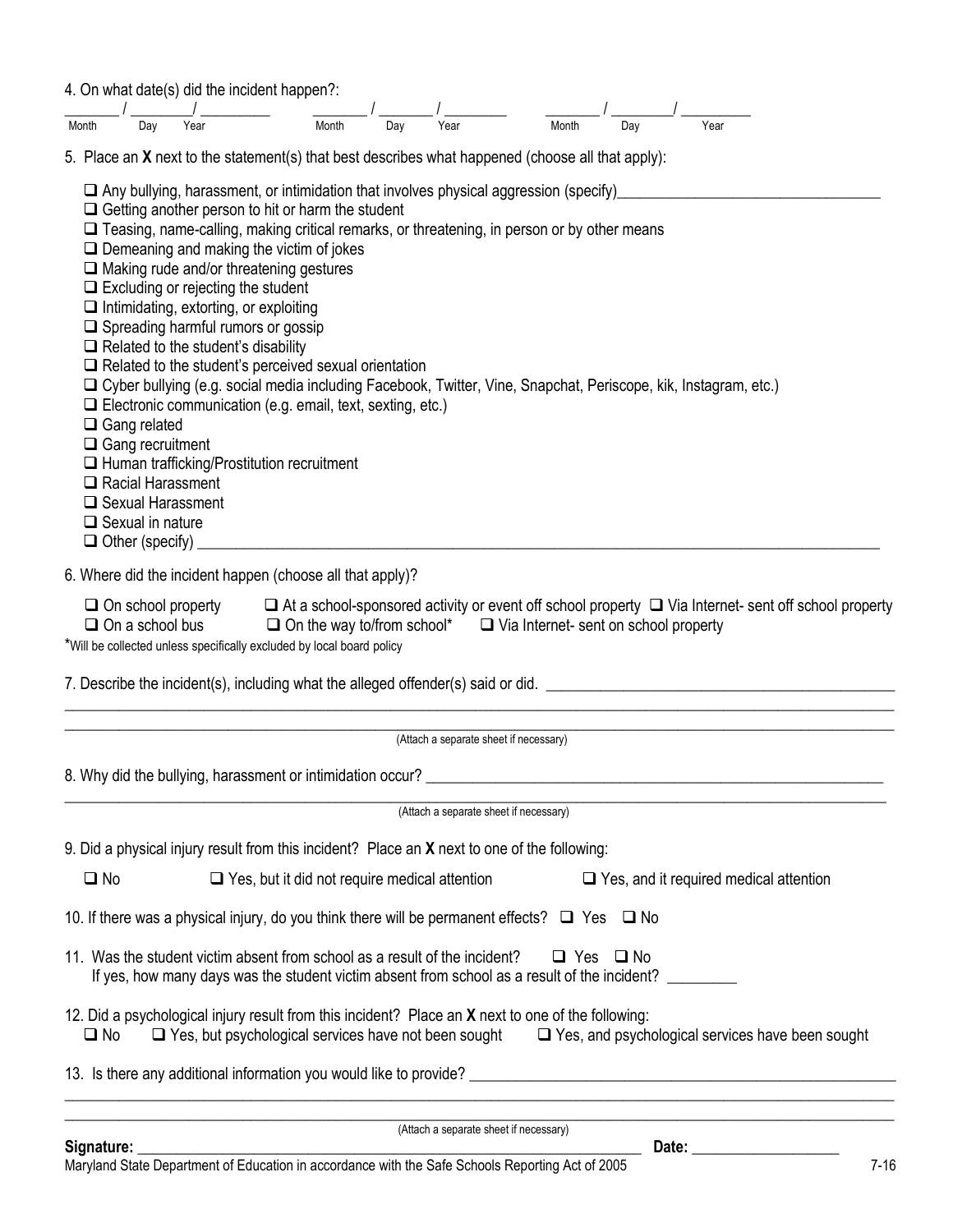**Please remove the Bullying, Harassment or Intimidation Reporting Form from the booklet for your records.** 

**Review, sign and date the form located on the back of this page, and return it to your child's school.**